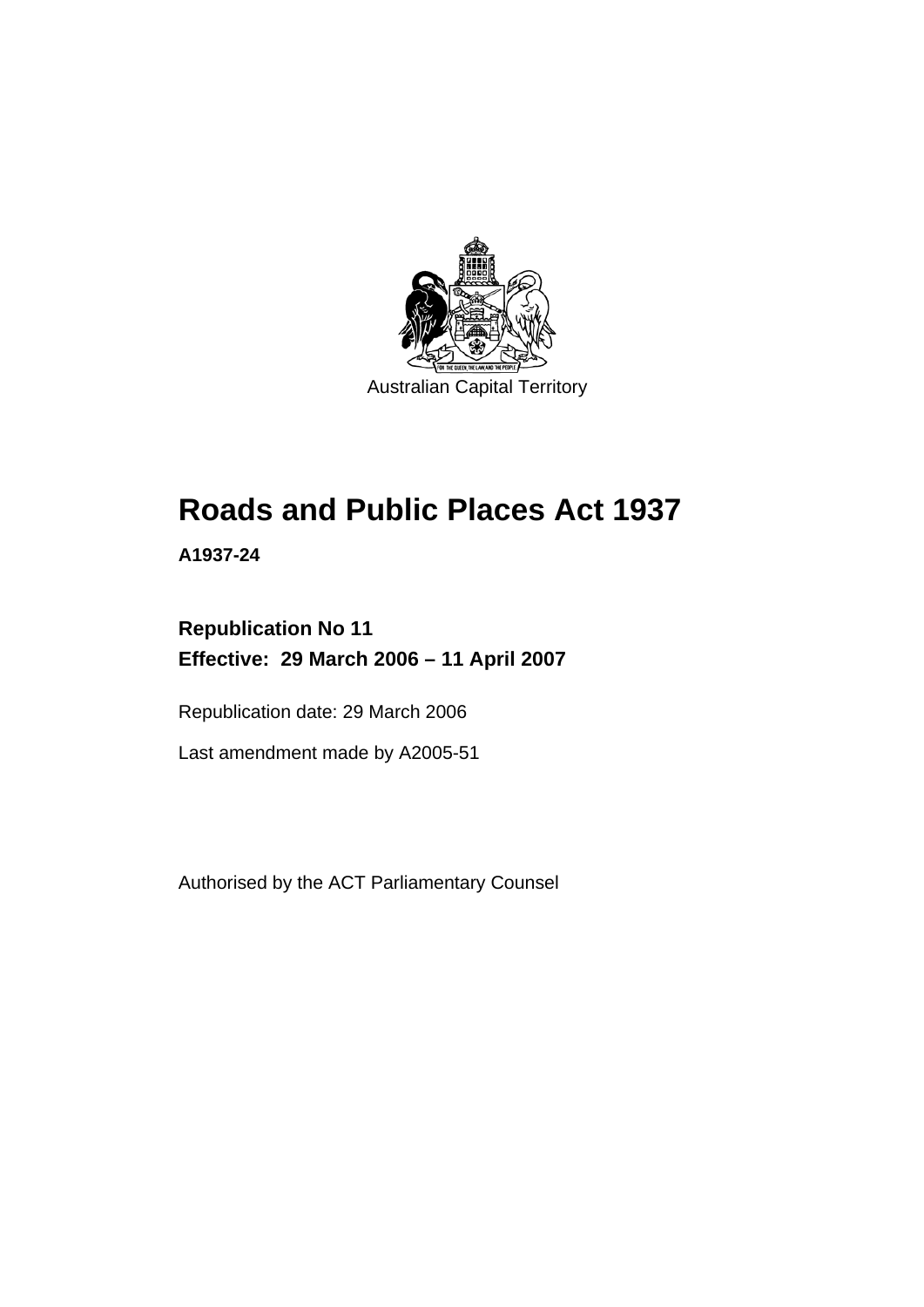# **About this republication**

#### **The republished law**

This is a republication of the *Roads and Public Places Act 1937* (including any amendment made under the *Legislation Act 2001*, part 11.3 (Editorial changes)) as in force on 29 March 2006*.* It also includes any amendment, repeal or expiry affecting the republished law to 29 March 2006.

The legislation history and amendment history of the republished law are set out in endnotes 3 and 4.

#### **Kinds of republications**

The Parliamentary Counsel's Office prepares 2 kinds of republications of ACT laws (see the ACT legislation register at www.legislation.act.gov.au):

- authorised republications to which the *Legislation Act 2001* applies
- unauthorised republications.

The status of this republication appears on the bottom of each page.

#### **Editorial changes**

The *Legislation Act 2001*, part 11.3 authorises the Parliamentary Counsel to make editorial amendments and other changes of a formal nature when preparing a law for republication. Editorial changes do not change the effect of the law, but have effect as if they had been made by an Act commencing on the republication date (see *Legislation Act 2001*, s 115 and s 117). The changes are made if the Parliamentary Counsel considers they are desirable to bring the law into line, or more closely into line, with current legislative drafting practice.

This republication includes amendments made under part 11.3 (see endnote 1).

#### **Uncommenced provisions and amendments**

If a provision of the republished law has not commenced or is affected by an uncommenced amendment, the symbol  $\mathbf{U}$  appears immediately before the provision heading. The text of the uncommenced provision or amendment appears only in the last endnote.

#### **Modifications**

If a provision of the republished law is affected by a current modification, the symbol  $\mathbf{M}$ appears immediately before the provision heading. The text of the modifying provision appears in the endnotes. For the legal status of modifications, see *Legislation Act 2001*, section 95.

#### **Penalties**

The value of a penalty unit for an offence against this republished law at the republication date is—

- (a) if the person charged is an individual—\$100; or
- (b) if the person charged is a corporation—\$500.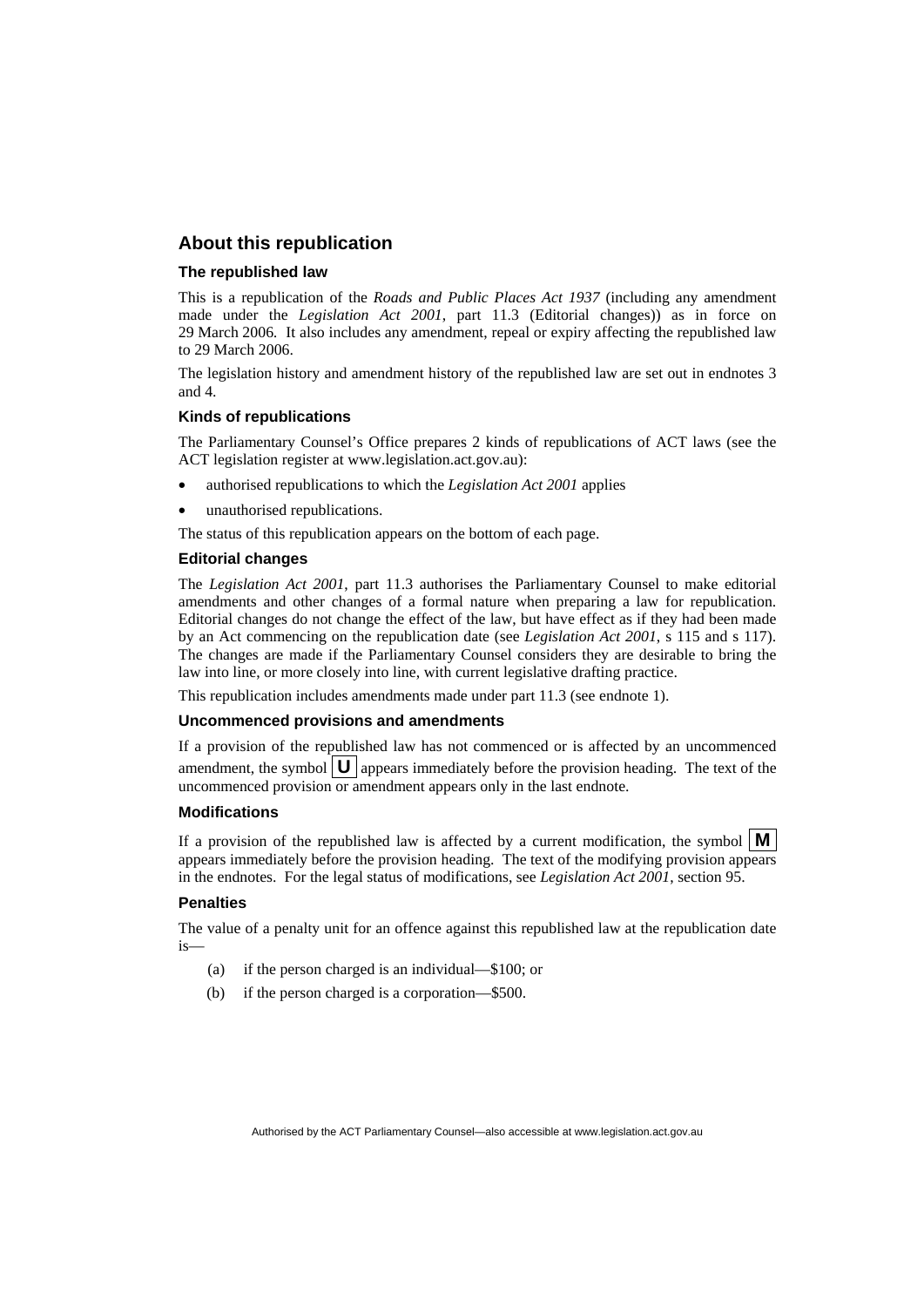

# **Roads and Public Places Act 1937**

# **Contents**

|                                                                    | Page |
|--------------------------------------------------------------------|------|
| Name of Act                                                        | 2    |
| Dictionary                                                         | 2    |
| Offences against Act—application of Criminal Code etc              | 2    |
| <b>Notes</b>                                                       | 3    |
| Application of Act to Territory                                    | 3    |
| Road and public places officers                                    | 3    |
| Level of roads                                                     | 3    |
| Temporary closing of roads                                         | 4    |
| Temporary roads                                                    | 5    |
| Drains for surface water                                           | 5    |
| Damage to or interference with public places and property on them  | 6    |
| Construction of culverts etc in public places                      | 6    |
| Permission to place culverts etc across, and to interfere with the |      |
| surfaces of, public places                                         |      |
| Determination of fees                                              |      |
|                                                                    |      |
|                                                                    |      |

| R11      | Roads and Public Places Act 1937 | contents 1 |
|----------|----------------------------------|------------|
| 29/03/06 | Effective: 29/03/06-11/04/07     |            |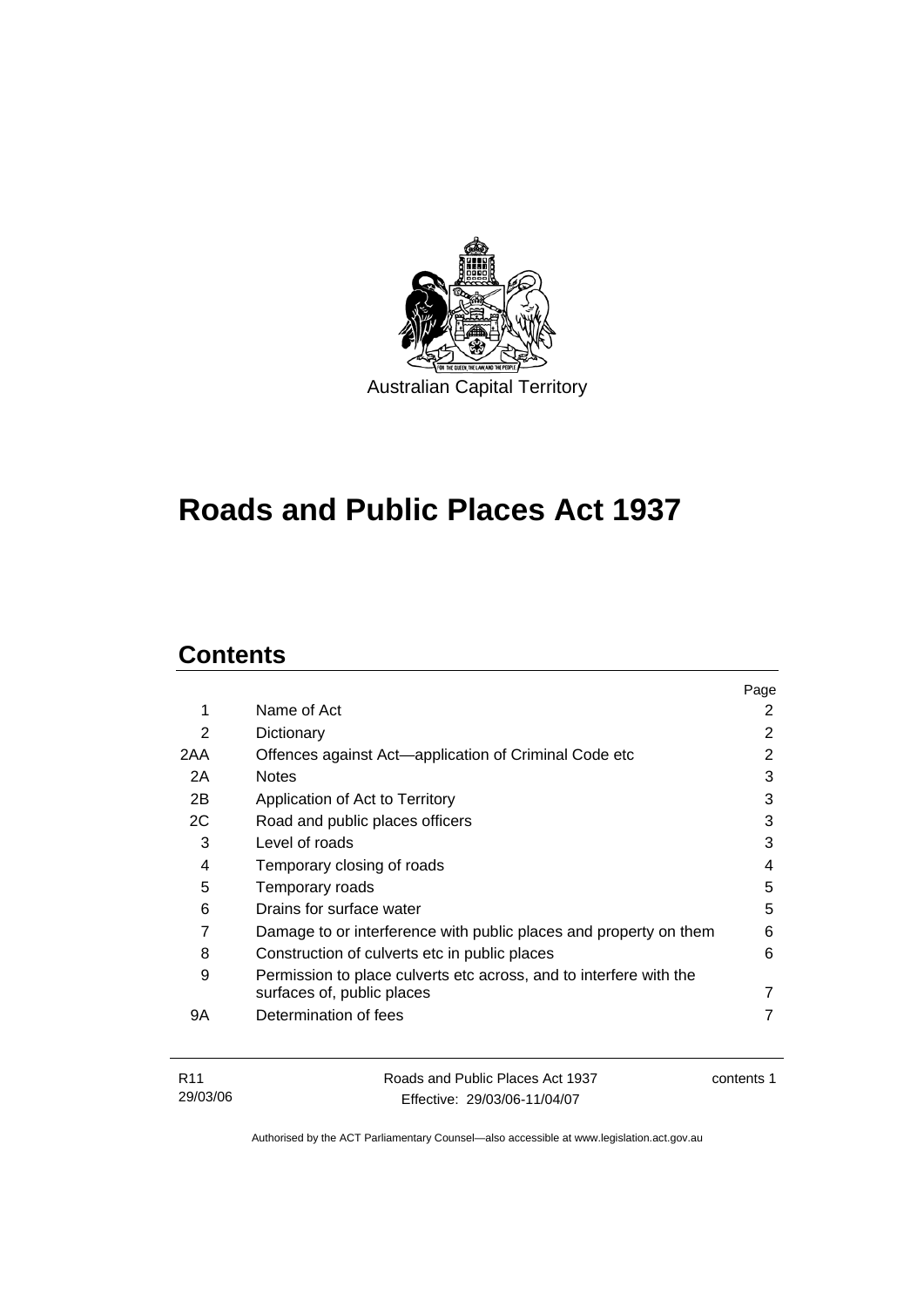#### Contents

| 10<br>Excavations etc on public places to be lighted<br>11<br>Alignment marks etc<br>12<br>Exhibition of advertisements or notices<br>12A<br>Code of practice for removable signs<br>12B<br>Contents of code of practice<br>12C<br>Failure to comply with code<br>12D<br>Indemnification of Territory<br>12E<br>Removal of abandoned vehicles from public places<br>12F<br>Failure to provide information about abandoned vehicles<br>12G<br>Removal of signs and other items from public places<br>12H<br>Disposal of items removed under sections 12E and 12G<br>121<br>Prescribed objects-s 12G (4), def of prescribed object<br>13<br>Trees etc overhanging public places<br>14<br>Repair of damage to public places<br>Graffiti removal on leased land<br>14A<br>14B<br>Graffiti removal-liability of the Territory<br>15A<br>Objects in public places<br>15B<br>Application for permit<br>15BA<br>Placement of objects affecting heritage significance<br>15C<br>Grant or refusal of permit<br>15D<br>Permit may be subject to conditions<br>15E<br>Grant of permit<br>15F<br>Cancellation of permit<br>Review of decisions of Minister<br>15G<br>15H<br>Rights of holder of permit<br>15J<br>Term of permit<br>15K<br>Renewal of permit<br>15L<br>Loss or destruction of permit<br>15M<br>Notice to remove object<br>Removal of objects by Territory<br><b>15N</b><br>15P<br>Disposal of objects by Territory |                 |
|----------------------------------------------------------------------------------------------------------------------------------------------------------------------------------------------------------------------------------------------------------------------------------------------------------------------------------------------------------------------------------------------------------------------------------------------------------------------------------------------------------------------------------------------------------------------------------------------------------------------------------------------------------------------------------------------------------------------------------------------------------------------------------------------------------------------------------------------------------------------------------------------------------------------------------------------------------------------------------------------------------------------------------------------------------------------------------------------------------------------------------------------------------------------------------------------------------------------------------------------------------------------------------------------------------------------------------------------------------------------------------------------------------------------|-----------------|
|                                                                                                                                                                                                                                                                                                                                                                                                                                                                                                                                                                                                                                                                                                                                                                                                                                                                                                                                                                                                                                                                                                                                                                                                                                                                                                                                                                                                                      | 7               |
|                                                                                                                                                                                                                                                                                                                                                                                                                                                                                                                                                                                                                                                                                                                                                                                                                                                                                                                                                                                                                                                                                                                                                                                                                                                                                                                                                                                                                      | 8               |
|                                                                                                                                                                                                                                                                                                                                                                                                                                                                                                                                                                                                                                                                                                                                                                                                                                                                                                                                                                                                                                                                                                                                                                                                                                                                                                                                                                                                                      | 8               |
|                                                                                                                                                                                                                                                                                                                                                                                                                                                                                                                                                                                                                                                                                                                                                                                                                                                                                                                                                                                                                                                                                                                                                                                                                                                                                                                                                                                                                      | 8               |
|                                                                                                                                                                                                                                                                                                                                                                                                                                                                                                                                                                                                                                                                                                                                                                                                                                                                                                                                                                                                                                                                                                                                                                                                                                                                                                                                                                                                                      | 8               |
|                                                                                                                                                                                                                                                                                                                                                                                                                                                                                                                                                                                                                                                                                                                                                                                                                                                                                                                                                                                                                                                                                                                                                                                                                                                                                                                                                                                                                      | 9               |
|                                                                                                                                                                                                                                                                                                                                                                                                                                                                                                                                                                                                                                                                                                                                                                                                                                                                                                                                                                                                                                                                                                                                                                                                                                                                                                                                                                                                                      | 9               |
|                                                                                                                                                                                                                                                                                                                                                                                                                                                                                                                                                                                                                                                                                                                                                                                                                                                                                                                                                                                                                                                                                                                                                                                                                                                                                                                                                                                                                      | 9               |
|                                                                                                                                                                                                                                                                                                                                                                                                                                                                                                                                                                                                                                                                                                                                                                                                                                                                                                                                                                                                                                                                                                                                                                                                                                                                                                                                                                                                                      | 11              |
|                                                                                                                                                                                                                                                                                                                                                                                                                                                                                                                                                                                                                                                                                                                                                                                                                                                                                                                                                                                                                                                                                                                                                                                                                                                                                                                                                                                                                      | 11              |
|                                                                                                                                                                                                                                                                                                                                                                                                                                                                                                                                                                                                                                                                                                                                                                                                                                                                                                                                                                                                                                                                                                                                                                                                                                                                                                                                                                                                                      | 13              |
|                                                                                                                                                                                                                                                                                                                                                                                                                                                                                                                                                                                                                                                                                                                                                                                                                                                                                                                                                                                                                                                                                                                                                                                                                                                                                                                                                                                                                      | 13              |
|                                                                                                                                                                                                                                                                                                                                                                                                                                                                                                                                                                                                                                                                                                                                                                                                                                                                                                                                                                                                                                                                                                                                                                                                                                                                                                                                                                                                                      | 13              |
|                                                                                                                                                                                                                                                                                                                                                                                                                                                                                                                                                                                                                                                                                                                                                                                                                                                                                                                                                                                                                                                                                                                                                                                                                                                                                                                                                                                                                      | 14              |
|                                                                                                                                                                                                                                                                                                                                                                                                                                                                                                                                                                                                                                                                                                                                                                                                                                                                                                                                                                                                                                                                                                                                                                                                                                                                                                                                                                                                                      | 15              |
|                                                                                                                                                                                                                                                                                                                                                                                                                                                                                                                                                                                                                                                                                                                                                                                                                                                                                                                                                                                                                                                                                                                                                                                                                                                                                                                                                                                                                      | 16              |
|                                                                                                                                                                                                                                                                                                                                                                                                                                                                                                                                                                                                                                                                                                                                                                                                                                                                                                                                                                                                                                                                                                                                                                                                                                                                                                                                                                                                                      | 16              |
|                                                                                                                                                                                                                                                                                                                                                                                                                                                                                                                                                                                                                                                                                                                                                                                                                                                                                                                                                                                                                                                                                                                                                                                                                                                                                                                                                                                                                      | 16              |
|                                                                                                                                                                                                                                                                                                                                                                                                                                                                                                                                                                                                                                                                                                                                                                                                                                                                                                                                                                                                                                                                                                                                                                                                                                                                                                                                                                                                                      | 18              |
|                                                                                                                                                                                                                                                                                                                                                                                                                                                                                                                                                                                                                                                                                                                                                                                                                                                                                                                                                                                                                                                                                                                                                                                                                                                                                                                                                                                                                      | 18              |
|                                                                                                                                                                                                                                                                                                                                                                                                                                                                                                                                                                                                                                                                                                                                                                                                                                                                                                                                                                                                                                                                                                                                                                                                                                                                                                                                                                                                                      | 19              |
|                                                                                                                                                                                                                                                                                                                                                                                                                                                                                                                                                                                                                                                                                                                                                                                                                                                                                                                                                                                                                                                                                                                                                                                                                                                                                                                                                                                                                      | 20              |
|                                                                                                                                                                                                                                                                                                                                                                                                                                                                                                                                                                                                                                                                                                                                                                                                                                                                                                                                                                                                                                                                                                                                                                                                                                                                                                                                                                                                                      | 21              |
|                                                                                                                                                                                                                                                                                                                                                                                                                                                                                                                                                                                                                                                                                                                                                                                                                                                                                                                                                                                                                                                                                                                                                                                                                                                                                                                                                                                                                      | 22              |
|                                                                                                                                                                                                                                                                                                                                                                                                                                                                                                                                                                                                                                                                                                                                                                                                                                                                                                                                                                                                                                                                                                                                                                                                                                                                                                                                                                                                                      | 22              |
|                                                                                                                                                                                                                                                                                                                                                                                                                                                                                                                                                                                                                                                                                                                                                                                                                                                                                                                                                                                                                                                                                                                                                                                                                                                                                                                                                                                                                      | 22              |
|                                                                                                                                                                                                                                                                                                                                                                                                                                                                                                                                                                                                                                                                                                                                                                                                                                                                                                                                                                                                                                                                                                                                                                                                                                                                                                                                                                                                                      | 23              |
|                                                                                                                                                                                                                                                                                                                                                                                                                                                                                                                                                                                                                                                                                                                                                                                                                                                                                                                                                                                                                                                                                                                                                                                                                                                                                                                                                                                                                      | 23              |
|                                                                                                                                                                                                                                                                                                                                                                                                                                                                                                                                                                                                                                                                                                                                                                                                                                                                                                                                                                                                                                                                                                                                                                                                                                                                                                                                                                                                                      | 23              |
|                                                                                                                                                                                                                                                                                                                                                                                                                                                                                                                                                                                                                                                                                                                                                                                                                                                                                                                                                                                                                                                                                                                                                                                                                                                                                                                                                                                                                      | 24              |
|                                                                                                                                                                                                                                                                                                                                                                                                                                                                                                                                                                                                                                                                                                                                                                                                                                                                                                                                                                                                                                                                                                                                                                                                                                                                                                                                                                                                                      | 25              |
| 15R<br>Change of address                                                                                                                                                                                                                                                                                                                                                                                                                                                                                                                                                                                                                                                                                                                                                                                                                                                                                                                                                                                                                                                                                                                                                                                                                                                                                                                                                                                             | 26              |
| <b>15S</b><br>Approved forms                                                                                                                                                                                                                                                                                                                                                                                                                                                                                                                                                                                                                                                                                                                                                                                                                                                                                                                                                                                                                                                                                                                                                                                                                                                                                                                                                                                         | 26              |
| 15T<br>Occupation etc of public land under Land Act licence                                                                                                                                                                                                                                                                                                                                                                                                                                                                                                                                                                                                                                                                                                                                                                                                                                                                                                                                                                                                                                                                                                                                                                                                                                                                                                                                                          | 27              |
| <b>15U</b><br>Occupation etc of public land under Hawkers Act licence                                                                                                                                                                                                                                                                                                                                                                                                                                                                                                                                                                                                                                                                                                                                                                                                                                                                                                                                                                                                                                                                                                                                                                                                                                                                                                                                                | 27              |
| Roads and Public Places Act 1937<br>contents 2                                                                                                                                                                                                                                                                                                                                                                                                                                                                                                                                                                                                                                                                                                                                                                                                                                                                                                                                                                                                                                                                                                                                                                                                                                                                                                                                                                       | R <sub>11</sub> |

Effective: 29/03/06-11/04/07

29/03/06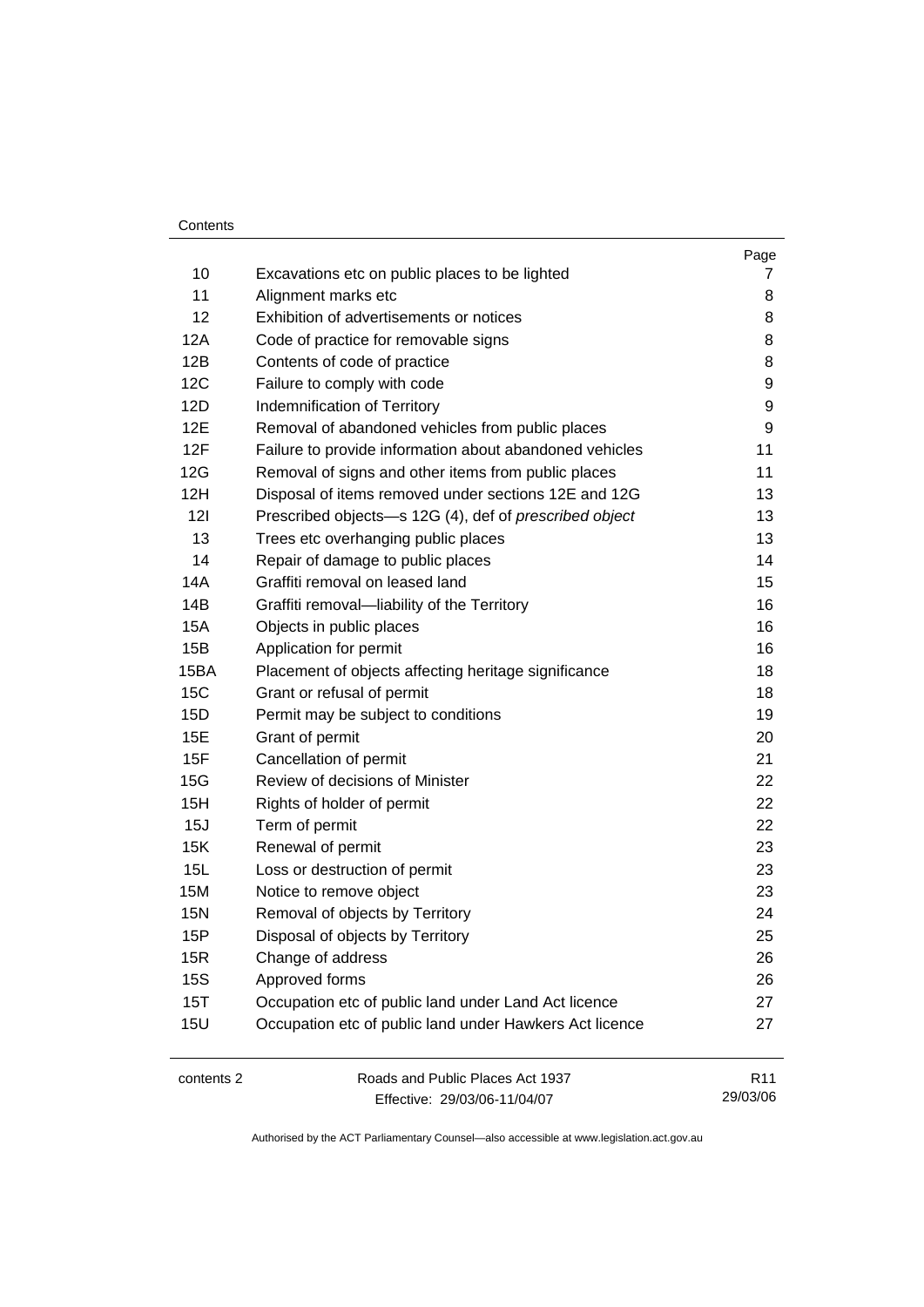|                   |                         | Contents   |
|-------------------|-------------------------|------------|
| 16                | Regulation-making power | Page<br>27 |
| <b>Dictionary</b> |                         | 28         |
| <b>Endnotes</b>   |                         |            |
| 1                 | About the endnotes      | 30         |
| 2                 | Abbreviation key        | 30         |
| 3                 | Legislation history     | 31         |
| 4                 | Amendment history       | 33         |
| 5                 | Earlier republications  | 39         |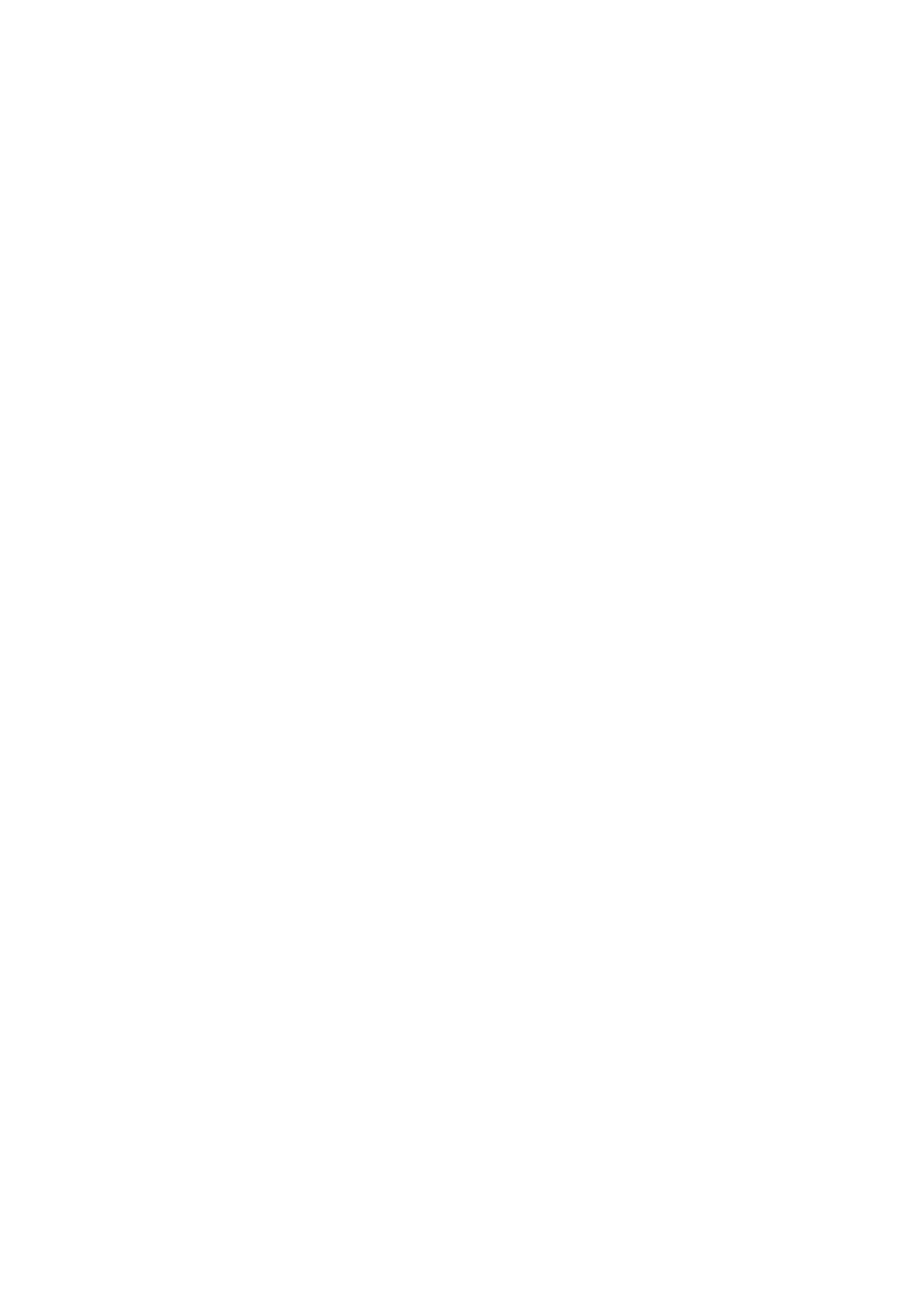

# **Roads and Public Places Act 1937**

An Act relating to roads and other public places

R11 29/03/06

l

Roads and Public Places Act 1937 Effective: 29/03/06-11/04/07

page 1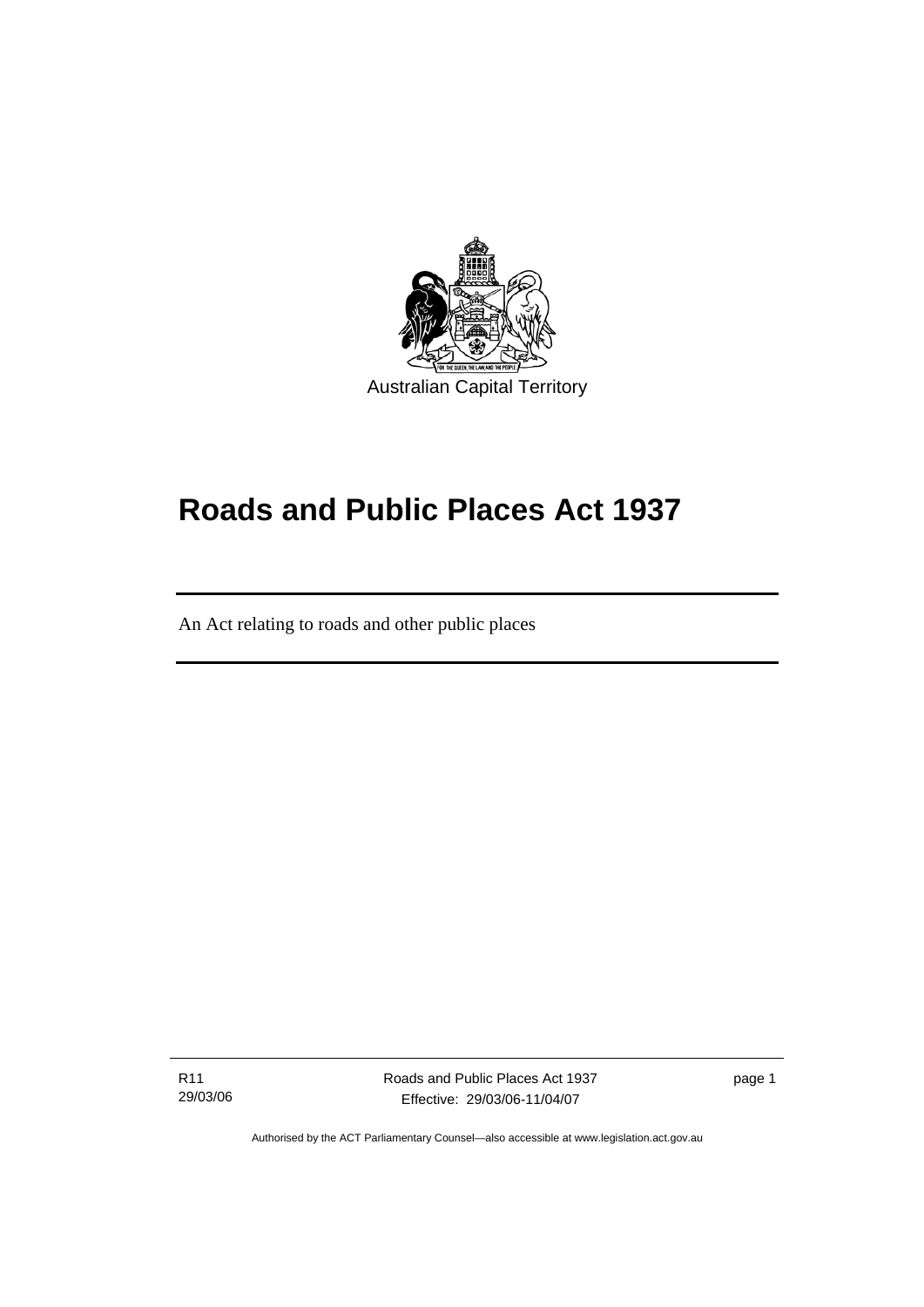# **1 Name of Act**

This Act is the *Roads and Public Places Act 1937*.

#### **2 Dictionary**

The dictionary at the end of this Act is part of this Act.

*Note 1* The dictionary at the end of this Act defines certain words and expressions used in this Act, and includes references (*signpost definitions*) to other words and expressions defined elsewhere in this Act or in other legislation.

> For example, the signpost definition '*retention area*—see the *Uncollected Goods Act 1996*, section 4.' means that the expression 'retention area' is defined in that section and the definition applies to this Act.

*Note 2* A definition in the dictionary (including a signpost definition) applies to the entire Act unless the definition, or another provision of the Act, provides otherwise or the contrary intention otherwise appears (see *Legislation Act 2001*, s 155 and s 156 (1)).

# **2AA Offences against Act—application of Criminal Code etc**

Other legislation applies in relation to an offence against this Act.

*Note 1 Criminal Code*

The Criminal Code, ch 2 applies to the following offence against this Act (see Code, pt 2.1):

• s 12F (1) (Failure to provide information about abandoned vehicles).

The chapter sets out the general principles of criminal responsibility (including burdens of proof and general defences), and defines terms used for offences to which the Code applies (eg *conduct*, *intention*, *recklessness* and *strict liability*).

*Note 2 Penalty units* 

The Legislation Act, s 133 deals with the meaning of offence penalties that are expressed in penalty units.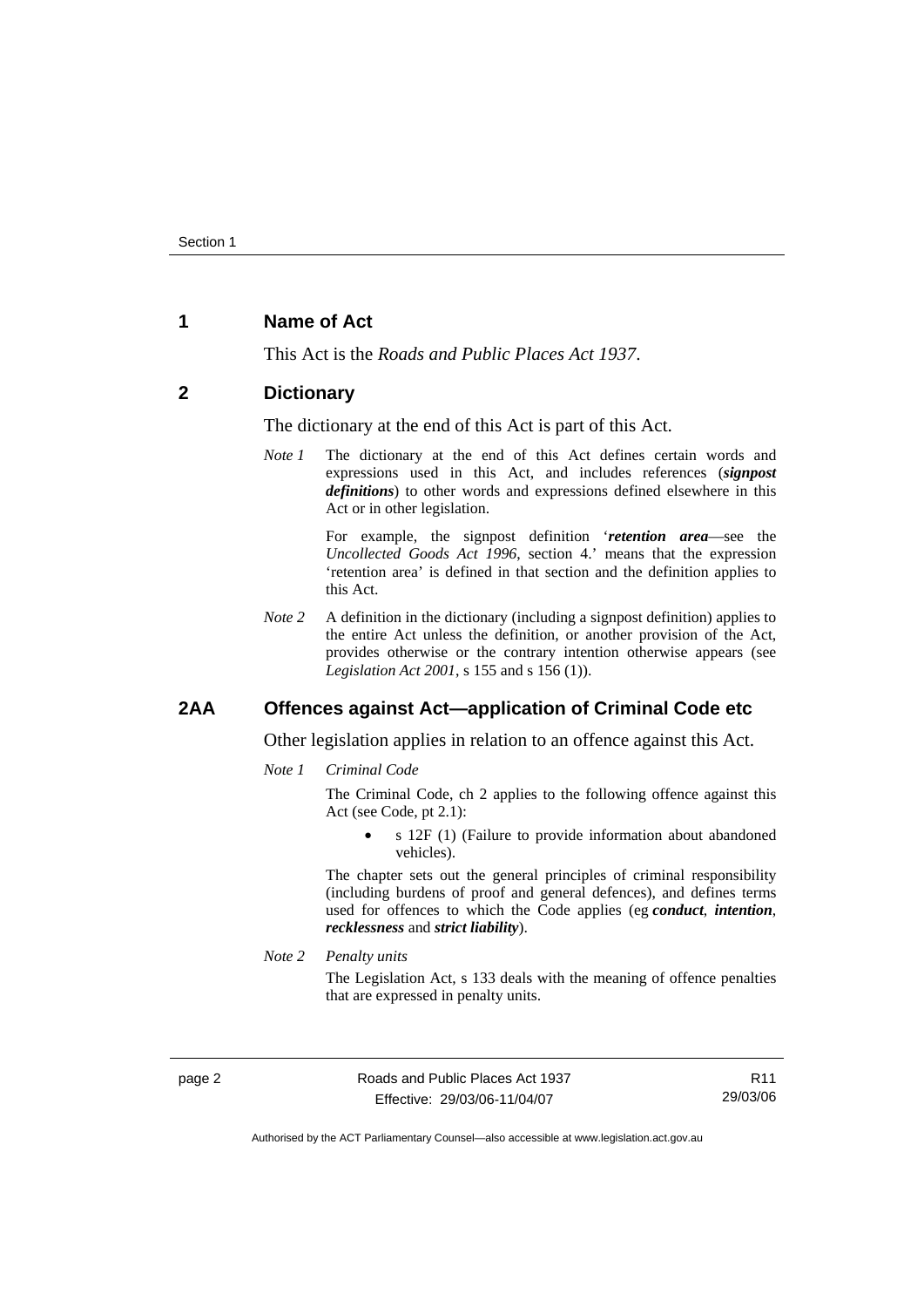# **2A Notes**

A note included in this Act is explanatory and is not part of this Act.

*Note* See *Legislation Act 2001*, s 127 (1), (4) and (5) for the legal status of notes.

# **2B Application of Act to Territory**

(1) The following sections do not bind the Territory:

- section 6 (Drains for surface water)
- section 7 (Damage to or interference with public places and property on them).
- (2) This section has effect despite the *Legislation Act 2001*, section 121 (Binding effect of Acts).

### **2C Road and public places officers**

The chief executive may appoint a public servant as a roads and public places officer for this Act.

- *Note 1* For the making of appointments (including acting appointments), see *Legislation Act 2001*, pt 19.3.
- *Note 2* In particular, a person may be appointed for a particular provision of a law (see *Legislation Act* 2001, s 7 (3)) and an appointment may be made by naming a person or nominating the occupant of a position (see s 207).

#### **3 Level of roads**

- (1) Subject to this section, the Minister may fix or alter the level of any public road.
- (2) The level of any public road proposed to be fixed or altered may only be fixed or altered after an opportunity is given to people interested in the proposal to be heard about the proposal.
- (3) At least 30 days before fixing or altering of the level of any public road, the Minister shall publish notice of his or her intention to fix or alter the level twice in a newspaper circulating in the ACT.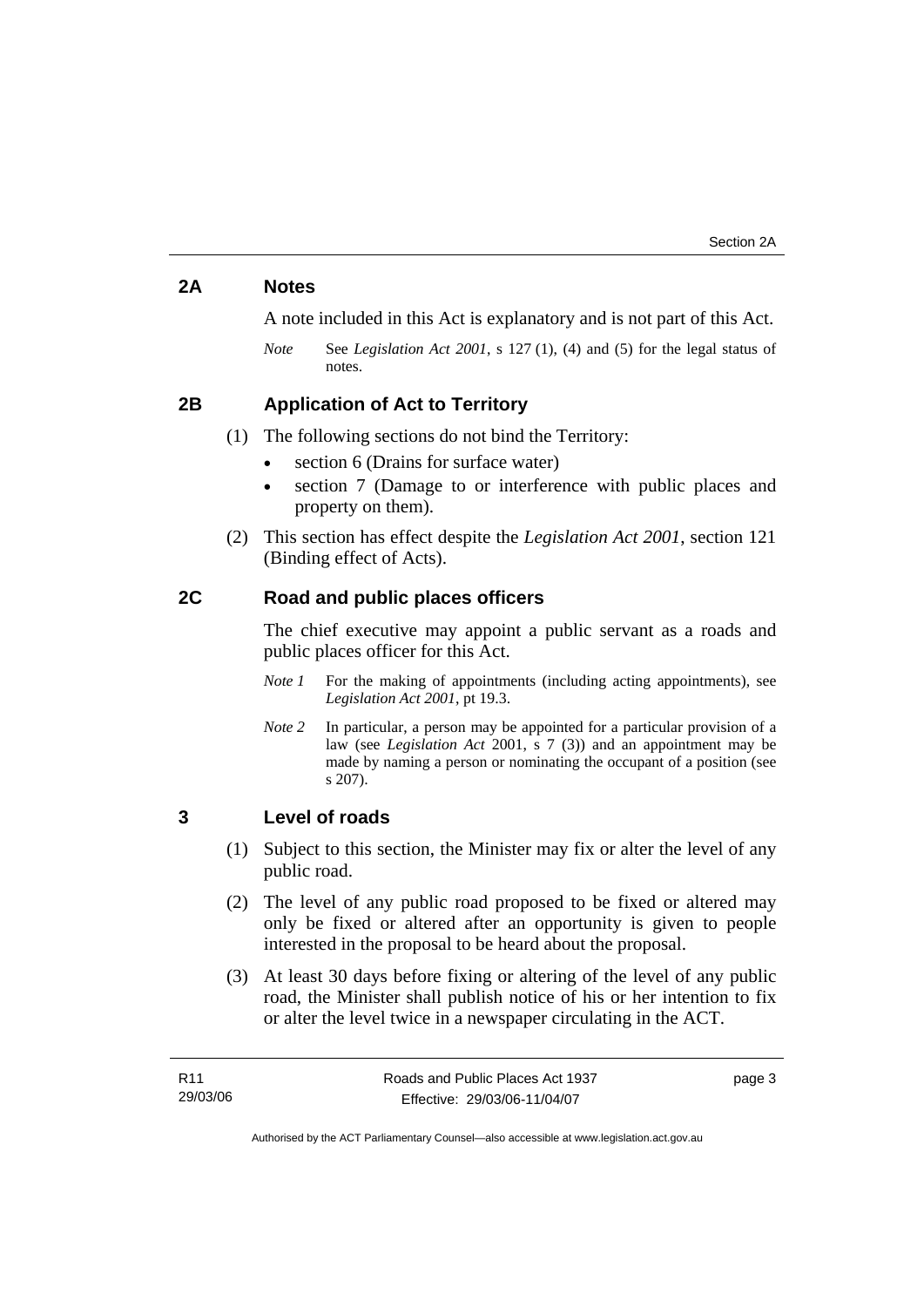- (4) The notice shall specify—
	- (a) the name and situation of the road or part of the road the level of which it is intended to fix or alter; and
	- (b) the place where plans of the intended level may be inspected; and
	- (c) the place where and the time when any person interested may be heard by a roads and public places officer.
- (5) The roads and public places officer shall at the time and place mentioned in the notice hear all persons interested and shall give a report of the hearing to the Minister.
- (6) The Minister may, on receiving the report, in his or her discretion, adopt or abandon or make any alterations in the intended level as he or she considers appropriate.

### **4 Temporary closing of roads**

- (1) The Minister may, subject to this section, temporarily close any public road against vehicular or other traffic.
- (2) Except in cases of urgency, the Minister shall not close any public road against vehicular or other traffic unless—
	- (a) notice of his or her intention to close the road has been published in a newspaper circulating in the ACT at least 7 days before the date when it is intended to close the road; and
	- (b) a notice indicating that the road is closed is displayed in some conspicuous place on the road.
- (3) Any person who, without the permission of a roads and public places officer, uses any road so closed commits an offence.

Maximum penalty: 5 penalty units.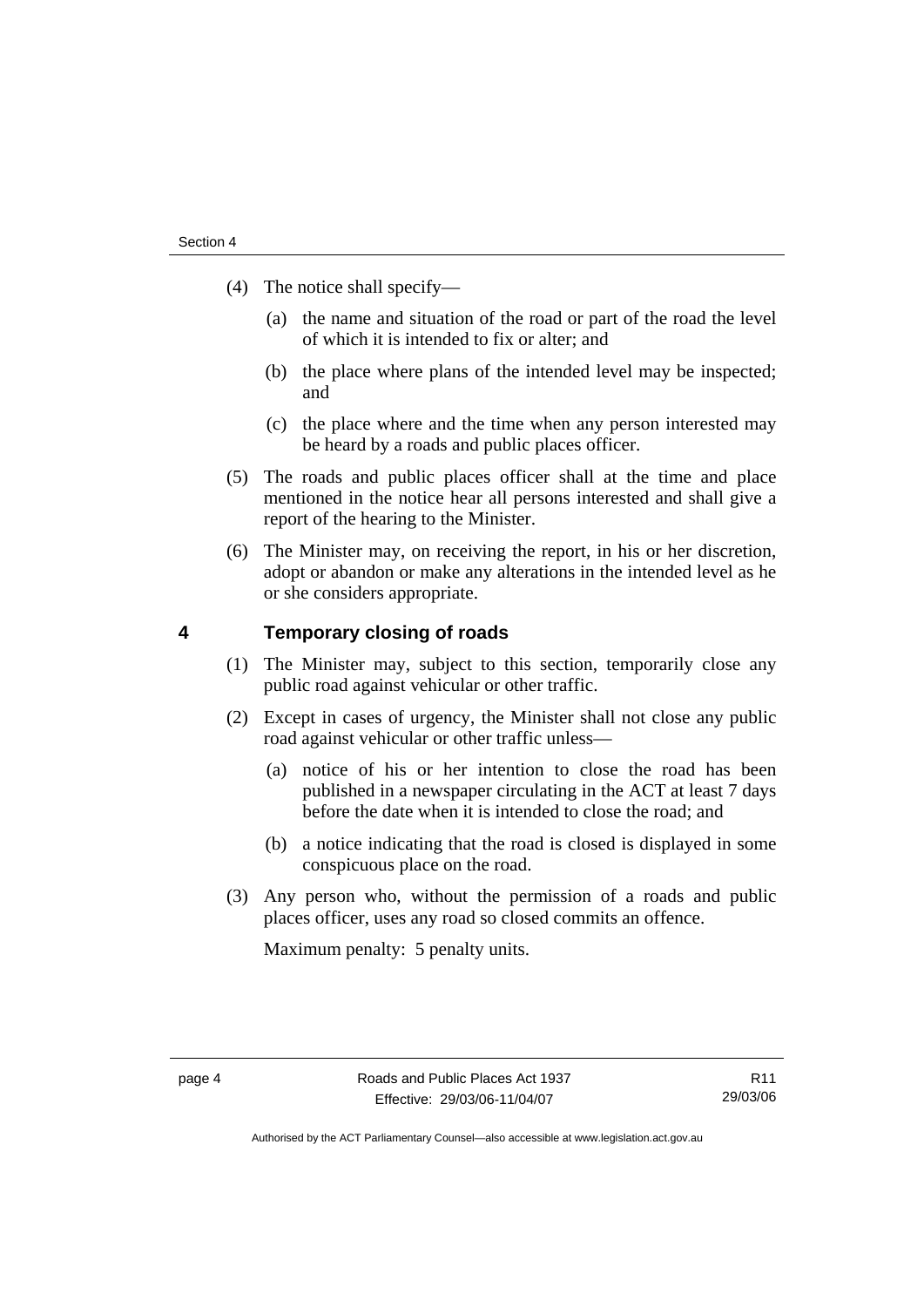# **5 Temporary roads**

- (1) If a road is closed under section 4 and it is necessary, in the opinion of the Minister or a roads and public places officer, to make a temporary road for use while the road is so closed, the Minister or a roads and public places officer may make a temporary road.
- (2) If the land where it is intended to make the road is fenced, the Minister or officer shall give notice of his or her intention to make the road to the occupier or owner of the land at least 24 hours before the making of the road is begun.
- (3) However, it shall not be necessary for the notice to be given if the Minister or officer is of opinion that it is essential that a temporary road should be made immediately.
- (4) Any person who obstructs or hinders the Minister, a roads and public places officer or his or her assistants in making a road under this section commits an offence.

Maximum penalty: 50 penalty units, imprisonment for 6 months or both.

## **6 Drains for surface water**

- (1) If surface water from any land overflows into and damages any public place, the Minister may, by written notice, require the owner of the land to repair any of the damage and to construct the drains and in the situations specified in the notice within 1 month after service on him or her of the notice.
- (2) The owner shall maintain the drains in good order and condition.
- (3) If the owner fails to comply with the notice or to maintain the drains in good order and condition, the Minister may enter on the land mentioned in the notice with the assistants that he or she considers necessary and construct or maintain the drains and may recover in any court of competent jurisdiction from the owner the cost of the construction and maintenance and, in addition, the cost of repairing the damage to the public place.

page 5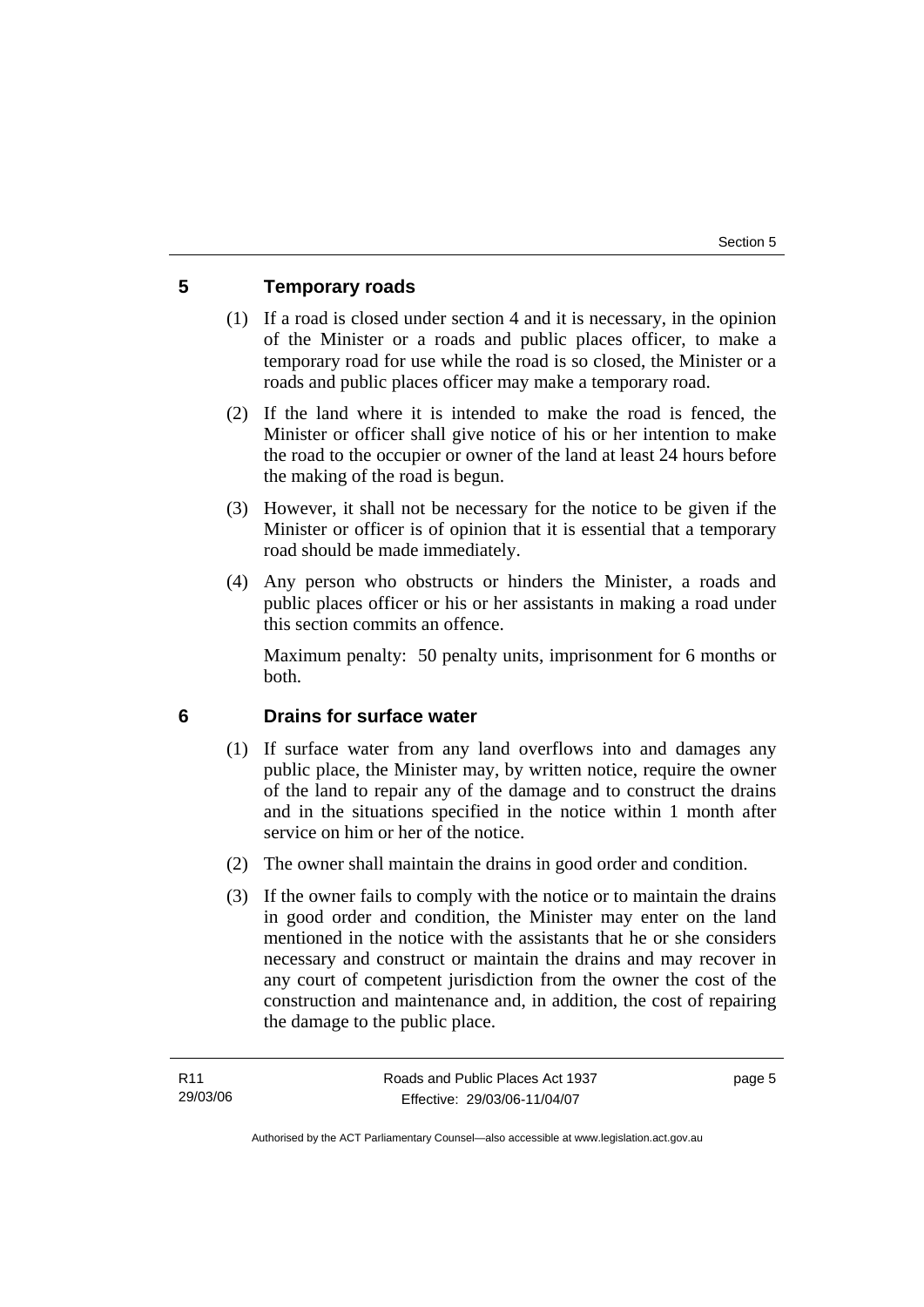# **7 Damage to or interference with public places and property on them**

Any person who—

- (a) wilfully or negligently damages or suffers or causes damage to be done to; or
- (b) without the written permission of the Minister or a roads and public places officer (proof of which shall lie on the person accused), interferes with;

any public place or any kerbstone, watertable, gutter, footpath or other work on it or any fence, post, lamp, lamp post, structure or other property of the Territory in any public place, commits an offence.

Maximum penalty: 50 penalty units, imprisonment for 6 months or both.

# **8 Construction of culverts etc in public places**

Any person who, without the permission of the Minister or a roads and public places officer (proof of which shall lie on the person accused)—

- (a) makes or places any culvert, bridge, crossing or drain across any watertable, watercourse or footpath in any public place; or
- (b) makes an excavation in a public place;

commits an offence.

Maximum penalty: 30 penalty units.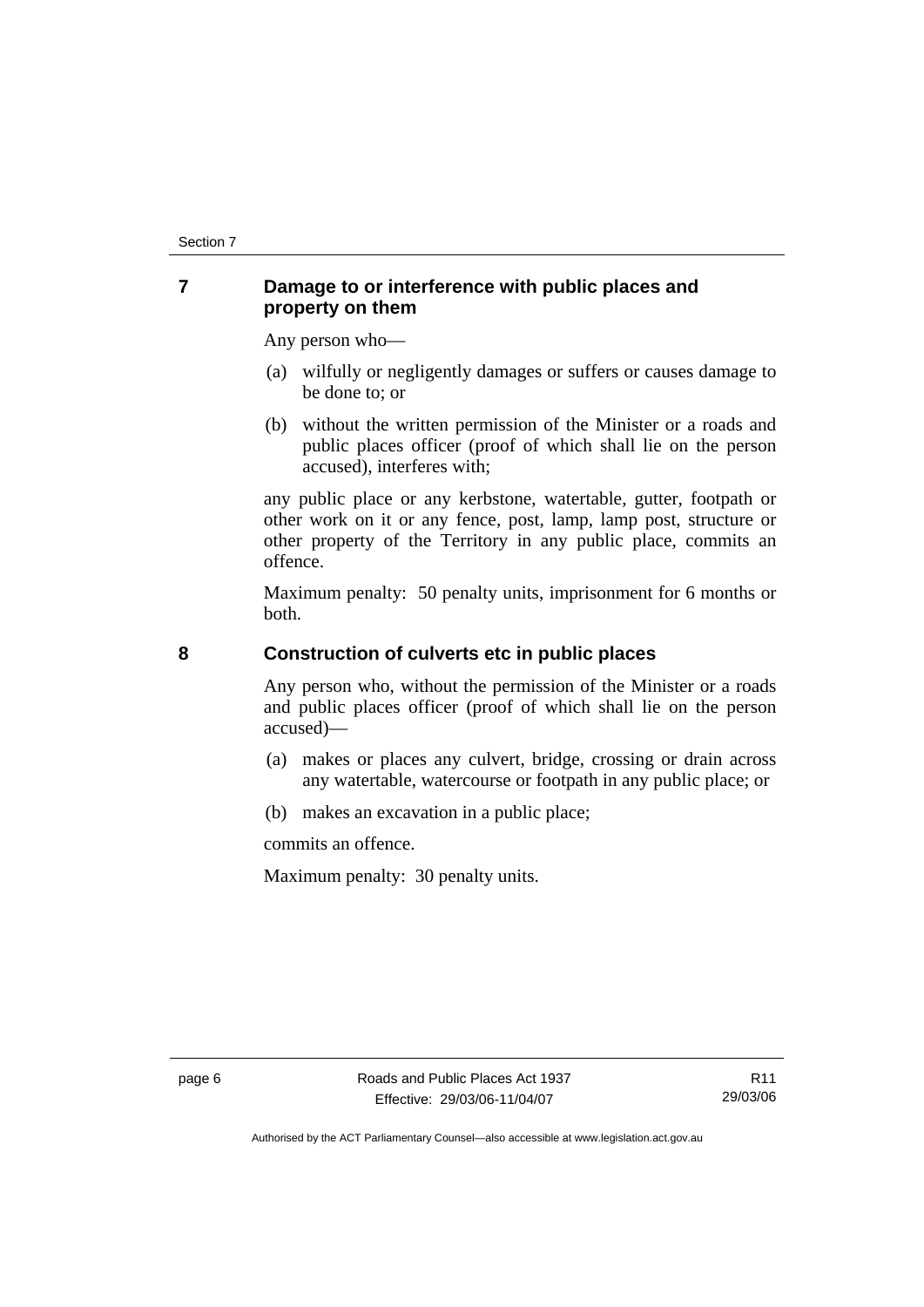# **9 Permission to place culverts etc across, and to interfere with the surfaces of, public places**

- (1) The Minister or a roads and public places officer may give permission to a person to make or place a culvert, bridge, crossing or drain across a watertable, watercourse or footpath in, or to open up or break the surface of, any public place.
	- *Note* A fee may be determined under s 9A (Determination of fees) for this section.
- (2) The permission may be given subject to the conditions the Minister decides.

#### **9A Determination of fees**

- (1) The Minister may, in writing, determine fees for this Act.
	- *Note* The *Legislation Act 2001* contains provisions about the making of determinations and regulations relating to fees (see pt 6.3).
- (2) A determination is a disallowable instrument.
	- *Note* A disallowable instrument must be notified, and presented to the Legislative Assembly, under the *Legislation Act 2001*.

#### **10 Excavations etc on public places to be lighted**

If any excavation is made, or any substance or material is placed, on any public place, or any work is being carried on, on any public place entailing the opening up or breaking of the surface of the public place, the person making, or permitting or causing to be made, the excavation, or placing the substance or material, or permitting or causing the substance or material to be placed, on the public place, or carrying out the works, shall cause sufficient lights to be affixed in a proper place to indicate clearly the excavation, substance, material or works, and continue those lights every night from sunset to sunrise while the excavation, substance, material or works continue, and shall during all that time at his or her own expense cause the place where they are continued to be sufficiently

page 7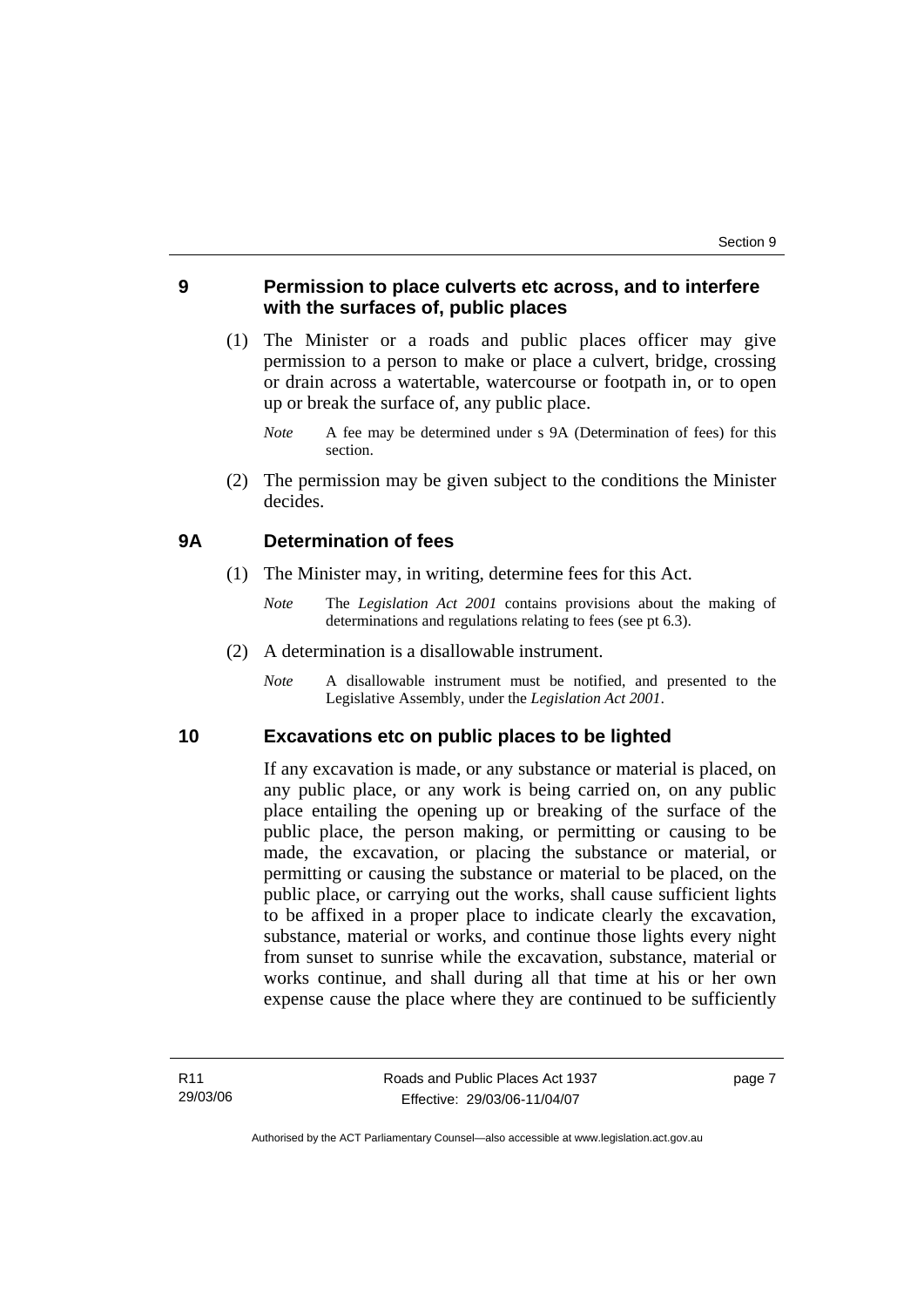fenced or enclosed to prevent any danger or inconvenience to any person.

Maximum penalty: 30 penalty units.

#### **11 Alignment marks etc**

Any person who, without lawful authority, pulls down, pulls up, destroys or damages any alignment or boundary mark, or any stone, notice board, public notice or other erection in or on any public place commits an offence.

Maximum penalty: 30 penalty units.

#### **12 Exhibition of advertisements or notices**

Any person who, without the permission of the Minister or a roads and public places officer, exhibits, in any way, on any property of the Territory in or adjoining any public place, any advertisement or notice commits an offence.

Maximum penalty: 10 penalty units.

# **12A Code of practice for removable signs**

- (1) The Minister may, in writing, approve a code of practice about the placement and keeping of moveable signs in public places.
- (2) An approval is a disallowable instrument.
	- *Note* A disallowable instrument must be notified, and presented to the Legislative Assembly, under the *Legislation Act 2001*.

# **12B Contents of code of practice**

The code of practice may include, but is not limited to, matters relating to—

- (a) the materials from which, and the methods by which, a sign may be constructed; and
- (b) the sizes of signs; and

R11 29/03/06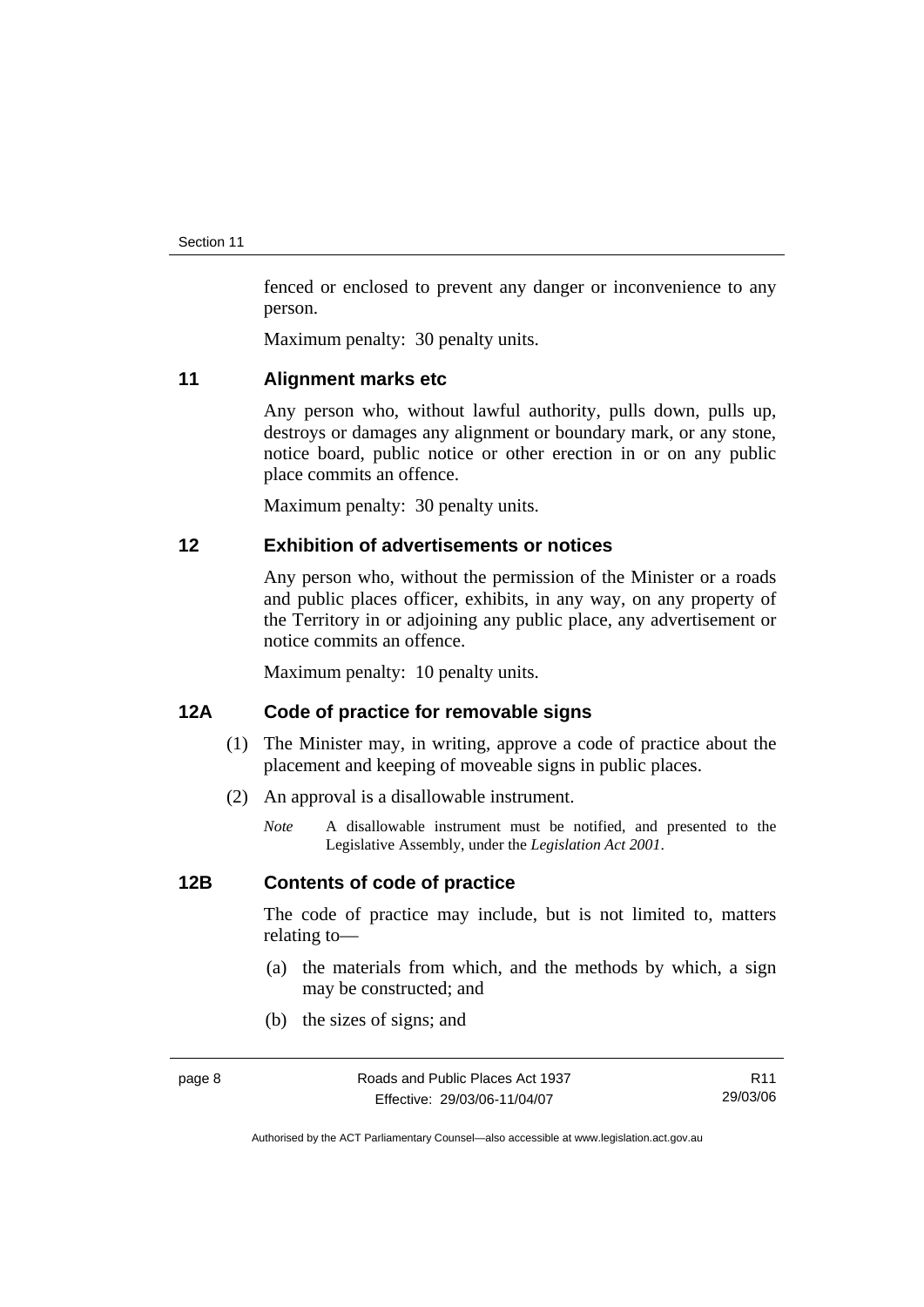- (c) the locations where a sign may be placed; and
- (d) the words or images that may be displayed on a sign; and
- (e) how the person responsible for a sign may be identified; and
- (f) the number of signs that a person may place or keep in a public place; and
- (g) the requirements relating to insurance that a person who places or keeps a sign in a public place must satisfy.

# **12C Failure to comply with code**

A person shall not, without reasonable excuse, place or keep a movable sign in, over or across a public place, except in accordance with the code of practice.

Maximum penalty:

- (a) for a contravention of the code relating to insurance— 50 penalty units; or
- (b) in any other case—10 penalty units.

# **12D Indemnification of Territory**

A person who places or keeps a movable sign in a public place is liable to indemnify the Territory for any liability the Territory incurs as a result of the sign being so kept or placed.

#### **12E Removal of abandoned vehicles from public places**

 (1) This section applies if a roads and public places officer suspects, on reasonable grounds, that a vehicle in a public place has been abandoned.

#### **Examples of grounds that might indicate vehicle is abandoned**

- 1 the vehicle's registration has expired
- 2 the vehicle is in a state of disrepair

page 9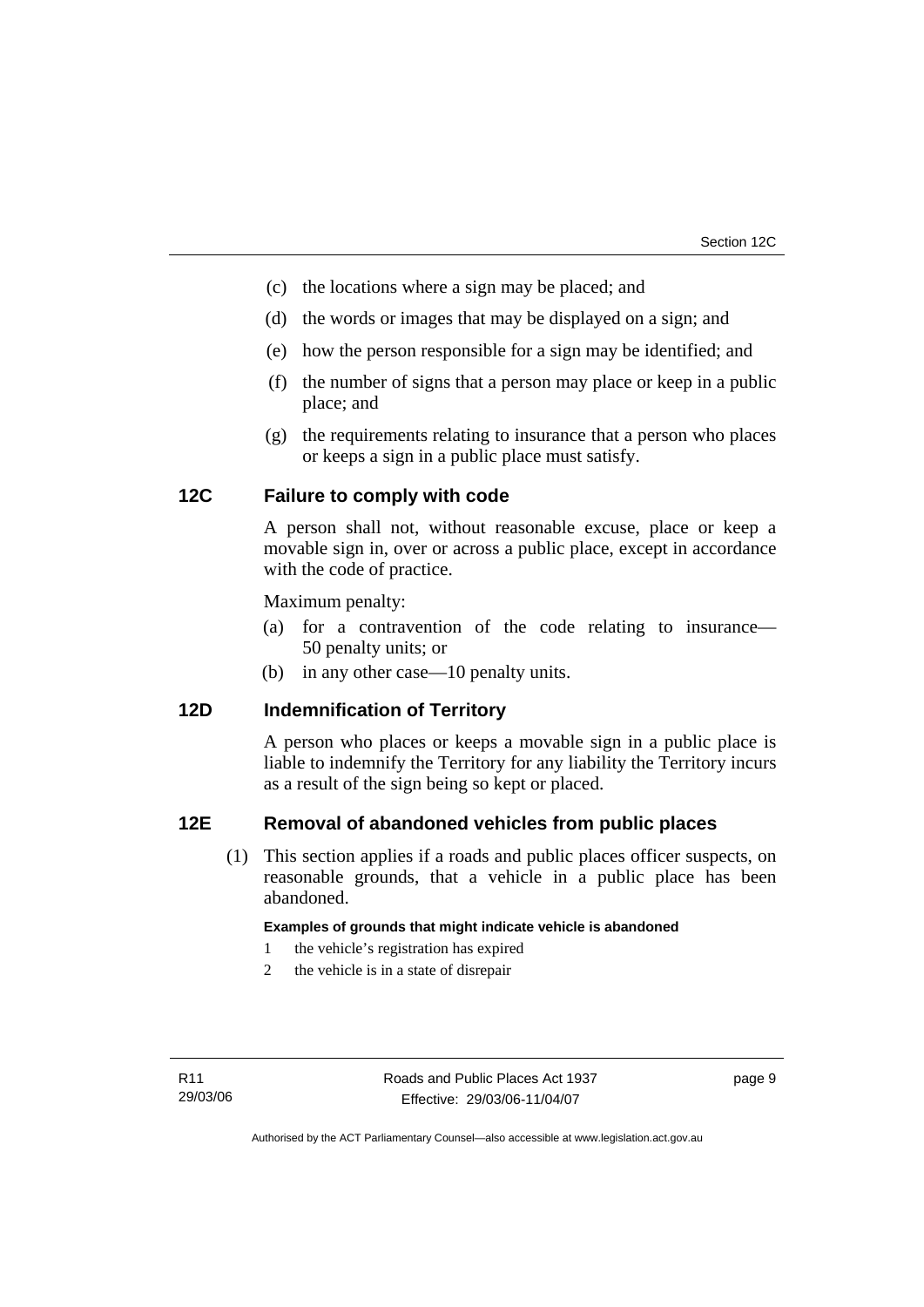- 3 the general appearance of the vehicle, including any build-up of dust or debris
- *Note* An example is part of the Act, is not exhaustive and may extend, but does not limit, the meaning of the provision in which it appears (see Legislation Act, s 126 and s 132).
- (2) The vehicle may be removed by, or under the direction of, a roads and public places officer and placed in a retention area.
- (3) However, if the vehicle is a vehicle for which there is a registered operator, the vehicle may be removed and placed in a retention area only if—
	- (a) a roads and public places officer has given the operator a written notice under subsection (4); and
	- (b) the vehicle has not been removed within 2 days after the day the operator was given the notice.
- (4) The notice must include a statement requiring the person—
	- (a) if the person is an owner of the vehicle—to remove the vehicle within 2 days after the day the notice is given to the person; or
	- (b) if the person is not an owner of the vehicle—to tell a roads and public places officer, within 7 days after the day the person is given the notice—
		- (i) that the person is not an owner of the vehicle; and
		- (ii) the name and address of anyone that the person believes is an owner of the vehicle.
- (5) The notice must include information about how the person may contact a roads and public places officer, including, for example, a telephone number.
- (6) In this section:

*owner*, of a vehicle, includes anyone who has a legal right to move the vehicle.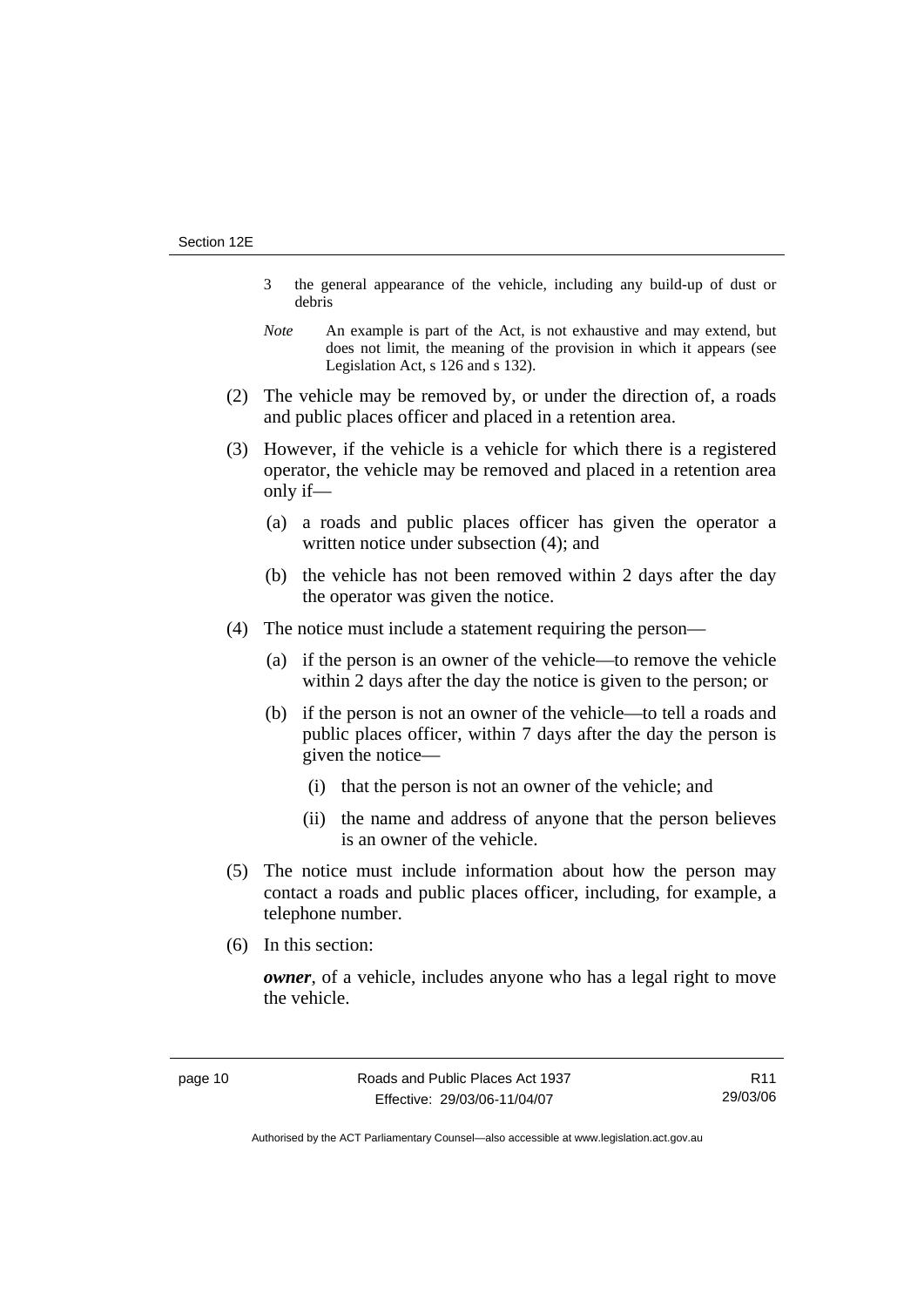*registered operator*—see the *Road Transport (Vehicle Registration) Act 1999*, dictionary.

#### **12F Failure to provide information about abandoned vehicles**

- (1) A person commits an offence if—
	- (a) the person is the registered operator of a vehicle; and
	- (b) the person is given a notice under section 12E (3) in relation to the vehicle; and
	- (c) the person is not an owner of the vehicle; and
	- (d) the person fails to tell a roads and public places officer, within 7 days after the day the notice is given to the person—
		- (i) that the person is not an owner of the vehicle; and
		- (ii) the name and address of anyone the person believes is an owner of the vehicle.

Maximum penalty: 5 penalty units.

- (2) An offence against this section is a strict liability offence.
- (3) In this section:

*owner*, of a vehicle—see section 12E (6).

*registered operator*—see section 12E (6).

# **12G Removal of signs and other items from public places**

- (1) If a movable sign has been placed, or is being kept, in a public place otherwise than in accordance with the code of practice, a roads and public places officer may remove the sign and place it in a retention area.
- $(2)$  If—
	- (a) a prescribed object is in, over or across a public place; and

page 11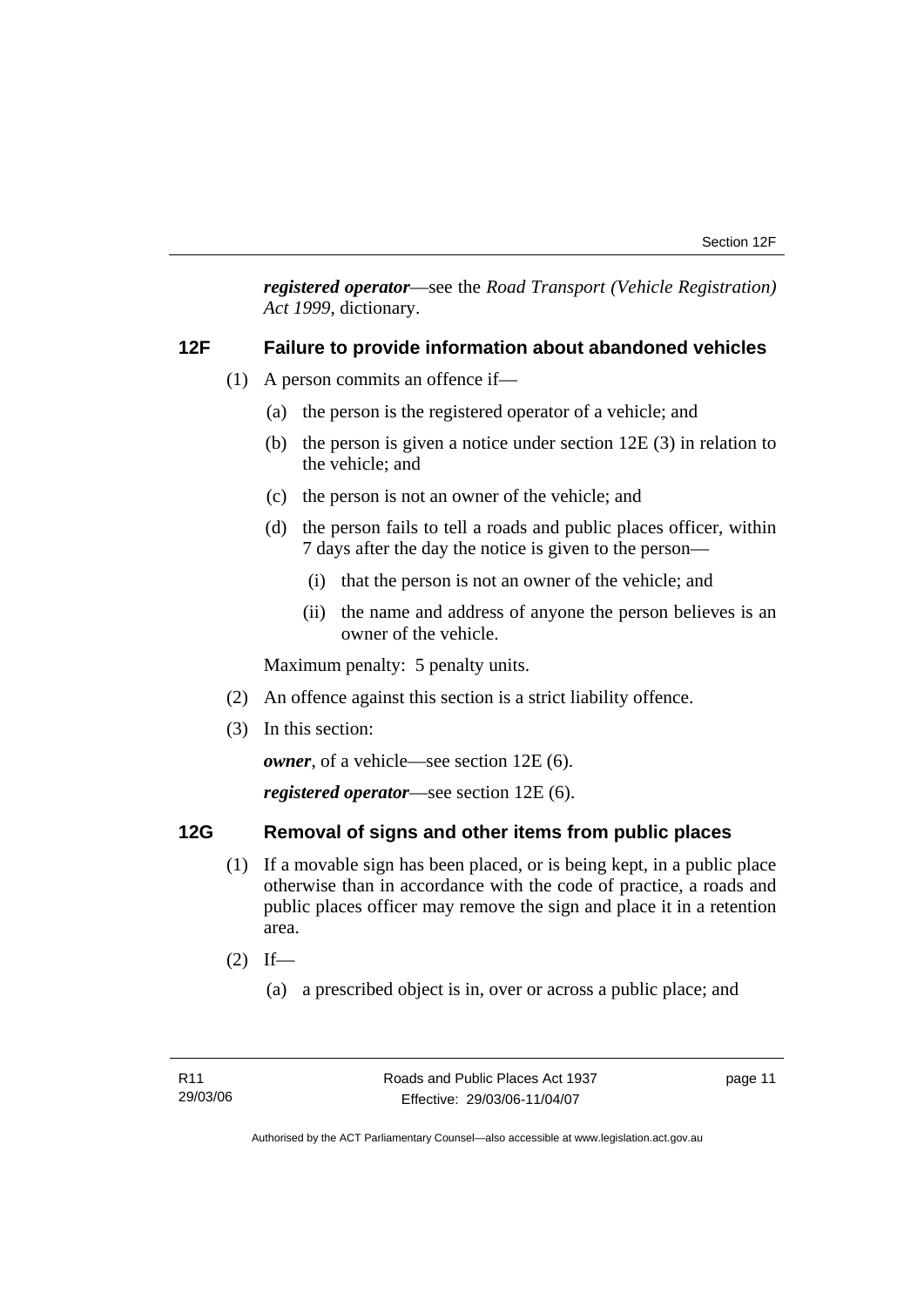(b) the object is not authorised by a permit granted under this Act or any other law of the Territory to be there;

a roads and public places officer may—

- (c) if the object—
	- (i) creates a hazard for people using the public place or any premises adjacent to the public place; or
	- (ii) restricts the movement of people or vehicles in the public place;

remove the object from the public place and place it in a retention area; or

- (d) in any case—give the owner of the object a direction in writing  $to$ —
	- (i) apply for a permit authorising the object to remain in, over or across the public place; or
	- (ii) remove the object from the public place;

within 7 days after the direction is given.

- (3) If a roads and public places officer gives the owner of an object a notice under subsection (2) (d) and—
	- (a) the owner does not comply with the notice; or
	- (b) the owner makes, within the period of 7 days specified in the notice, an application for a permit to allow the object to remain in, over or across the public place and that application is refused;

a roads and public places officer may remove the object from the public place and place it in a retention area.

(4) In this section:

*prescribed object* means an object prescribed under section 12I.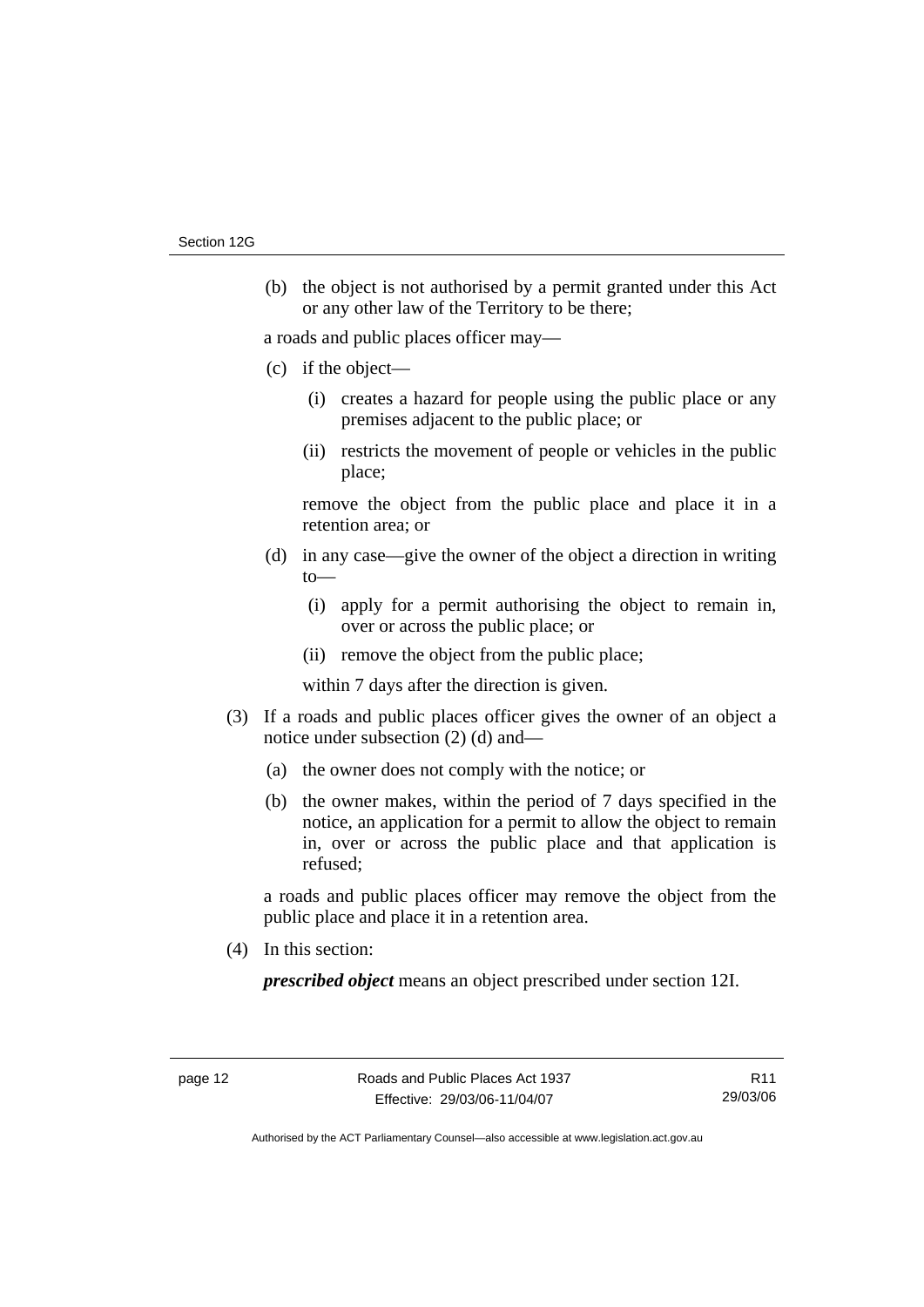# **12H Disposal of items removed under sections 12E and 12G**

If an object, sign or vehicle is placed in a retention area under section 12E or section 12G—

- (a) the object, sign or vehicle is taken to be uncollected goods for the *Uncollected Goods Act 1996*; and
- (b) the Minister is taken to be the possessor of the goods for that Act; and
- (c) the Minister may dispose of the goods in accordance with that Act, part 3; and
- (d) for that Act, section 26 (2) (a) and section 30 (1) (a) the reasonable costs incurred by the Minister in complying with that Act are taken to include the cost of removing the object, sign or vehicle from the public place to the retention area.

#### **12I Prescribed objects—s 12G (4), def of** *prescribed object*

- (1) The Minister may, in writing, prescribe objects.
- (2) An instrument under subsection (1) is a disallowable instrument.
	- *Note* A disallowable instrument must be notified, and presented to the Legislative Assembly, under the *Legislation Act 2001*.

# **13 Trees etc overhanging public places**

- (1) If any tree, sapling, plant, shrub or timber on any land overhangs any public place so as to obstruct or inconvenience passers by, a roads and public places officer may, by written notice, require the occupier of the land, within the time specified in the notice, so to cut the tree, sapling, plant, shrub or timber that it will not obstruct or inconvenience passers by.
- (2) An occupier of land who is served with a notice under subsection (1) shall comply with the notice.

Maximum penalty: 5 penalty units.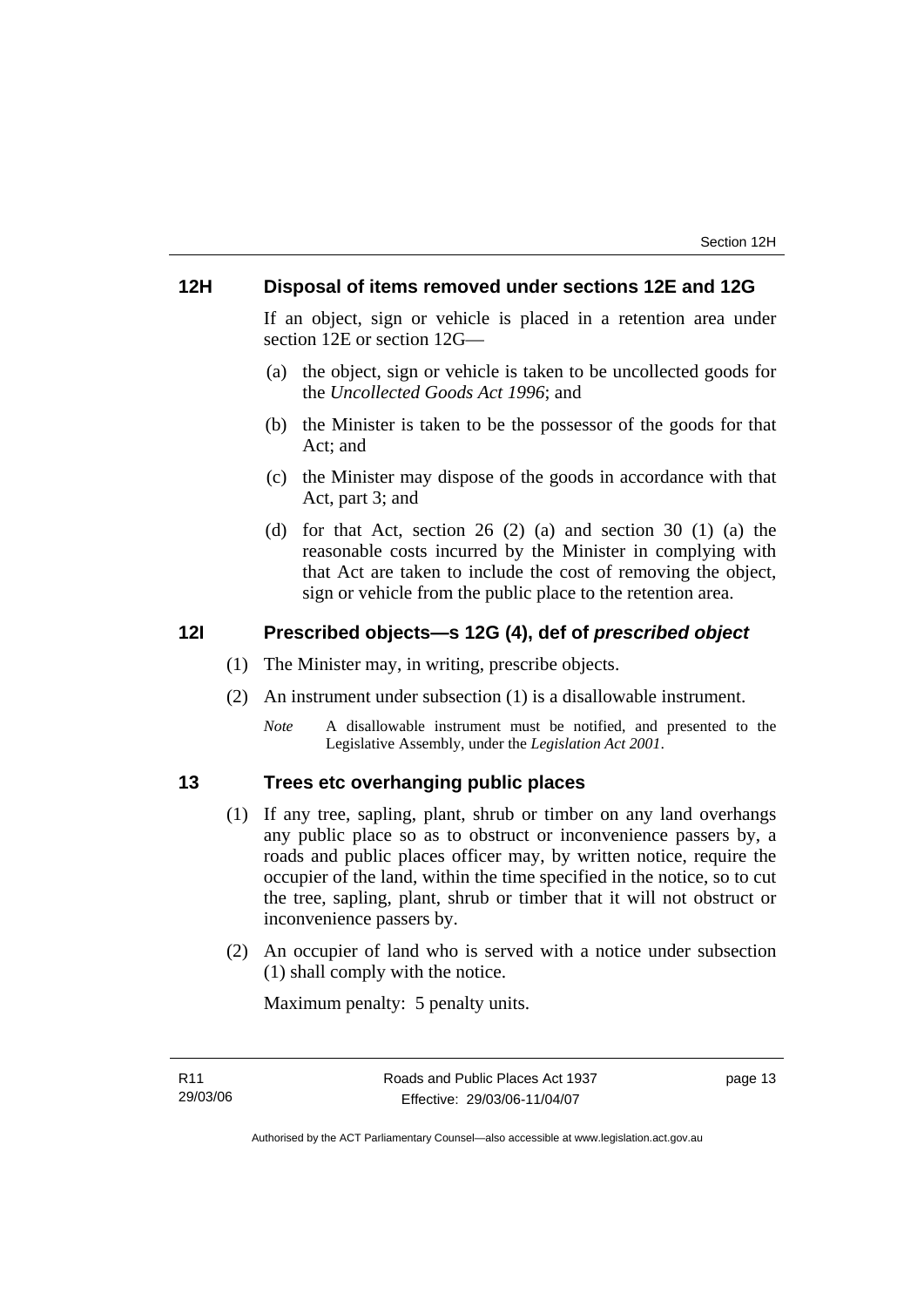- (3) If any tree, sapling, plant, shrub or timber, or part of such a thing, on any land adjoining any public place is in such a condition or situation as to endanger the safety of any person using the place, whether by obstructing the vision or otherwise, a roads and public places officer may, by written notice, require the occupier of the land to remove immediately the tree, sapling, plant, shrub or timber, or part.
- (4) An occupier of land who is served with a notice under subsection (3) shall comply with the notice.

Maximum penalty: 50 penalty units.

- (5) This section has effect in relation to a tree that is a registered tree under the *Tree Protection Act 2005* subject to that Act, part 3 (Protection of trees).
	- *Note* Under the *Tree Protection Act 2005*, pt 3 it is an offence to damage a registered tree (or do prohibited groundwork in the tree's protection zone) unless the damage or groundwork is allowed under that Act. Application may be made to the conservator for approval of tree damaging activity or prohibited groundwork (including in urgent circumstances).

#### **14 Repair of damage to public places**

- (1) Any person who causes damage to any public place other than the fair wear and tear due to ordinary and reasonable user of the public place shall—
	- (a) pay the cost incurred by the Territory in making good the damage; or
	- (b) if the Minister so requires, make good the damage to the satisfaction of the Minister or a roads and public places officer.
- (2) Subsection (1) applies whether or not the person was acting with the permission of the Minister or a roads and public places officer or under a permit granted to him or her under this Act.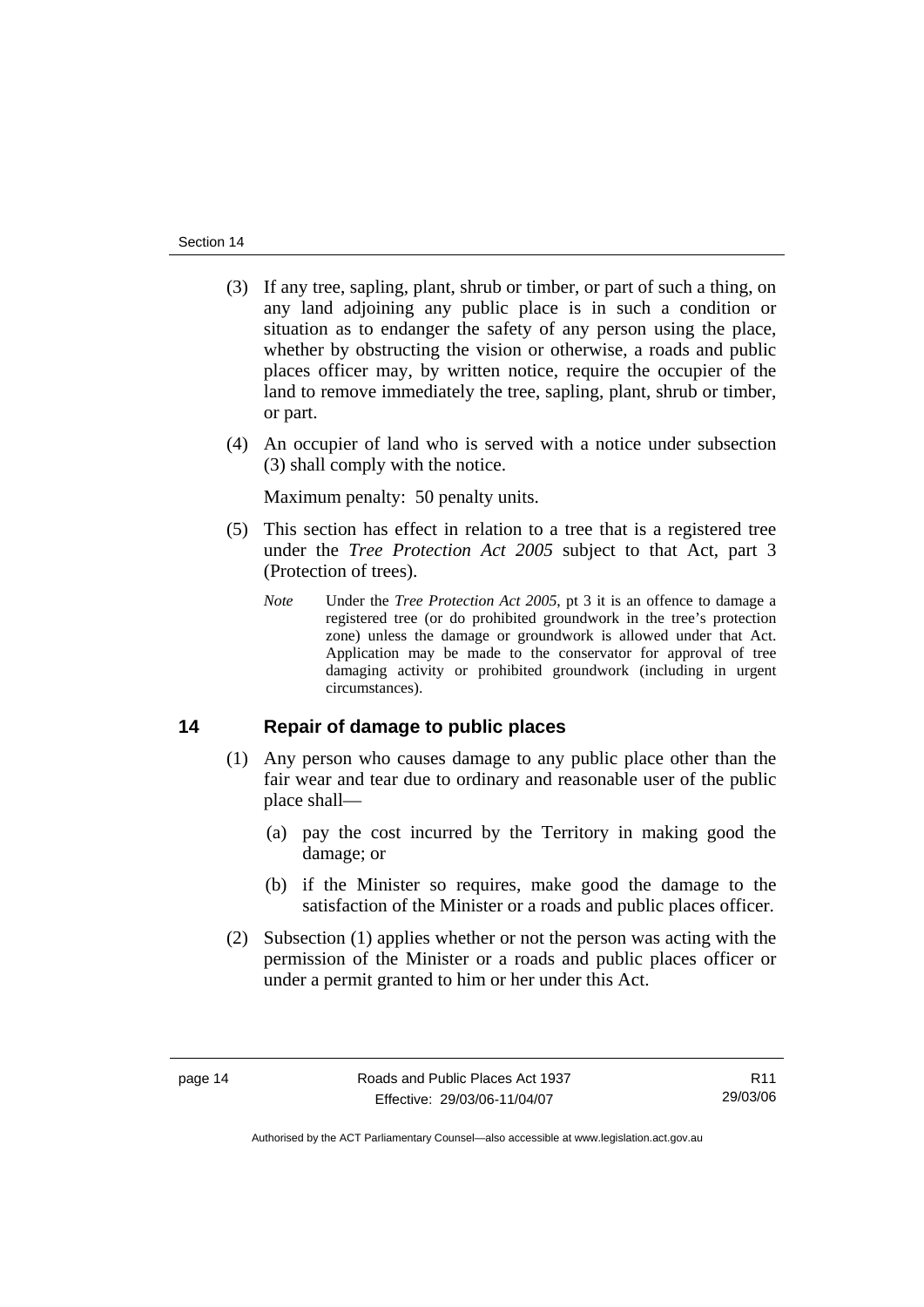# **14A Graffiti removal on leased land**

- (1) This section applies to graffiti on property on leased territory land if the graffiti is visible from a public place.
- (2) An authorised person may remove the graffiti with the agreement of the occupier of the land.
- (3) If subsection (4) is complied with, an authorised person may also remove the graffiti—
	- (a) without the agreement of the occupier of the land; and
	- (b) whether or not the occupier has been notified that the graffiti removal work will be carried out.
- (4) For subsection (3), an authorised person must, immediately before the graffiti removal work is to be carried out, take reasonable steps to notify the occupier that the work is to be carried out.
- (5) Graffiti removal work under subsection (3) must be carried out only from a public place.
- (6) After graffiti removal work has been carried out under subsection (2) or (3), an authorised person must give the occupier written notice that the work has been carried out.
- (7) The notice must include information about the effect of section 14B.
- (8) To remove any doubt, this section does not require the Territory to carry out graffiti removal work.
- (9) In this section:

*authorised person* means a person authorised in writing by the chief executive for this section.

*occupier*, of leased territory land, includes—

- (a) a person believed, on reasonable grounds, to be an occupier of the land; and
- (b) a person apparently in charge of the land.

page 15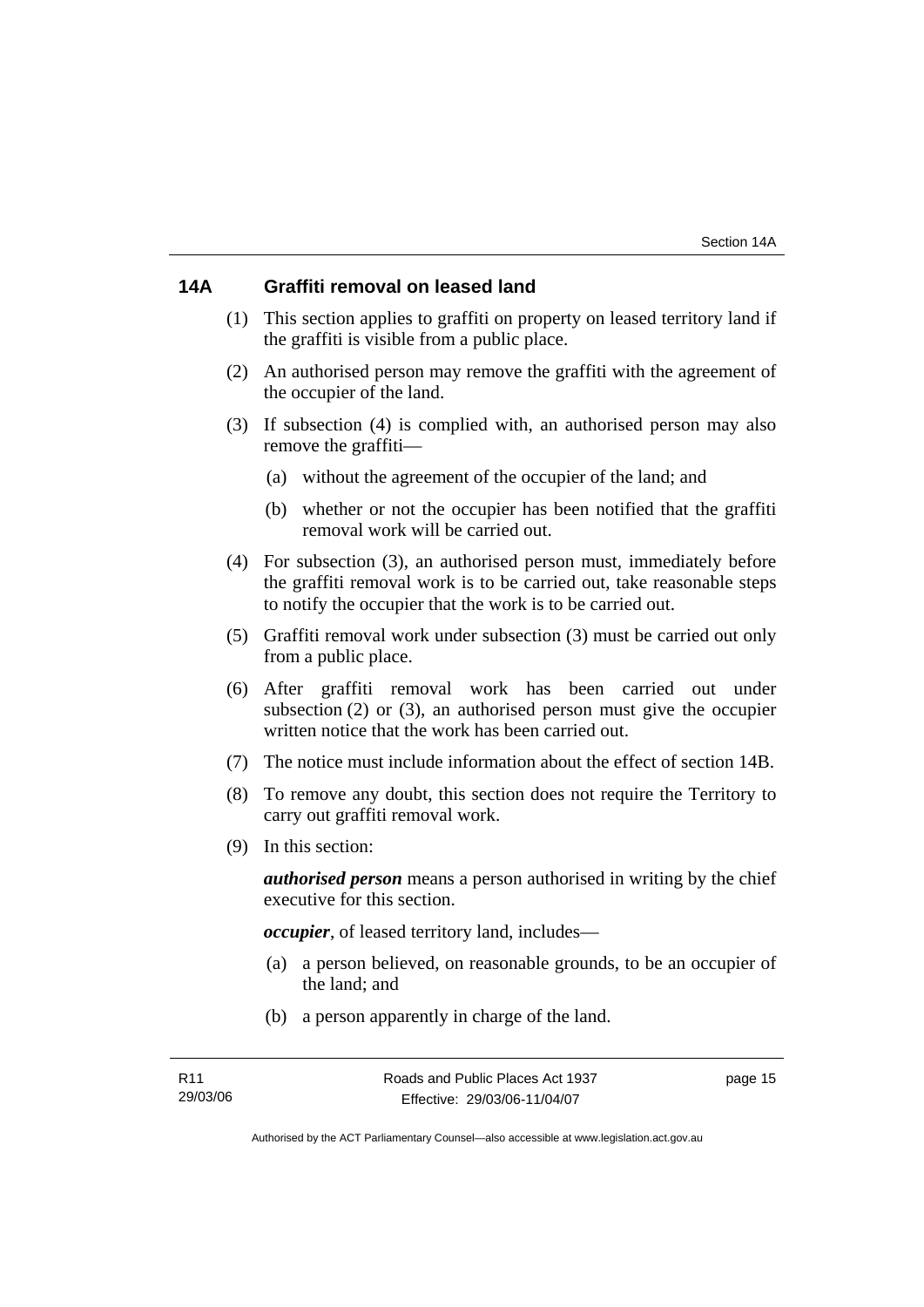# **14B Graffiti removal—liability of the Territory**

- (1) The cost of the graffiti removal work under section 14A is payable by the Territory.
- (2) The Territory is liable for any damage caused to the property in carrying out the graffiti removal work, other than any minor damage that is incidental to the removal of the graffiti.

#### **Examples of minor incidental damage**

1 minor discoloration of the surface from which the graffiti is removed

2 minor variations in the colour and application of paintwork

- *Note* An example is part of the Act, is not exhaustive and may extend, but does not limit, the meaning of the provision in which it appears (see Legislation Act, s 126 and s 132).
- (3) The Territory is not liable for any failure to completely remove the graffiti.
- (4) To remove any doubt, this section does not require the Territory to restore any property to its former state before graffiti was applied to it.

# **15A Objects in public places**

The Minister may, on the application of a person, grant to the person a permit to place an object, other than an object of a kind referred to in section 8 (a), in, over or across a public place.

*Note* A hawker who is licensed under the *Hawkers Act 2003* does not require a permit under this Act to park a vehicle in a public place if the person is carrying on the business of a hawker under that Act in accordance with the person's licence, see s 15U.

# **15B Application for permit**

An application for the grant of a permit to place an object in, over or across a public place—

 (a) shall be made in writing to the Minister and signed by or on behalf of the applicant; and

page 16 **Roads** and Public Places Act 1937 Effective: 29/03/06-11/04/07

R11 29/03/06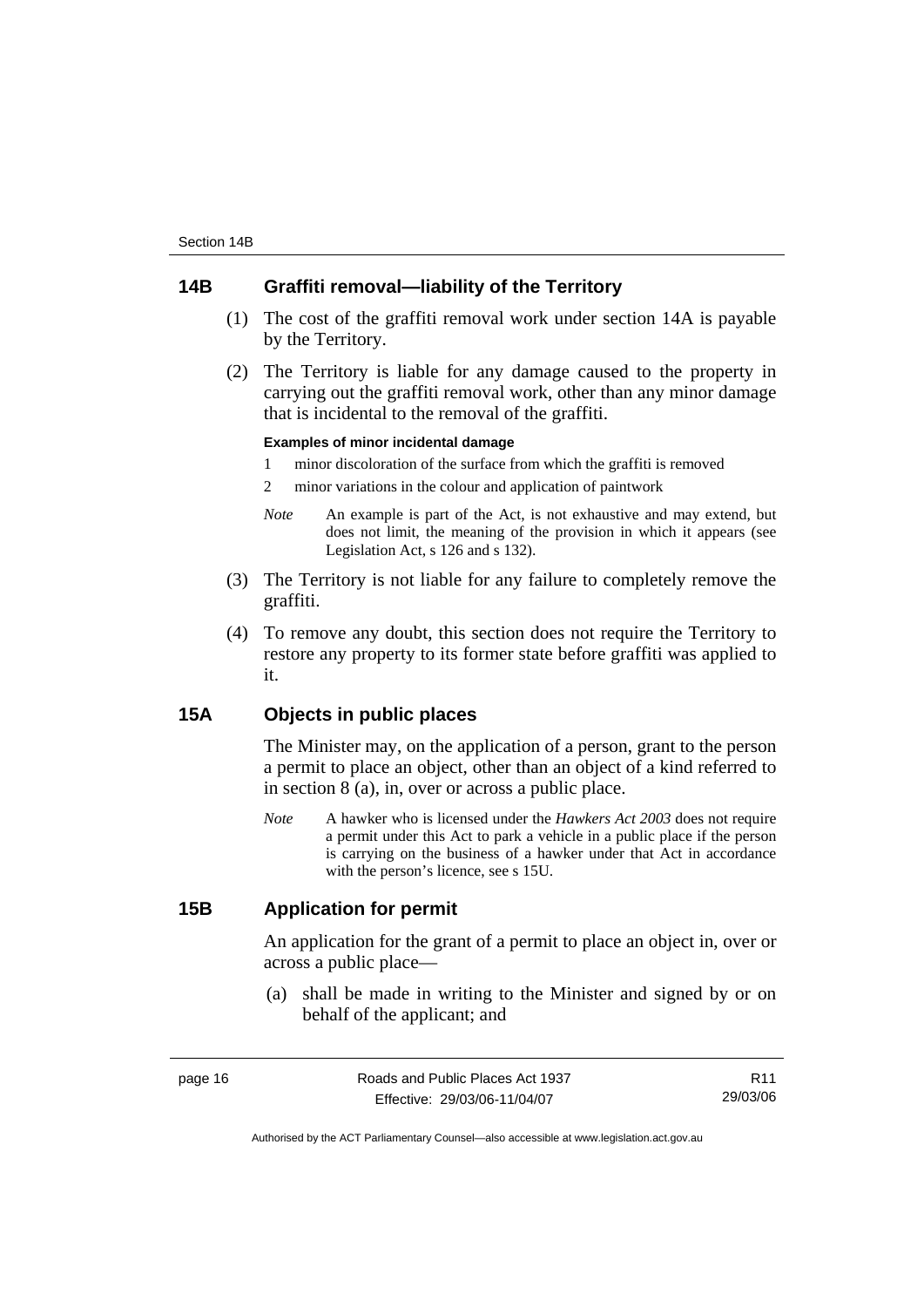- (b) shall specify the place in relation to which the permit is sought; and
- (c) shall be accompanied by a plan clearly showing—
	- (i) the location, boundaries and dimensions of the place in relation to which the permit is sought; and
	- (ii) if it is not proposed to move the object whilst the permit is in force—the proposed position of the object in, over or across that place; and
- (d) shall clearly indicate the nature of the object and give particulars of its design and size; and
- (e) shall specify the use to which it is intended the object will be put; and
- (f) shall specify the hours when it is proposed the object will remain in, over or across the place; and
- (g) shall give particulars of any measures proposed to be adopted in connection with the use of the object to safeguard the health and provide for the safety, comfort and convenience of persons using the place or a place adjacent to or near the place; and
- (h) if installation or construction work is proposed to be carried out in or on the place for the purpose of placing the object in, over or across the place—
	- (i) shall specify the nature of the work; and
	- (ii) shall give particulars of the methods to be employed in the execution of the work; and
	- (iii) shall give particulars of any measures proposed to be adopted in connection with the work to protect the safety of persons using the place or a place adjacent to or near the place.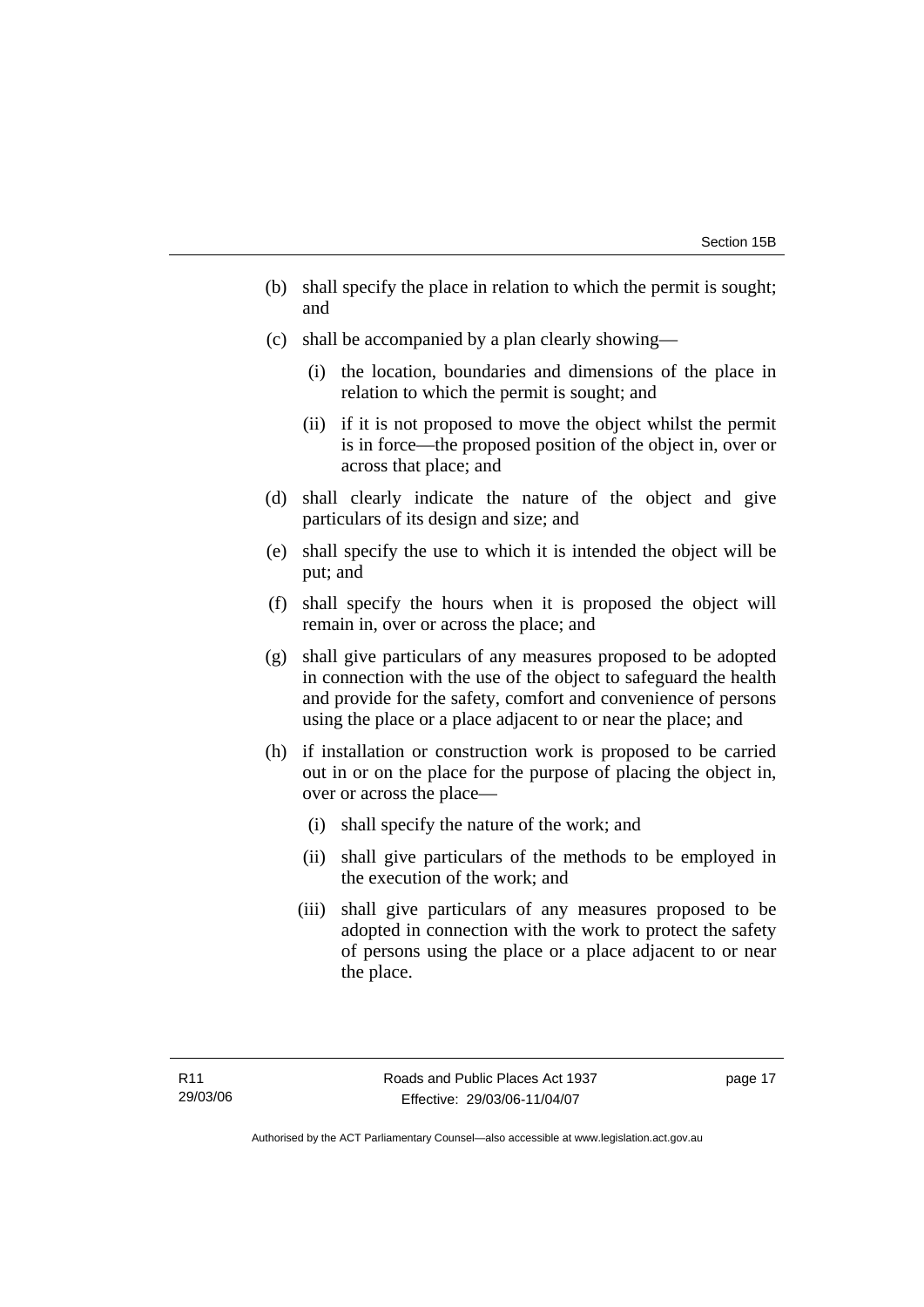# **15BA Placement of objects affecting heritage significance**

- (1) The section applies if an application under section 15B relates to the placement of an object at a place registered, or nominated for provisional registration, under the *Heritage Act 2004*.
- (2) The Minister must—
	- (a) give a copy of the application to the heritage council; and
	- (b) in deciding on the application under section 15C, consider any written recommendation or submission about the placement given to the Minister by the council within 15 working days after the day the copy of the application is given to the council.

#### **15C Grant or refusal of permit**

- (1) The Minister shall consider each application for a permit and shall—
	- (a) approve of the grant to the applicant of the permit; or
	- (b) refuse to grant the permit to the applicant.
- (2) For the purpose of determining an application for a permit to place an object in, over or across a public place, the Minister shall have regard to—
	- (a) whether the place is a suitable place in, over or across which to place the object; and
	- (b) whether the object will be structurally sufficient, safe and stable; and
	- (c) the interests of the public and, in particular—
		- (i) whether the object, placed in, over or across the place, would be likely to be to the benefit or detriment of persons using the place or a place adjacent to or near the place; and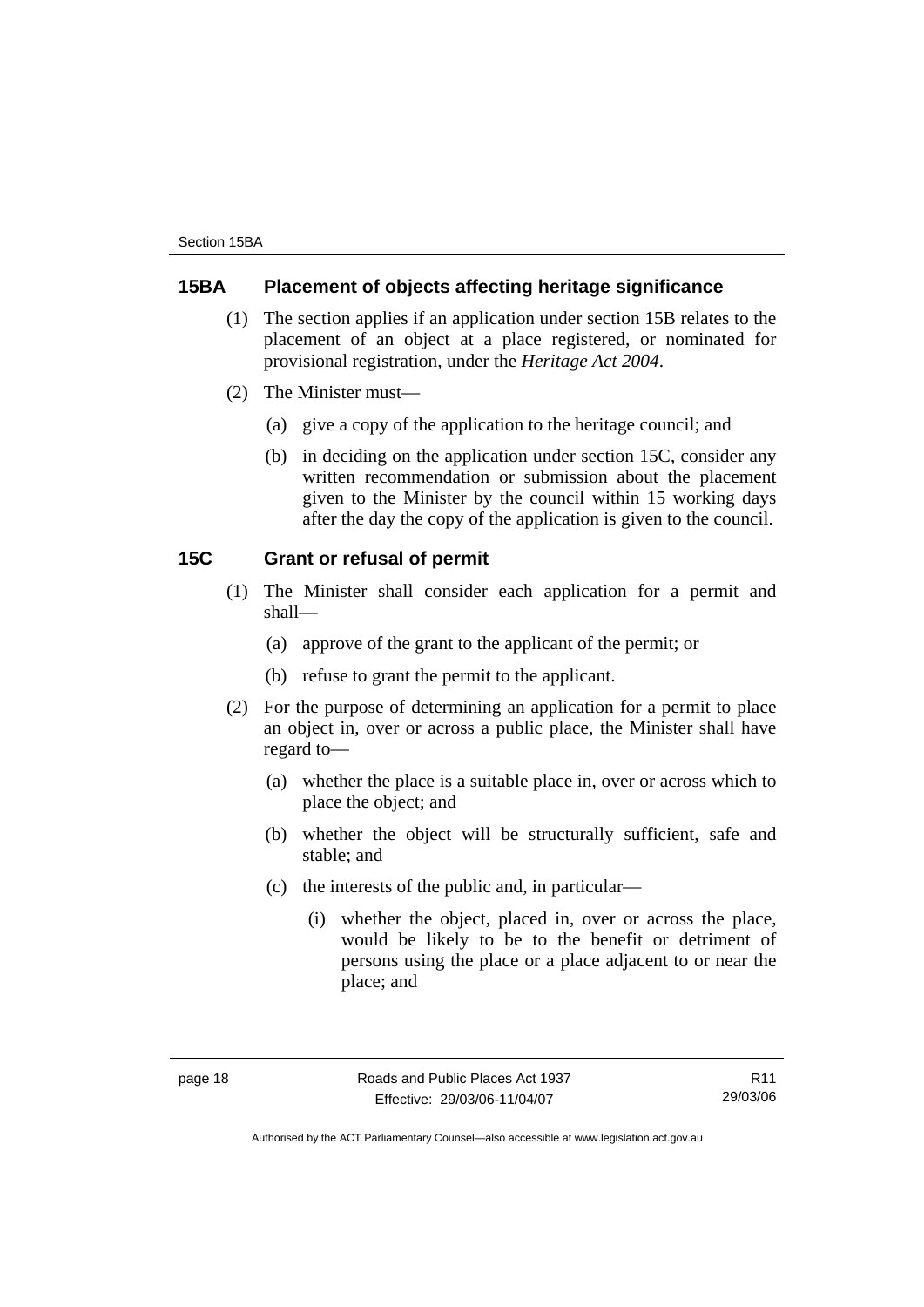- (ii) whether adequate provision is proposed to be made in connection with the use of the object to safeguard the health and provide for the safety, comfort and convenience of persons using the place or a place adjacent to or near the place; and
- (d) the interests of persons carrying on business in the vicinity of the place and, in particular, the interests of a person carrying on, in the vicinity of the place, a business similar to the business (if any) carried on, in the vicinity of the place, by the applicant; and
- (e) if installation or construction work is proposed to be carried out in or on the place for the purpose of placing the object in, over or across the place—
	- (i) whether it is desirable to allow the work to be carried out in or on the place; and
	- (ii) whether the work will be suitable for the purpose; and
	- (iii) whether adequate provision is proposed to be made in connection with the work to protect the safety of persons using the place or a place adjacent to or near the place.

#### **15D Permit may be subject to conditions**

If the Minister approves of the grant to an applicant of a permit to place an object in, over or across a public place, the Minister may grant the permit subject to any of the following conditions that the Minister considers appropriate:

- (a) that the object will be of a type or design specified by the Minister;
- (b) that the object will be properly maintained and will not be allowed to become structurally insufficient, unsafe or unstable;
- (c) that the holder of the permit will not allow the object, whether directly or indirectly, to adversely affect the health or safety of persons using the place or a place adjacent to or near the place;

| R11      | Roads and Public Places Act 1937 | page 19 |
|----------|----------------------------------|---------|
| 29/03/06 | Effective: 29/03/06-11/04/07     |         |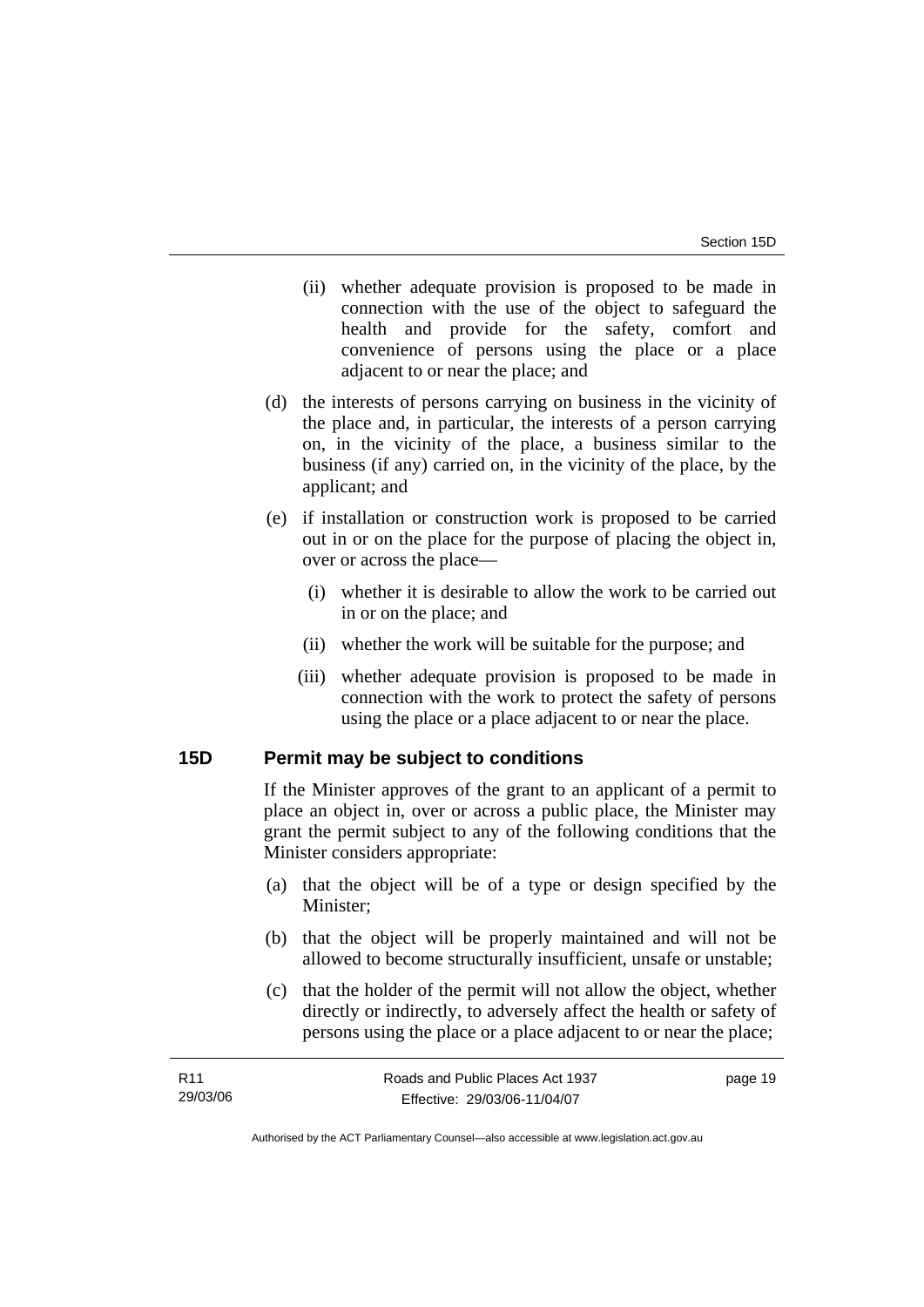- (d) that adequate provision will be made for the disposal of refuse and waste from, and for the drainage of, the place;
- (e) that, during the hours between sunset and sunrise that the object is in the place, the place will be illuminated in a way that indicates clearly the object;
- (f) that the place will be fenced or enclosed in a way that prevents persons being endangered or inconvenienced by the object;
- (g) that any installation or construction work to be carried out in or on the place for the purpose of placing the object in, over or across the place will be carried out in a proper, skilful and safe way;
- (h) that the applicant will insure himself or herself and keep himself or herself insured against liability in relation to—
	- (i) death, bodily injury or illness; or
	- (ii) loss of, or damage to, property;

occurring in connection with the object.

# **15E Grant of permit**

- (1) If the Minister approves of the grant to an applicant of a permit, the Minister shall notify the applicant in writing of the grant and of any conditions to which the permit is subject and shall issue the permit to the applicant.
	- *Note* A fee may be determined under s 9A (Determination of fees) for this section.
- (2) A permit granted under this Act shall clearly identify the place in relation to which the permit is granted and shall specify—
	- (a) the name and address of the person to whom the permit is granted; and
	- (b) the object permitted to be placed in, over or across the place; and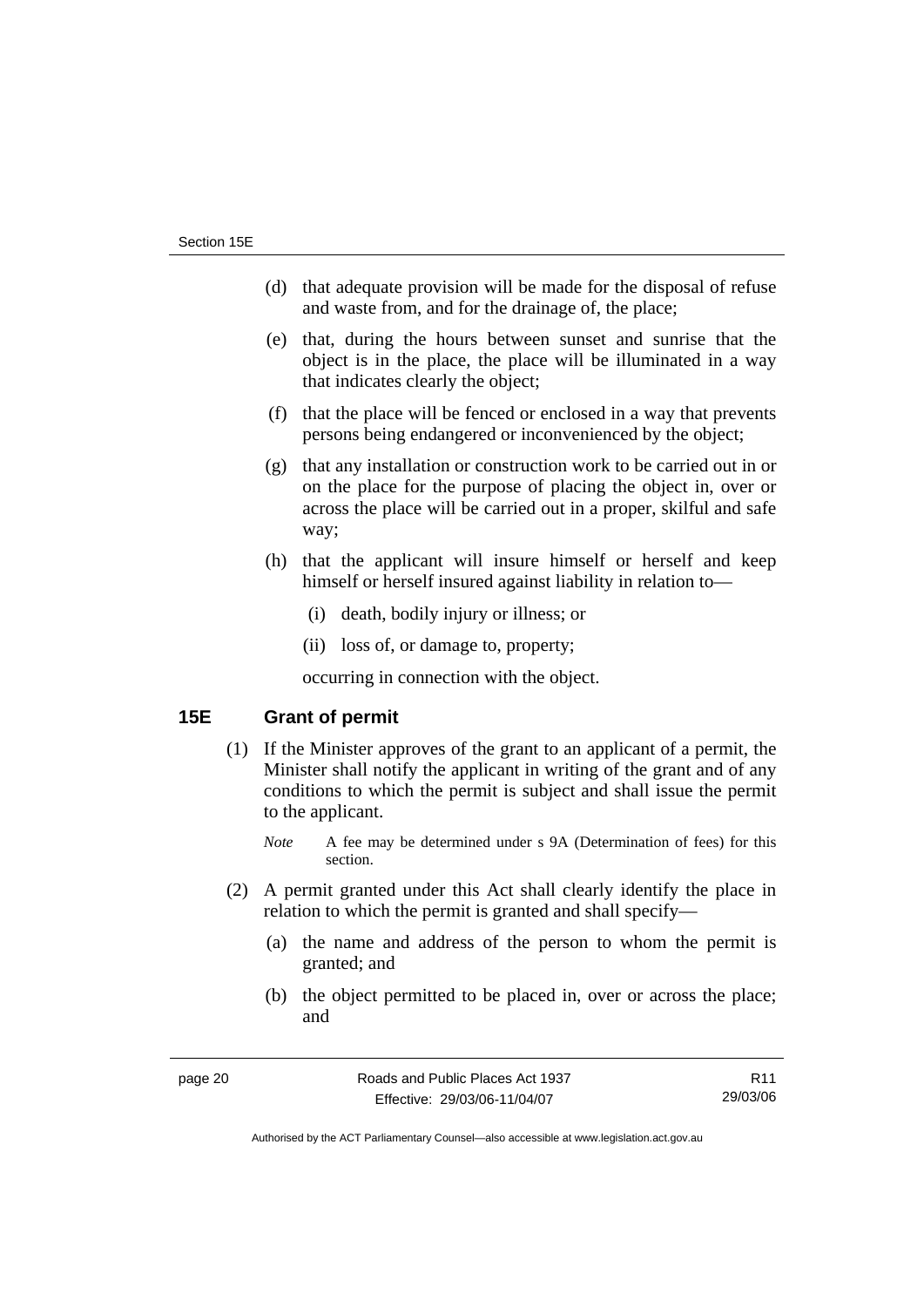- (c) the use to which the object may be put; and
- (d) the hours when the object may remain in, over or across the place; and
- (e) the period for which the permit is granted; and
- (f) the conditions (if any) to which the permit is subject.

## **15F Cancellation of permit**

The Minister may, on any of the following grounds, cancel a permit authorising a person to place an object in, over or across a public place:

- (a) that a permit was granted in error or in consequence of a false statement made or misleading information given by the holder of the permit;
- (b) that the holder of the permit has failed to take reasonable steps to prevent the object being used for a purpose other than the purpose specified in the permit;
- (c) that the holder of the permit has permitted the object to remain in the public place at a time other than a time allowed by the permit;
- (d) that the holder of the permit has failed to comply with a condition to which the permit is subject;
- (e) that the public place is no longer a suitable place to be the subject of a permit under this Act;
- (f) that the object is not serving a purpose beneficial to the interests of the public;
- (g) that the object has resulted in, whether directly or indirectly, the interests of a person carrying on business in the vicinity of the place being adversely affected.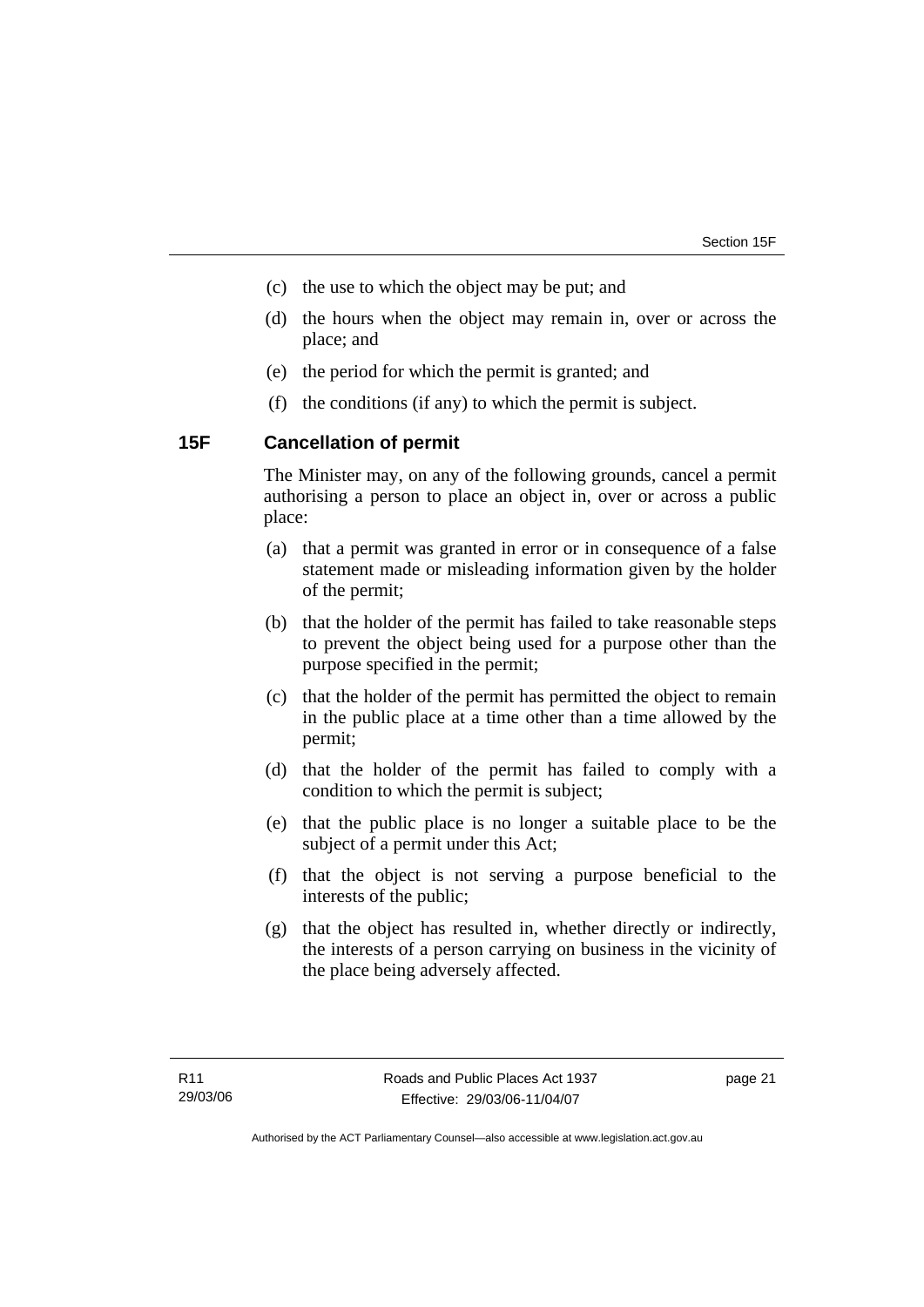# **15G Review of decisions of Minister**

- (1) Application may be made to the administrative appeals tribunal for a review of a decision of the Minister—
	- (a) under section 15C (1) (b) to refuse to grant a permit; or
	- (b) under section 15D to grant a permit subject to a condition; or
	- (c) under section 15F to cancel a permit.
- (2) If the Minister makes a decision of the kind referred to in subsection (1), the Minister shall give notice of the decision to a person whose interests are affected by the decision.
- (3) A notice under subsection (2) shall be in accordance with the requirements of the code of practice in force under the *Administrative Appeals Tribunal Act 1989*, section 25B (1).

# **15H Rights of holder of permit**

- (1) For the purpose of ensuring that an object to which a permit relates is used for the purpose specified in the permit, the holder of the permit may determine the persons who may make use of the object and any equipment or services provided in connection with the object.
- (2) Nothing in subsection (1) or in any other provision of this Act prevents a place that is a public place for the purposes of a law in force in the ACT from continuing to be a public place for the purposes of that law.

### **15J Term of permit**

A permit, unless sooner surrendered or cancelled, remains in force for the period, not longer than 12 months, specified in the permit.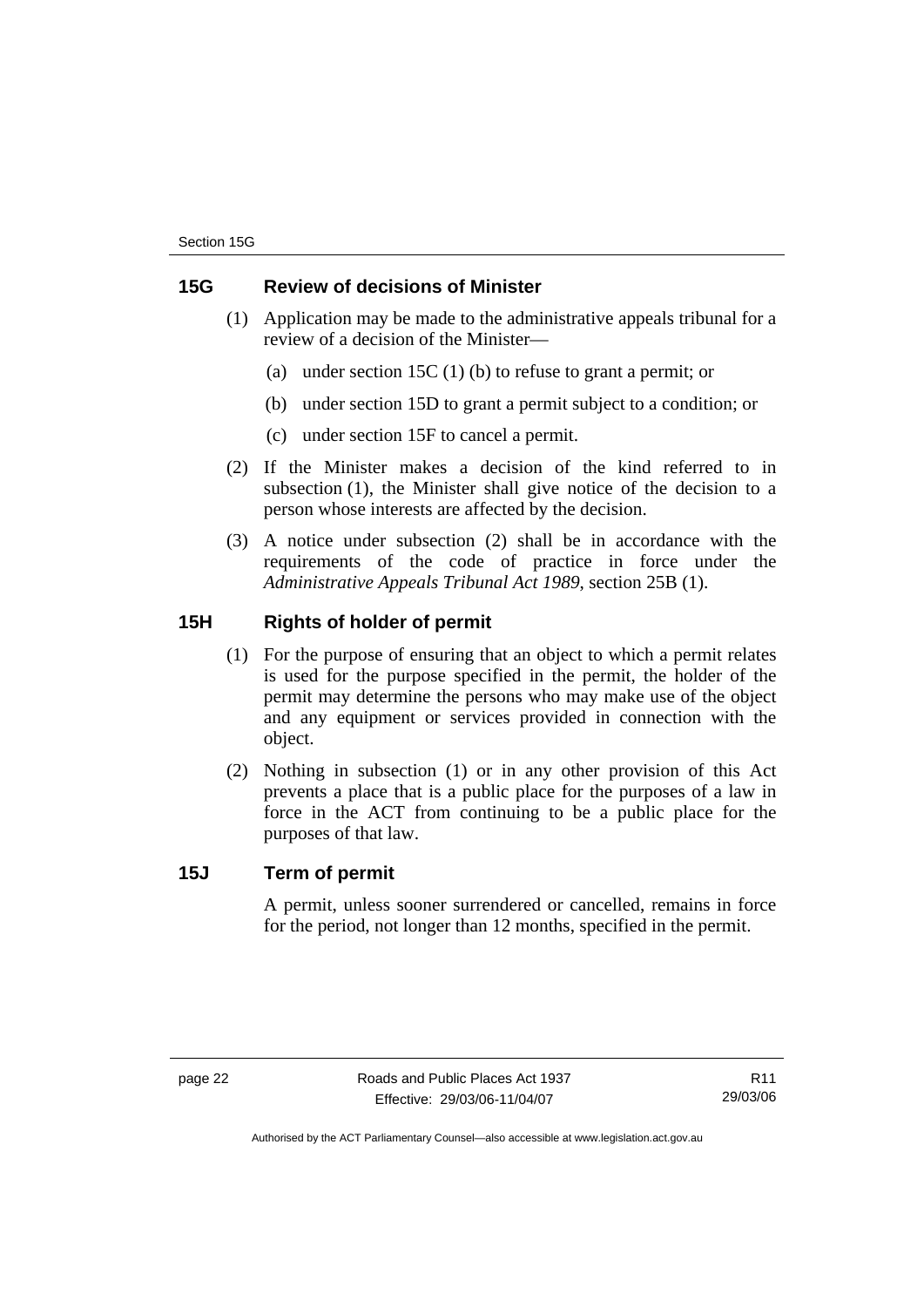# **15K Renewal of permit**

- (1) If the holder of a permit applies to the Minister for its renewal (whether the application is made before or after the end of the permit's term), the Minister must renew the permit.
	- *Note* A fee may be determined under s 9A (Determination of fees) for this section.
- (2) If the Minister renews a permit—
	- (a) the permit as renewed continues in force for the period, not longer than 12 months, specified in the renewal; and
	- (b) that period begins at the end of the period when, apart from its renewal, the permit would have been in force.
- (3) The Minister shall not renew a permit if the object to which the permit related has been removed under section 15N (1).

# **15L Loss or destruction of permit**

If the Minister is satisfied that a permit has been lost, defaced or destroyed, he or she may issue to the holder of the permit a certified copy of the permit and that copy is, for this Act, of the same effect as the permit.

#### **15M Notice to remove object**

 (1) If a permit expires or is surrendered or cancelled, the Minister shall, as soon as possible after the expiry, surrender or cancellation of the permit, if the object to which the permit related is still in, over or across the public place to which the permit related, by written notice given to the person who held the permit, require that person, within the period specified in the notice, being a period of not less than 14 days after the notice is given, to remove the object from the public place.

*Note* For the giving of documents, see *Legislation Act 2001*, pt 19.5.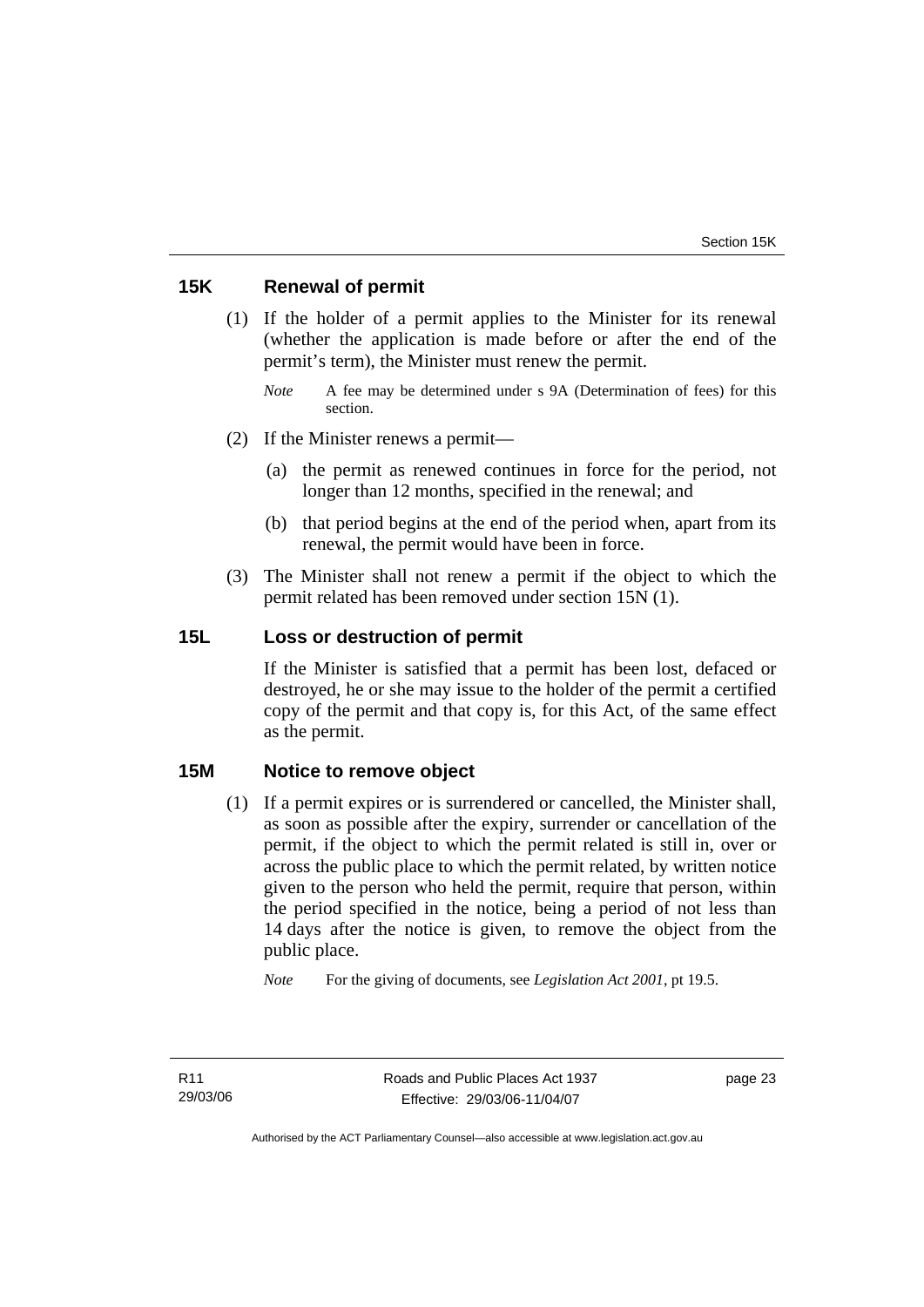(2) If a notice is given under subsection (1) following the expiry of a permit and the permit is subsequently renewed under section 15K (1), the notice ceases to have effect.

# **15N Removal of objects by Territory**

- (1) If a person fails to comply with a notice given to him or her under section 15M (1), the Minister shall cause the object to which the notice relates to be removed and placed in storage.
- (2) If a notice is given to a person under section 15M (1) and the object to which the notice relates is removed under subsection (1), the Minister shall give to the person a further notice stating—
	- (a) the place where the object is stored; and
	- (b) that the object will be given to the person at the place where it is being stored if, within 28 days after the notice is given, the person pays to the Territory—
		- (i) the amount specified in the notice in relation to the costs and expenses incurred or to be incurred by the Territory in making good any damage caused to the public place by the removal of the object; and
		- (ii) the amount specified in the notice in relation to the costs and expenses incurred by the Territory in removing the object; and
		- (iii) an amount in relation to the costs and expenses of storage of the object, being an amount calculated in accordance with the rate specified in the notice; and
	- (c) that, if, within the time specified in paragraph (b), the amounts referred to in that paragraph are not paid and the object removed from the place where it is being stored—
		- (i) the ownership of the object shall be deemed, for all purposes, to vest in the Territory; and

Authorised by the ACT Parliamentary Counsel—also accessible at www.legislation.act.gov.au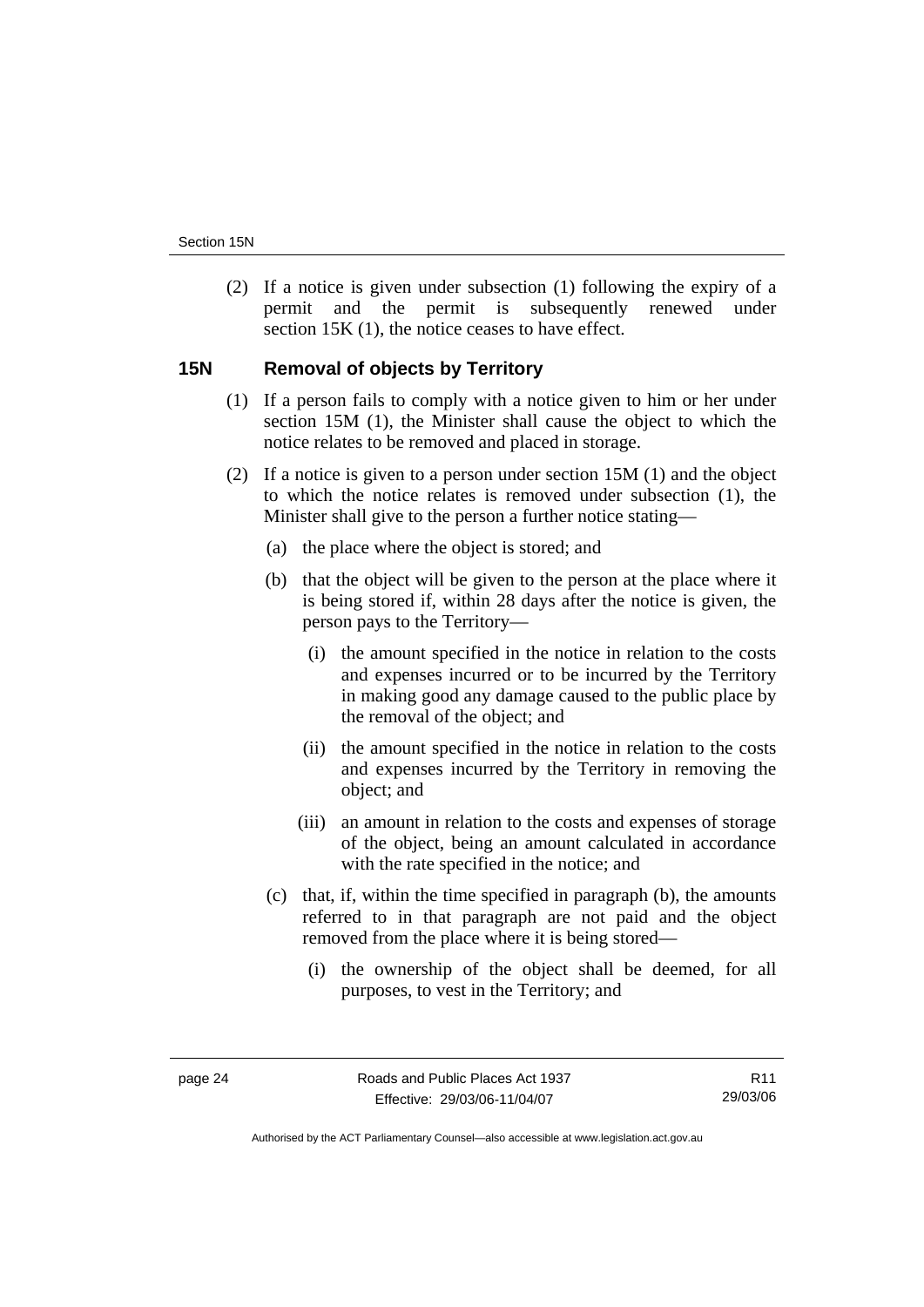(ii) the object may be disposed of in the way the Minister directs.

*Note* For the giving of documents, see *Legislation Act 2001*, pt 19.5.

- (3) In relation to a notice given under subsection (2)—
	- (a) the amount to be specified in the notice for subsection  $(2)$  (b)  $(i)$  is the amount of the reasonable costs and expenses incurred or to be incurred by the Territory in making good any damage caused to the public place by the removal of the object; and
	- (b) the amount to be specified in the notice for subsection (2) (b) (ii) is the amount of the reasonable costs and expenses incurred by the Territory in removing the object; and
	- (c) the rate to be specified in the notice for subsection  $(2)$  (b) (iii) is the rate necessary to cover the reasonable costs and expenses of storage of the object.

# **15P Disposal of objects by Territory**

- (1) If a person to whom a notice is given under section 15N (2) does not, within 28 days after the notice is given to him or her—
	- (a) pay to the Territory the amounts referred to in the notice; and
	- (b) remove the object to which the notice relates from the place where it is being stored;

the ownership of the object is taken, for all purposes, to vest in the Territory and the object may be disposed of in the way the Minister directs.

- (2) If, under subsection (1), an object is sold by the Territory, the proceeds of the sale shall be applied—
	- (a) in repaying to the Territory—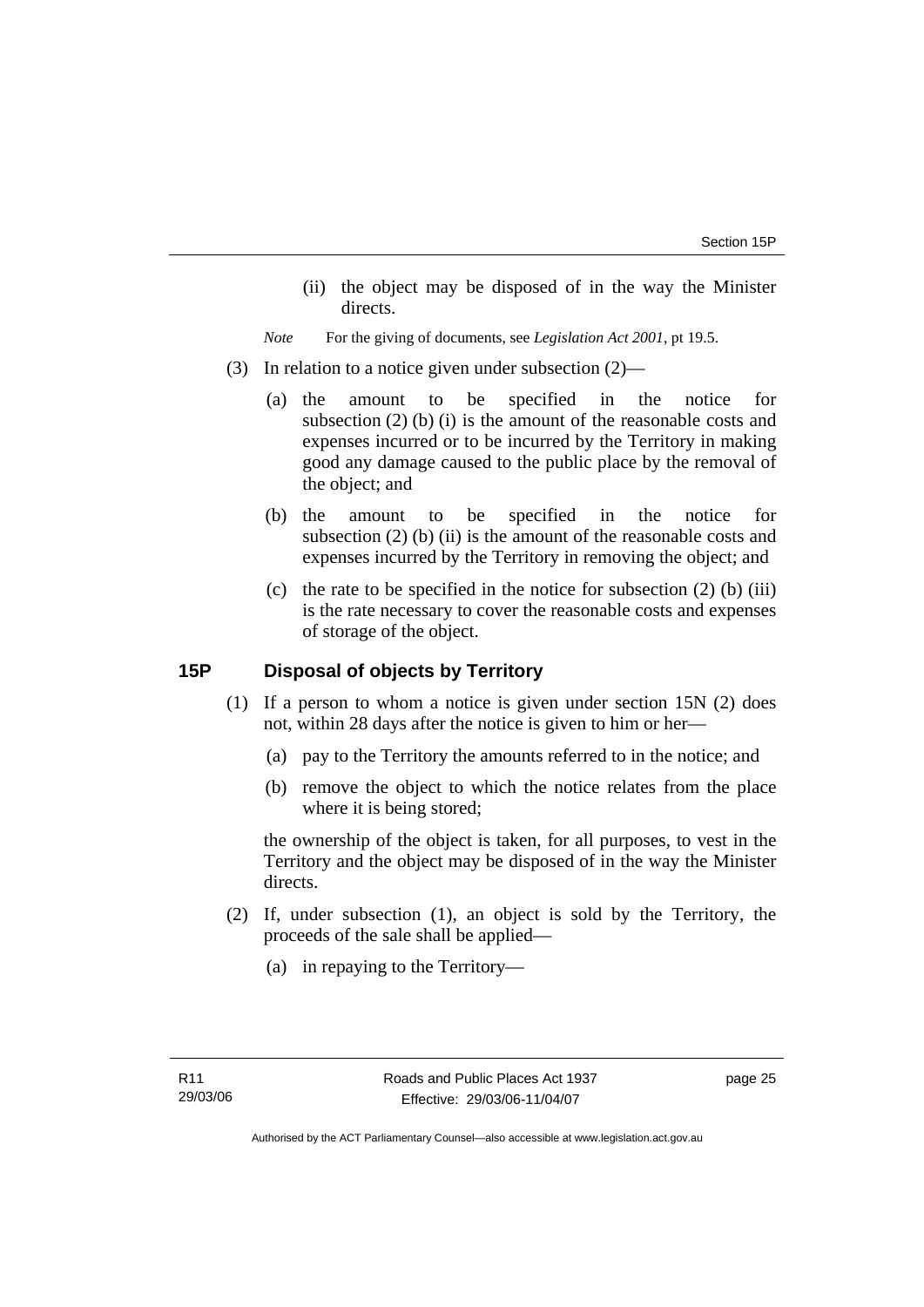- (i) the amounts specified, for section  $15N(2)$  (b) (i) and (ii), in the notice given under section 15N (2) in relation to the object; and
- (ii) the amount of the costs and expenses incurred by the Territory in connection with the storage of the object, being an amount calculated in accordance with the rate specified, for section 15N (2) (b) (iii), in that notice; and
- (iii) the amount of the reasonable costs and expenses incurred by the Territory in connection with the sale of the object; and
- (b) in payment of the balance (if any) to the person to whom the notices under sections 15M (1) and 15N (2) were given.

# **15R Change of address**

 (1) If the name or address of the holder of a permit is changed, the holder must immediately give to the Minister written notice of the change and give the permit to the Minister.

Maximum penalty: 1 penalty unit.

 (2) The Minister shall, as soon as practicable after receipt of the permit, enter the particulars of the change on the permit and return it to the holder.

# **15S Approved forms**

- (1) The Minister may, in writing, approve forms for this Act.
- (2) If the Minister approves a form for a particular purpose, the approved form must be used for that purpose.
	- *Note* For other provisions about forms, see *Legislation Act 2001*, s 255.
- (3) An approved form is a notifiable instrument.
	- *Note* A notifiable instrument must be notified under the *Legislation Act 2001*.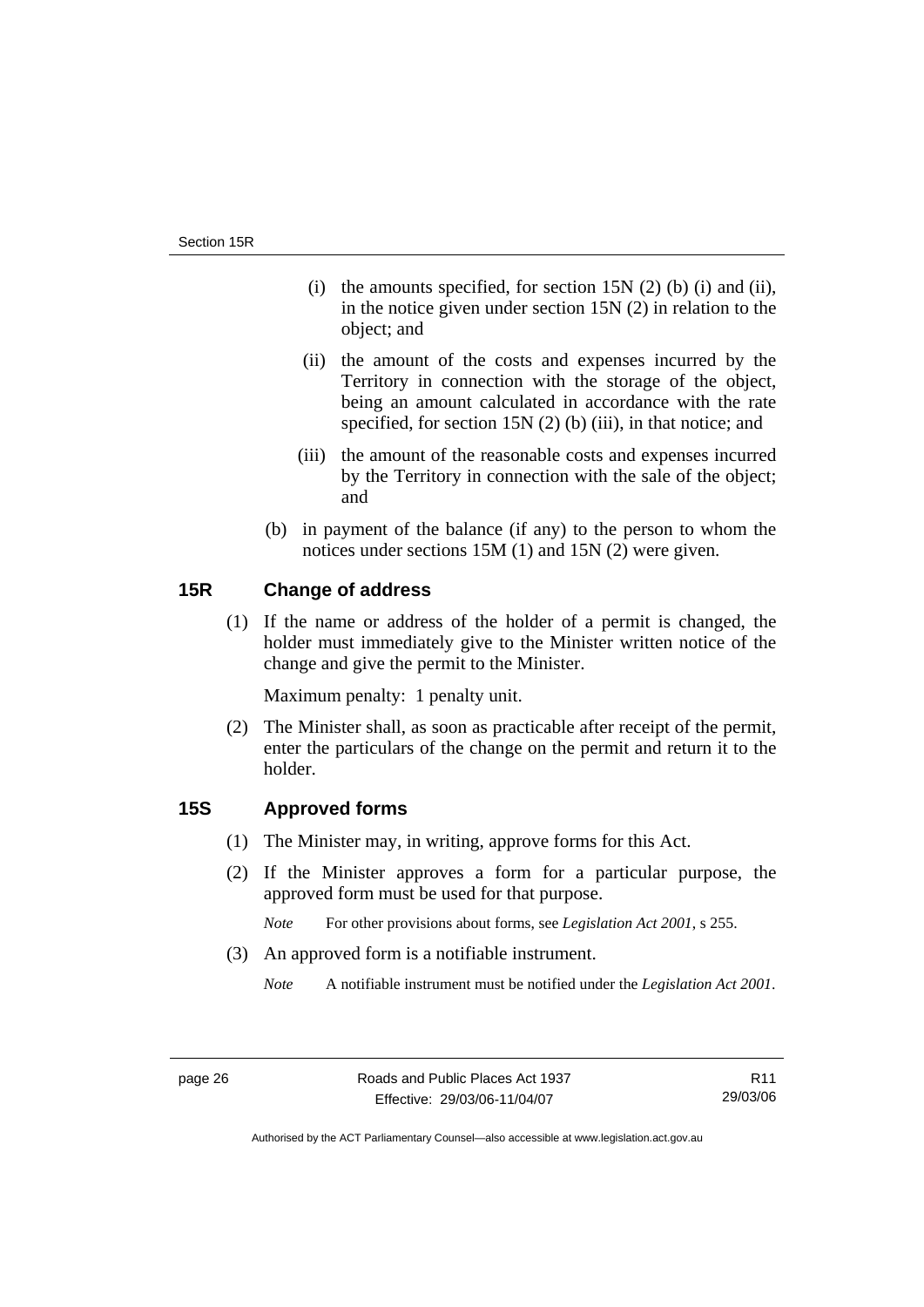# **15T Occupation etc of public land under Land Act licence**

A person is not required to hold a permit under this Act to place an object in, over or across, or otherwise interfere with, a public place if—

- (a) the person holds a licence under the *Land (Planning and Environment) Act 1991* to occupy or use the public place; and
- (b) the public place is being occupied or used in accordance with the licence.

## **15U Occupation etc of public land under Hawkers Act licence**

A person is not required to hold a permit under this Act to park a vehicle (within the meaning of the *Hawkers Act 2003*) in a public place if—

- (a) the person holds a licence under the *Hawkers Act 2003* to use the vehicle to sell goods or services in the public place; and
- (b) the person is carrying on the business of a hawker under that Act in accordance with the licence.

# **16 Regulation-making power**

The Executive may make regulations for this Act.

*Note* Regulations must be notified, and presented to the Legislative Assembly, under the *Legislation Act 2001*.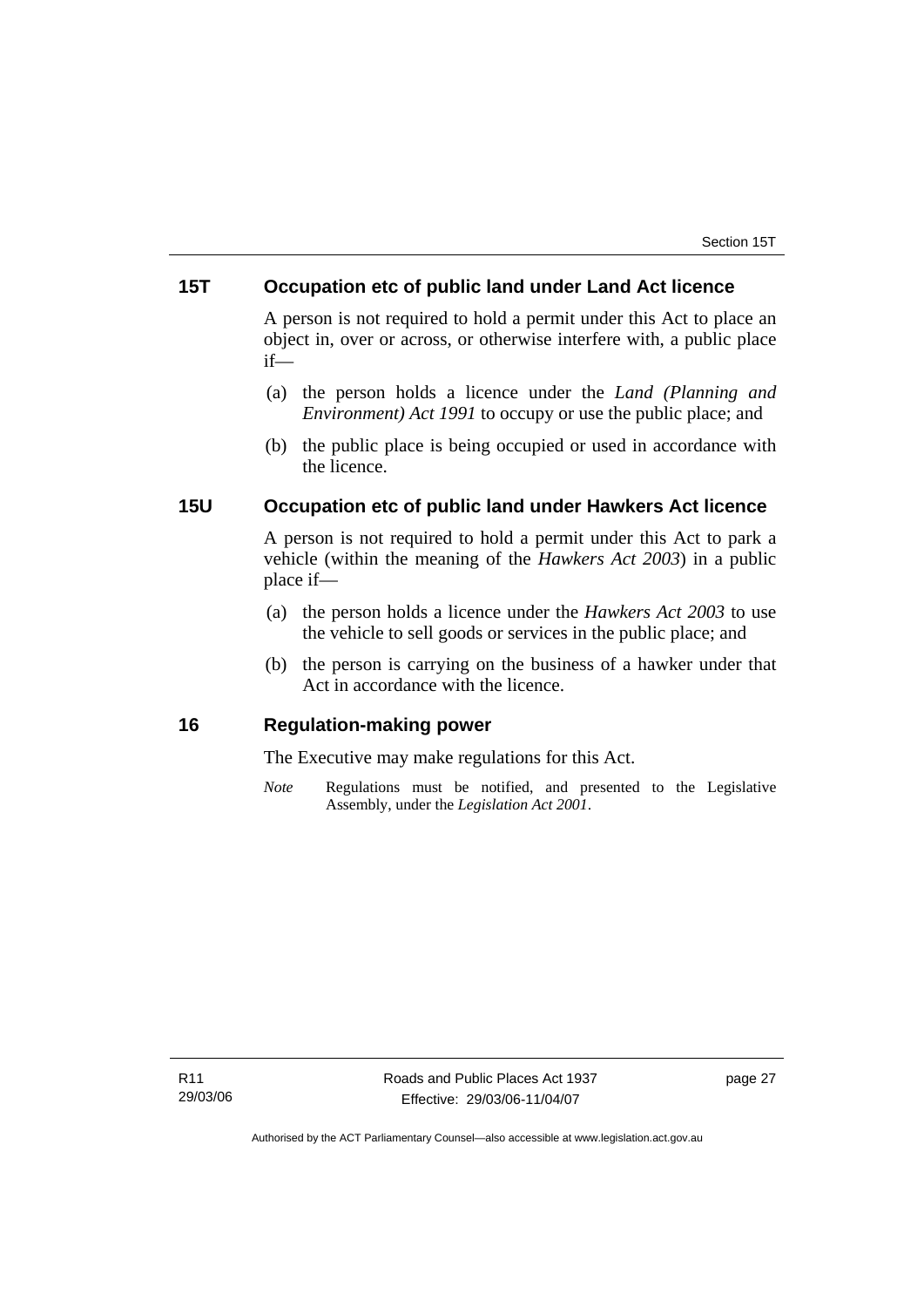# **Dictionary**

(see s 2)

- *Note 1* The Legislation Act contains definitions and other provisions relevant to this Act.
- *Note 2* In particular, the Legislation Act, dict, pt 1, defines the following terms:
	- ACT
	- chief executive
	- document
	- penalty unit (see s 133)
	- property
	- territory land
	- the Territory.

*code of practice* means the code of practice approved by the Minister under section 12A (1).

*object* includes any item of movable personal property.

*owner*, of land, means the lessee of the land.

*permit* means a permit granted under this Act.

*public place* means unleased territory land that the public are entitled to use or that is open to, or used by, the public, and includes every public road.

*public road* means any street, road, lane, thoroughfare, footpath, or place that is territory land open to, or used by, the public.

*retention area*—see the *Uncollected Goods Act 1996*, section 4.

*roads and public places officer* means a roads and public places officer appointed under section 2B.

*sign* includes a notice and an advertisement.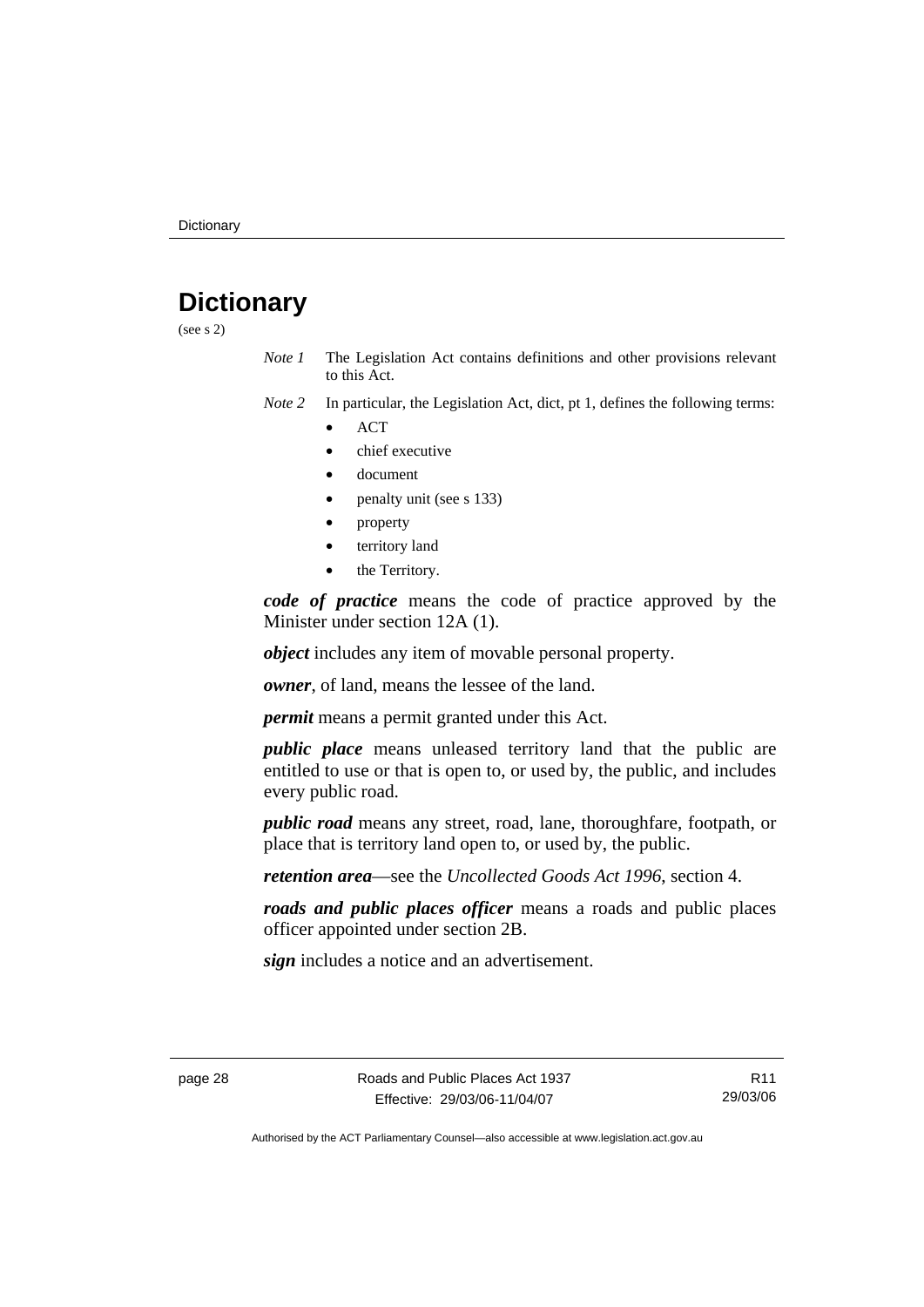*vehicle*—see the *Road Transport (General) Act 1999*, dictionary.

*Note* The def defines *vehicle* as any vehicle on wheels (other than a vehicle used on railways or tramways) or a prescribed vehicle.

Roads and Public Places Act 1937 Effective: 29/03/06-11/04/07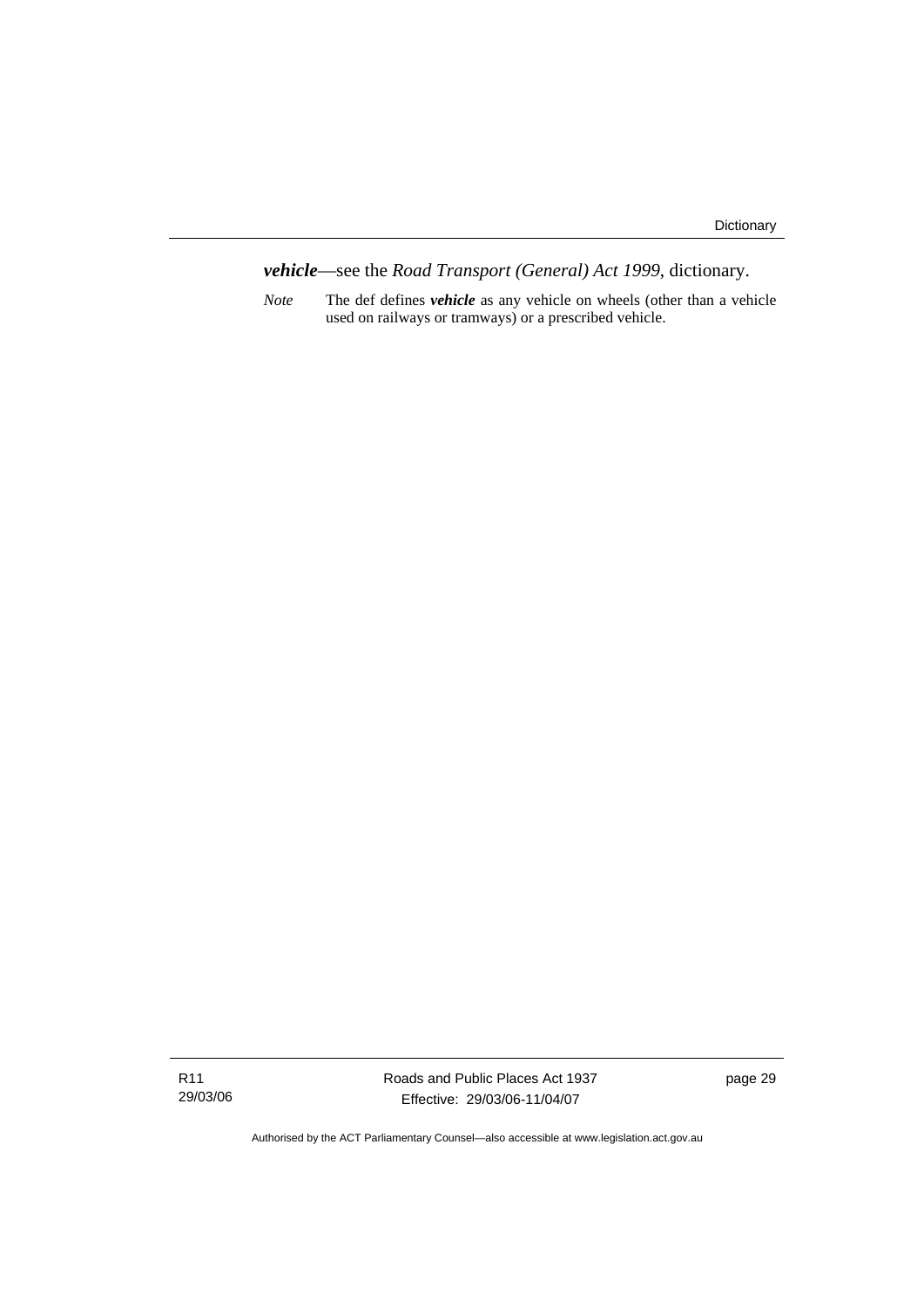1 About the endnotes

# **Endnotes**

# **1 About the endnotes**

Amending and modifying laws are annotated in the legislation history and the amendment history. Current modifications are not included in the republished law but are set out in the endnotes.

Not all editorial amendments made under the *Legislation Act 2001*, part 11.3 are annotated in the amendment history. Full details of any amendments can be obtained from the Parliamentary Counsel's Office.

Uncommenced amending laws and expiries are listed in the legislation history and the amendment history. These details are underlined. Uncommenced provisions and amendments are not included in the republished law but are set out in the last endnote.

If all the provisions of the law have been renumbered, a table of renumbered provisions gives details of previous and current numbering.

The endnotes also include a table of earlier republications.

| $am = amended$<br>$amdt = amendment$<br>$ch = chapter$<br>$def = definition$<br>$dict = dictionary$<br>disallowed = disallowed by the Legislative<br>Assembly<br>$div = division$<br>$exp = expires/expired$<br>$Gaz = gazette$<br>$h dq =$ heading<br>$IA = Interpretation Act 1967$<br>$ins = inserted/added$<br>$LA =$ Legislation Act 2001<br>$LR =$ legislation register<br>$LRA =$ Legislation (Republication) Act 1996<br>$mod = modified/modification$<br>$o = order$ | $ord = ordinance$<br>$orig = original$<br>par = paragraph/subparagraph<br>$pres = present$<br>$prev = previous$<br>$(\text{prev}) = \text{previously}$<br>$pt = part$<br>$r = rule/subrule$<br>$renum = renumbered$<br>$reloc = relocated$<br>$R[X]$ = Republication No<br>$RI = reissue$<br>$s = section/subsection$<br>$sch = schedule$<br>$sdiv = subdivision$<br>$sub = substituted$<br>SL = Subordinate Law<br>underlining = whole or part not commenced |
|-------------------------------------------------------------------------------------------------------------------------------------------------------------------------------------------------------------------------------------------------------------------------------------------------------------------------------------------------------------------------------------------------------------------------------------------------------------------------------|---------------------------------------------------------------------------------------------------------------------------------------------------------------------------------------------------------------------------------------------------------------------------------------------------------------------------------------------------------------------------------------------------------------------------------------------------------------|
| $om = omitted/repealed$                                                                                                                                                                                                                                                                                                                                                                                                                                                       | or to be expired                                                                                                                                                                                                                                                                                                                                                                                                                                              |
|                                                                                                                                                                                                                                                                                                                                                                                                                                                                               |                                                                                                                                                                                                                                                                                                                                                                                                                                                               |

### **2 Abbreviation key**

page 30 Roads and Public Places Act 1937 Effective: 29/03/06-11/04/07

R11 29/03/06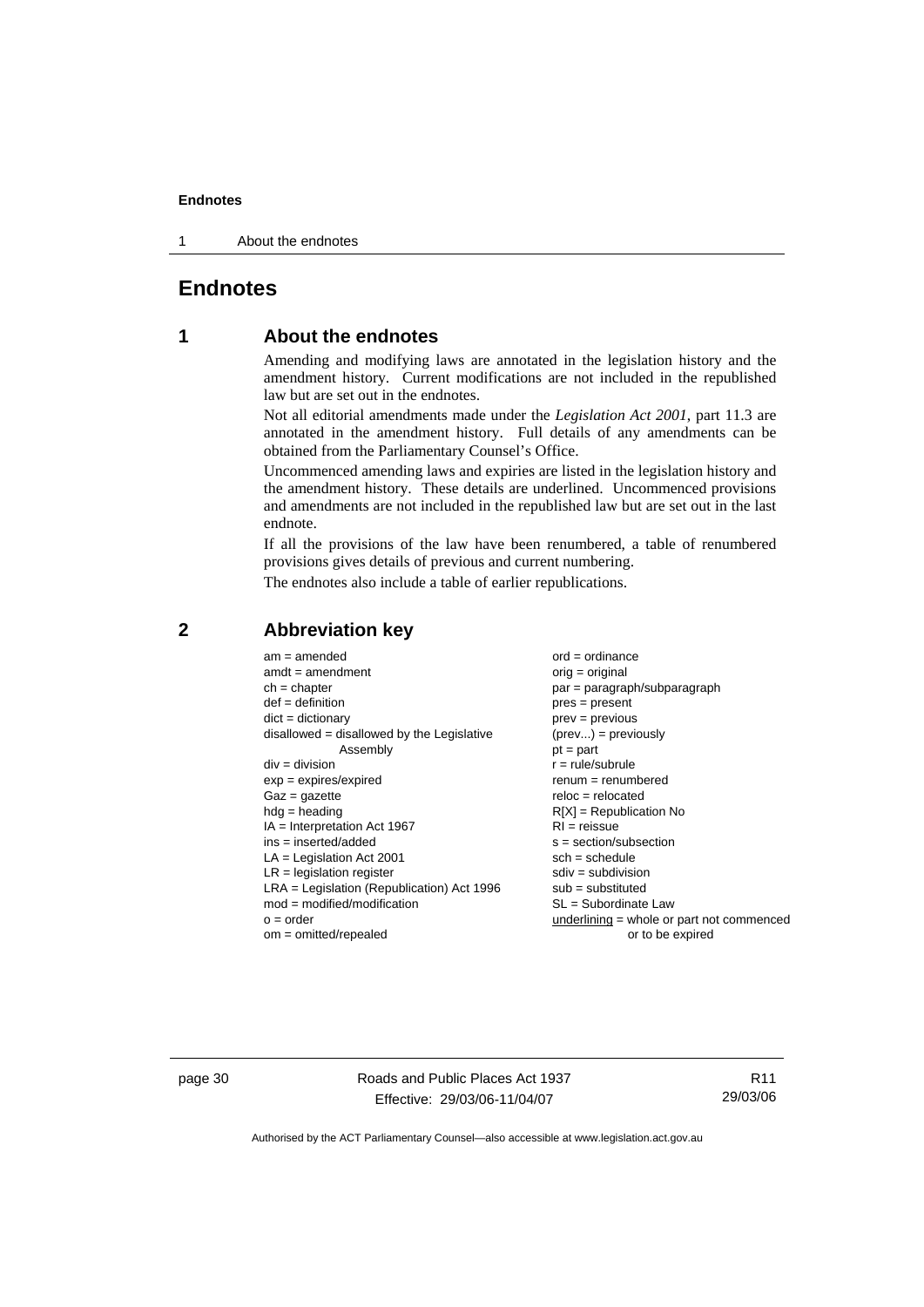# **3 Legislation history**

This Act was originally a Commonwealth ordinance—the *Roads and Public Places Ordinance 1937* No 24 (Cwlth).

The *Australian Capital Territory (Self-Government) Act 1988* (Cwlth), s 34 (4) converted most former Commonwealth ordinances in force in the ACT into ACT enactments. This allowed the ACT Legislative Assembly to amend and repeal the laws. This Act was converted into an ACT enactment on 11 May 1989 (selfgovernment day).

As with most ordinances in force in the ACT, the name was changed from *Ordinance* to *Act* by the *Self-Government (Citation of Laws) Act 1989* No 21, s 5 on 11 May 1989 (self-government day).

Before 11 May 1989, ordinances commenced on their notification day unless otherwise stated (see *Seat of Government (Administration) Act 1910* (Cwlth), s 12).

#### **Legislation before becoming Territory enactment**

#### **Roads and Public Places Act 1937 No 24**

notified 16 December 1937 commenced 16 December 1937

#### as amended by

#### **Ordinances Revision Ordinance 1959 No 21**  notified 23 December 1959

commenced 31 December 1959

#### **Ordinances Revision (Decimal Currency) Ordinance 1966 No 19**  notified 23 December 1966 commenced 23 December 1966

#### **Roads and Public Places (Amendment) Ordinance 1976 No 72**  notified 30 December 1976 commenced 30 December 1976

#### **Roads and Public Places (Amendment) Ordinance 1983 No 15**  notified 27 July 1983 commenced 10 August 1983 (Cwlth Gaz 1983 No S172)

#### **Roads and Public Places (Amendment) Ordinance 1987 No 64**  notified 6 November 1987 commenced 6 November 1987

R11 29/03/06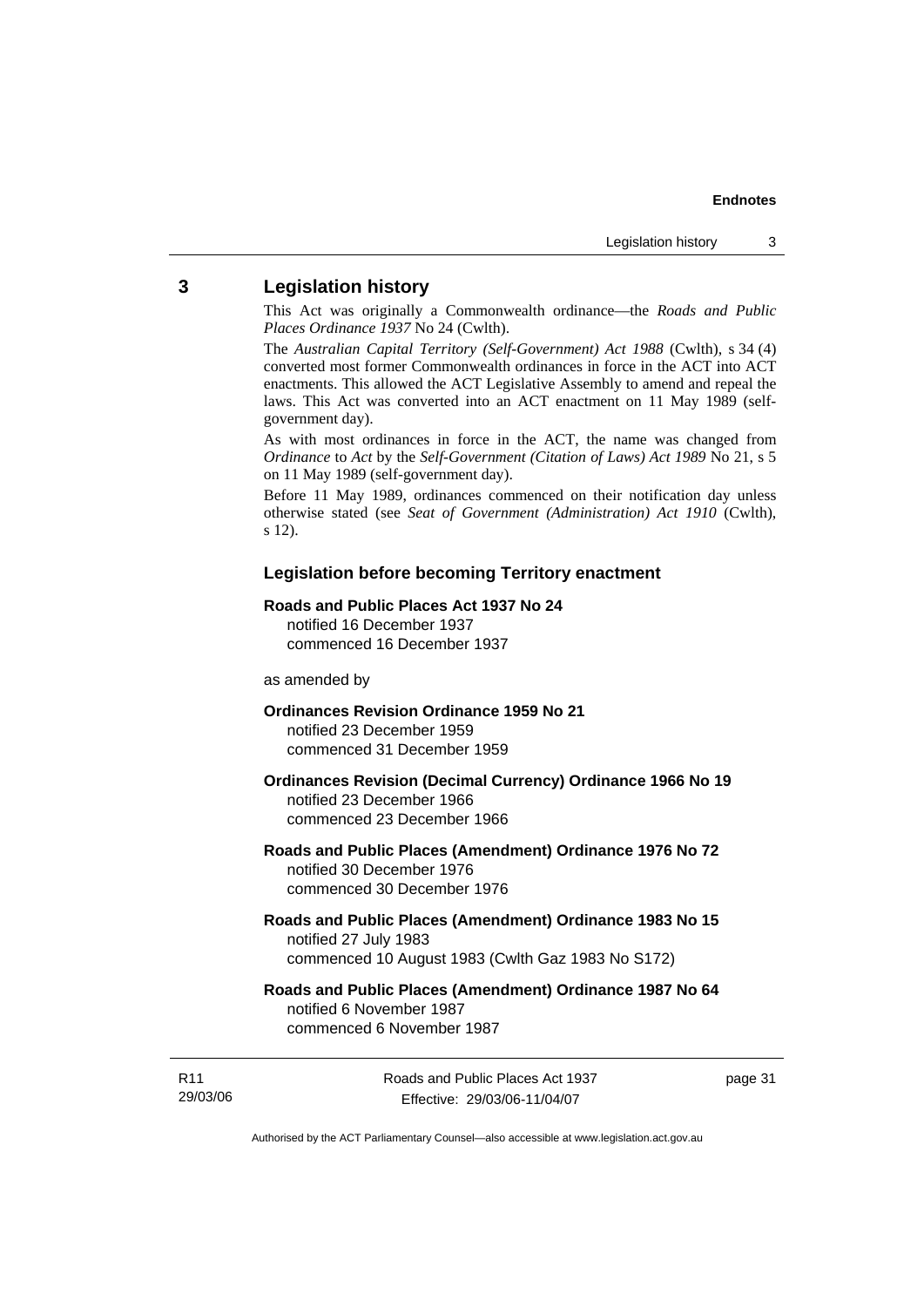3 Legislation history

#### **Self-Government (Consequential Amendments) Ordinance 1989 No 38 sch1**

notified 10 May 1989 (Cwlth Gaz 1989 No S160) s 1, s 2 commenced 10 May 1989 (s 2 (1)) sch 1 commenced 11 May 1989 (s 2 (2) and see Cwlth Gaz 1989 No S164)

#### **Legislation after becoming Territory enactment**

#### **Acts Revision (Position of Crown) Act 1993 No 44 s 3**

notified 27 August 1993 (Gaz 1993 No S165) commenced 27 August 1993 (s 2)

#### **Administrative Appeals (Consequential Amendments) Act 1994 No 60 sch 1**

notified 11 October 1994 (Gaz 1994 No S197) s 1, s 2 commenced 11 October 1994 (s 2 (1)) sch 1 commenced 14 November 1994 (s 2 (2) and see Gaz 1994 No S250)

#### **Statute Law Revision (Penalties Act 1994 No 81 sch**

notified 29 November 1994 (Gaz 1994 No S253) s 1, s 2 commenced 29 November 1994 (s 2 (1)) sch commenced 29 November 1994 (s 2 (2) and Gaz 1994 No S269)

#### **Statutory Offices (Miscellaneous Provisions) Act 1994 No 97 sch pt 1**

notified 15 December 1994 (Gaz No S280)

s 1, s 2 commenced 15 December 1994 (s 2 (1)) sch pt 1 commenced 15 December 1994 (s 2 (2) and Gaz 1994 No S293)

#### **Roads and Public Places (Amendment) Act 1997 No 63**

notified 9 October 1997 (Gaz 1997 No S300) ss 1-3 commenced 9 October 1997 (s 2 (1)) remainder commenced 27 October 1997 (s 2 (2) and Gaz 1997 No S326)

#### **Roads and Public Places (Amendment) Act 1998 No 56**

notified 27 November 1998 (Gaz 1998 No S207) ss 1-3 commenced 27 November 1998 (s 2 (1)) s 11 (part) commenced 5 February 1999 (s 2 (2) and Gaz 1999 No S5) remainder commenced 27 May 1999 (s 2 (3))

page 32 Roads and Public Places Act 1937 Effective: 29/03/06-11/04/07

R11 29/03/06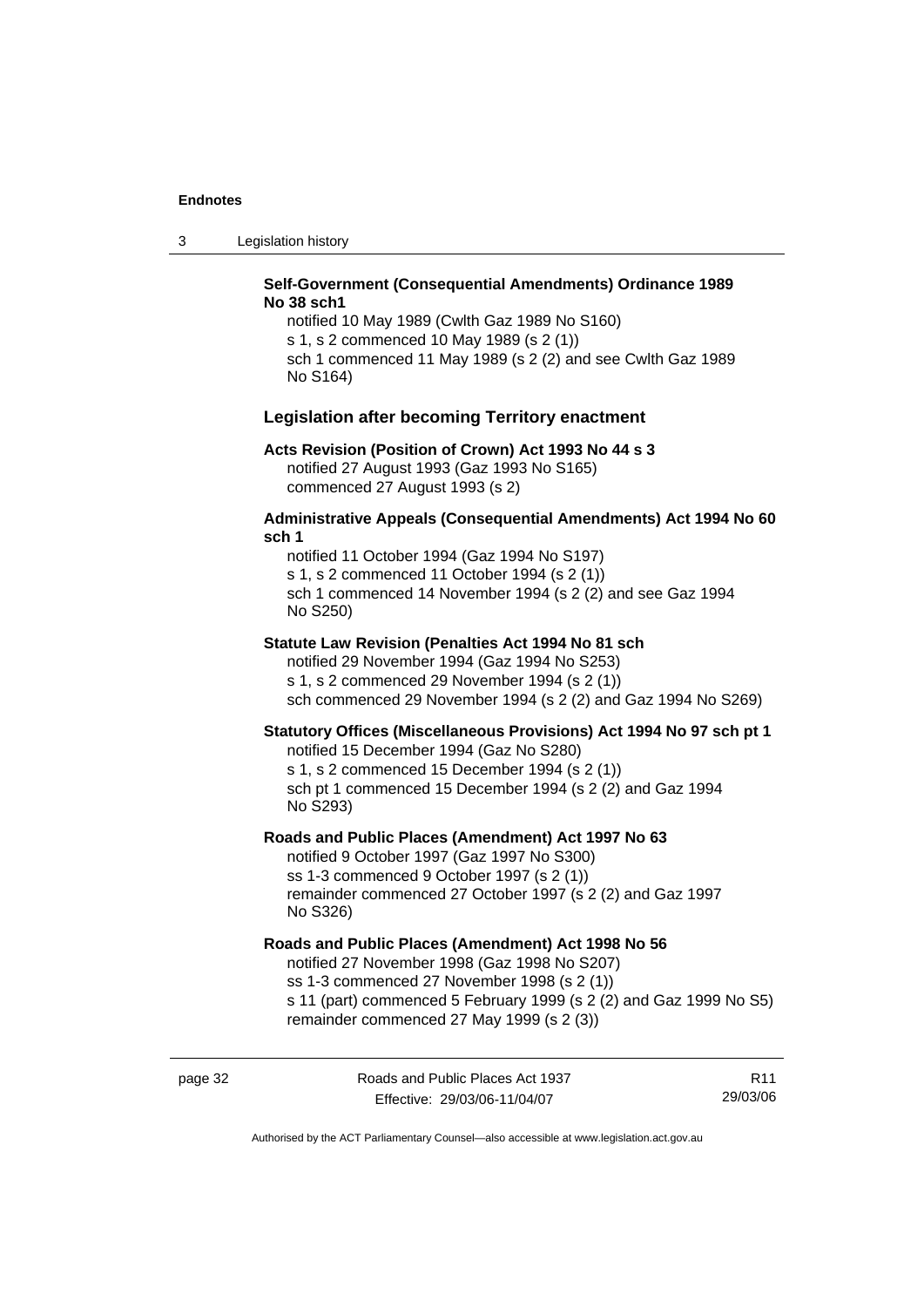#### **Legislation Amendment Act 2002 No 11 pt 2.43**

notified LR 27 May 2002 s 1, s 2 commenced 27 May 2002 (LA s 75) pt 2.43 commenced 28 May 2002 (s 2 (1))

#### **Statute Law Amendment Act 2002 No 30 pt 3.62**

notified LR 16 September 2002

s 1, s 2 taken to have commenced 19 May 1997 (LA s 75 (2))

pt 3.62 commenced 17 September 2002 (s 2 (1))

#### **Hawkers Act 2003 A2003-10 sch 1**

notified LR 27 March 2003 s 1, s 2 commenced 27 March 2003 (LA s 75 (1)) sch 1 commenced 27 September 2003 (s 2 and LA s 79)

#### **Land (Planning and Environment) (Compliance) Amendment Act 2003 A2003-34 pt 4**

notified LR 7 July 2003 s 1, s 2 commenced 7 July 2003 (LA s 75 (1)) pt 4 commenced 1 September 2003 (s 2 and CN2003-8)

#### **Roads and Public Places (Vandalism) Amendment Act 2004 A2004-46**  notified LR 11 August 2004

s 1, s 2 commenced 11 August 2004 (LA s 75 (1)) remainder commenced 13 September 2004 (s 2 and CN2004-23)

**Heritage Act 2004 A2004-57 sch 1 pt 1.10** 

notified LR 9 September 2004 s 1, s 2 commenced 9 September 2004 (LA s 75 (1)) sch 1 pt 1.10 commenced 9 March 2005 (s 2 and LA s 79)

# **Statute Law Amendment Act 2005 A2005-20 sch 3 pt 3.52**

notified LR 12 May 2005

s 1, s 2 taken to have commenced 8 March 2005 (LA s 75 (2)) sch 3 pt 3.52 commenced 2 June 2005 (s 2 (1))

#### **Tree Protection Act 2005 A2005-51 sch 1 pt 1.4**

notified LR 29 September 2005

s 1, s 2 commenced 29 September 2005 (LA s 75 (1))

sch 1 pt 1.4 commenced 29 March 2006 (s 2 and  $LA$  s 79)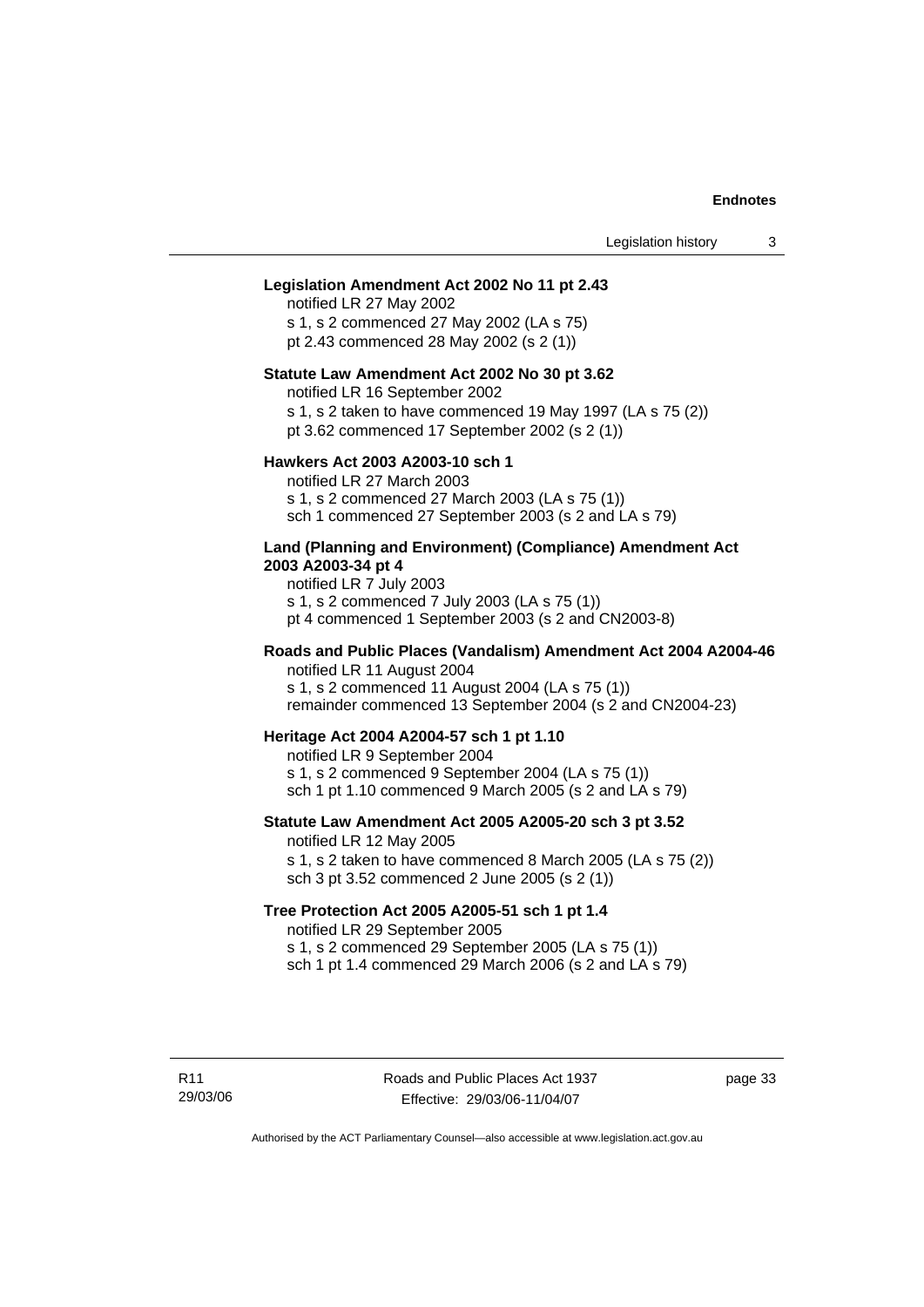4 Amendment history

# **4 Amendment history**

|         | <b>Title</b><br>title                            | am 1989 No 38                                                                                                                                                                                                                                                                                                                                                                                                                                                                                                                                                                                                                                                                                                                                                                             |     |
|---------|--------------------------------------------------|-------------------------------------------------------------------------------------------------------------------------------------------------------------------------------------------------------------------------------------------------------------------------------------------------------------------------------------------------------------------------------------------------------------------------------------------------------------------------------------------------------------------------------------------------------------------------------------------------------------------------------------------------------------------------------------------------------------------------------------------------------------------------------------------|-----|
|         | Name of Act<br>s 1                               | sub 2002 No 30 amdt 3.663                                                                                                                                                                                                                                                                                                                                                                                                                                                                                                                                                                                                                                                                                                                                                                 |     |
|         | <b>Dictionary</b><br>s <sub>2</sub>              | def <i>authorized officer</i> am 1989 No 38<br>om 1994 No 97 sch pt 1<br>def code of practice ins 1998 No 56 s 4<br>om 2002 No 30 amdt 3.664<br>def <i>determined fee</i> ins 1997 No 63 s 4<br>om 2002 No 30 amdt 3.664<br>def <i>object</i> ins 1998 No 56 s 4<br>om 2002 No 30 amdt 3.664<br>def <i>permit</i> ins 1976 No 72<br>om 2002 No 30 amdt 3.664<br>def <i>public place</i> am 1989 No 38; 1998 No 56 s 4<br>om 2002 No 30 amdt 3.664<br>def public road am 1959 No 21; 1989 No 38<br>om 2002 No 30 amdt 3.664<br>def <i>retention area</i> ins 1998 No 56 s 4<br>om 2002 No 30 amdt 3.664<br>def roads and public places officer ins 1994 No 97 sch pt 1<br>om 2002 No 30 amdt 3.664<br>def sign ins 1998 No 56 s 4<br>om 2002 No 30 amdt 3.664<br>sub 2002 No 30 amdt 3.664 |     |
|         | s 2AA                                            | Offences against Act—application of Criminal Code etc<br>ins A2004-46 s 4                                                                                                                                                                                                                                                                                                                                                                                                                                                                                                                                                                                                                                                                                                                 |     |
|         | <b>Notes</b><br>s <sub>2A</sub>                  | ins 1993 No 44 sch 1<br>sub 2002 No 11 amdt 2.88; 2002 No 30 amdt 3.664                                                                                                                                                                                                                                                                                                                                                                                                                                                                                                                                                                                                                                                                                                                   |     |
|         | <b>Application of Act to Territory</b><br>$s$ 2B | ins 1994 No 97 sch pt 1<br>sub 2002 No 30 amdt 3.664                                                                                                                                                                                                                                                                                                                                                                                                                                                                                                                                                                                                                                                                                                                                      |     |
|         | Road and public places officers<br>s2C           | ins 2002 No 30 amdt 3.664                                                                                                                                                                                                                                                                                                                                                                                                                                                                                                                                                                                                                                                                                                                                                                 |     |
|         | Level of roads<br>s 3                            | am 1994 No 97 sch pt 1; am 2002 No 30 amdt 3.665,<br>amdt 3.666                                                                                                                                                                                                                                                                                                                                                                                                                                                                                                                                                                                                                                                                                                                           |     |
|         | <b>Temporary closing of roads</b><br>s 4         | am 1994 No 81 sch; 1994 No 97 sch pt 1; 1998 No 56                                                                                                                                                                                                                                                                                                                                                                                                                                                                                                                                                                                                                                                                                                                                        |     |
| page 34 |                                                  | Roads and Public Places Act 1937                                                                                                                                                                                                                                                                                                                                                                                                                                                                                                                                                                                                                                                                                                                                                          | R11 |

Effective: 29/03/06-11/04/07 29/03/06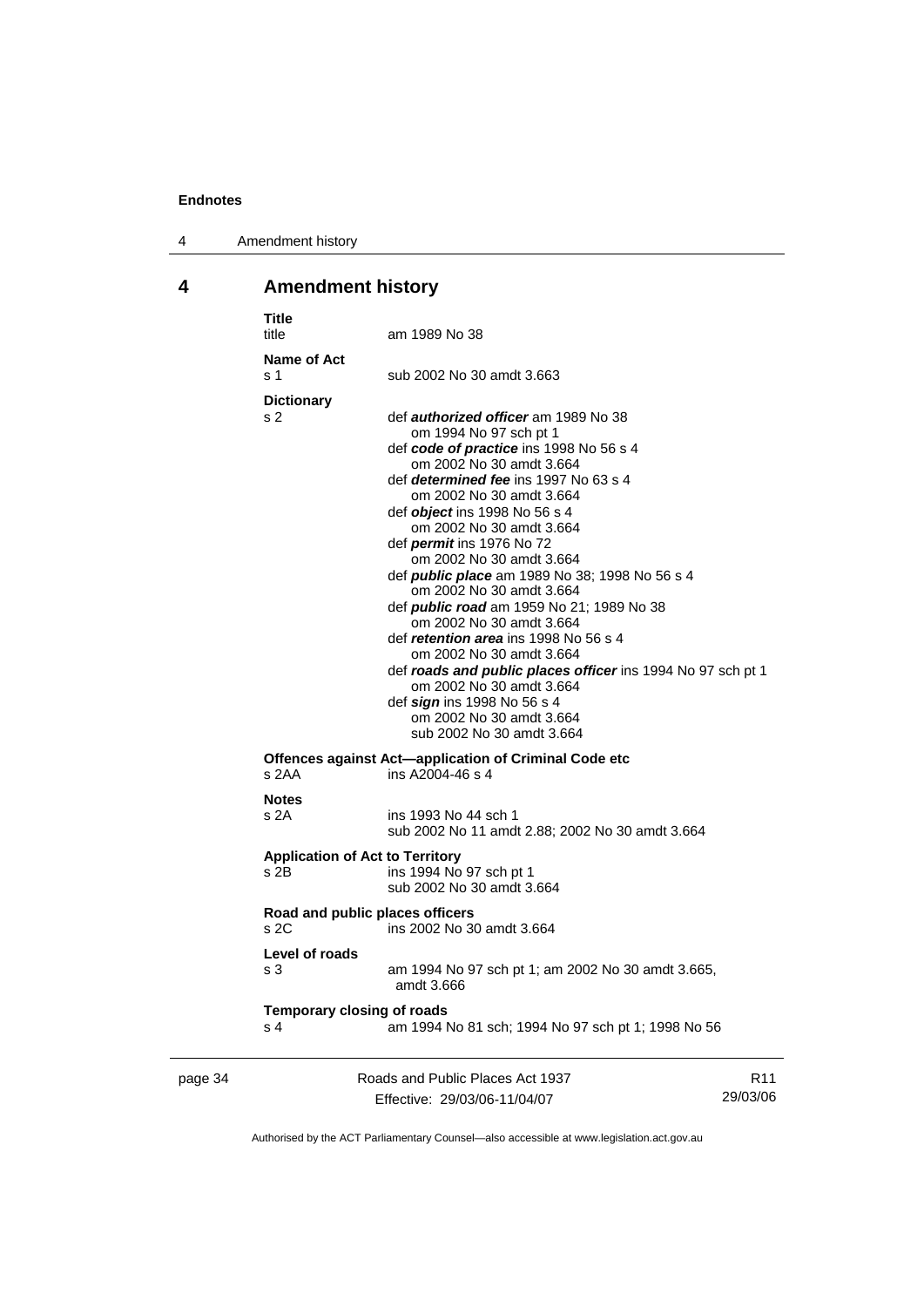|                                              |                                                                                                                                                               | Amendment history | 4 |
|----------------------------------------------|---------------------------------------------------------------------------------------------------------------------------------------------------------------|-------------------|---|
| <b>Temporary roads</b>                       |                                                                                                                                                               |                   |   |
| s 5                                          | am 1994 No 81 sch; 1994 No 97 sch pt 1; 1998 No 56;<br>R2 LRA; ss renum R3 LA; 2002 No 30 amdt 3.667                                                          |                   |   |
| <b>Drains for surface water</b><br>s 6       | am 2002 No 30 amdt 3.668                                                                                                                                      |                   |   |
| s 7                                          | Damage to or interference with public places and property on them<br>am 1989 No 38; 1994 No 81 sch; 1994 No 97 sch pt 1; 1998<br>No 56; 2002 No 30 amdt 3.669 |                   |   |
| s 8                                          | Construction of culverts etc in public places<br>am 1976 No 72; 1994 No 81 sch; 1994 No 97 sch pt 1; 1998<br>No 56: 2002 No 30 amdt 3.669                     |                   |   |
|                                              | Permission to place culverts etc across, and to interfere with the surfaces of,                                                                               |                   |   |
| public places<br>s 9                         | am 1976 No 72; 1983 No 15; 1994 No 97 sch pt 1; 1997 No 63<br>sub 2002 No 30 amdt 3.670                                                                       |                   |   |
| Determination of fees                        |                                                                                                                                                               |                   |   |
| s 9A                                         | ins 1983 No 15<br>sub 1997 No 63; 2002 No 30 amdt 3.671                                                                                                       |                   |   |
| s 10                                         | Excavations etc on public places to be lighted<br>am 1966 No 19; 1976 No 72; 1994 No 81 sch; 1998 No 56;<br>2002 No 30 amdt 3.672                             |                   |   |
| Alignment marks etc<br>s 11                  | am 1989 No 38; 1994 No 81 sch; 1998 No 56                                                                                                                     |                   |   |
| s 12                                         | <b>Exhibition of advertisements or notices</b><br>am 1976 No 72; 1989 No 38; 1994 No 81 sch; 1994 No 97<br>sch pt 1; 2002 No 30 amdt 3.673                    |                   |   |
| s 12A                                        | Code of practice for removable signs<br>ins 1998 No 56<br>sub 2002 No 30 amdt 3.674                                                                           |                   |   |
| <b>Contents of code of practice</b><br>s 12B | ins 1998 No 56                                                                                                                                                |                   |   |
| Failure to comply with code<br>s 12C         | ins 1998 No 56<br>am 2002 No 30 amdt 3.675                                                                                                                    |                   |   |
| <b>Indemnification of Territory</b><br>s 12D | ins 1998 No 56                                                                                                                                                |                   |   |
| s 12E                                        | Removal of abandoned vehicles from public places<br>ins 1998 No 56<br>om 2002 No 30 amdt 3.676                                                                |                   |   |

R11 29/03/06 ins A2004-46 s 5

Roads and Public Places Act 1937 Effective: 29/03/06-11/04/07

page 35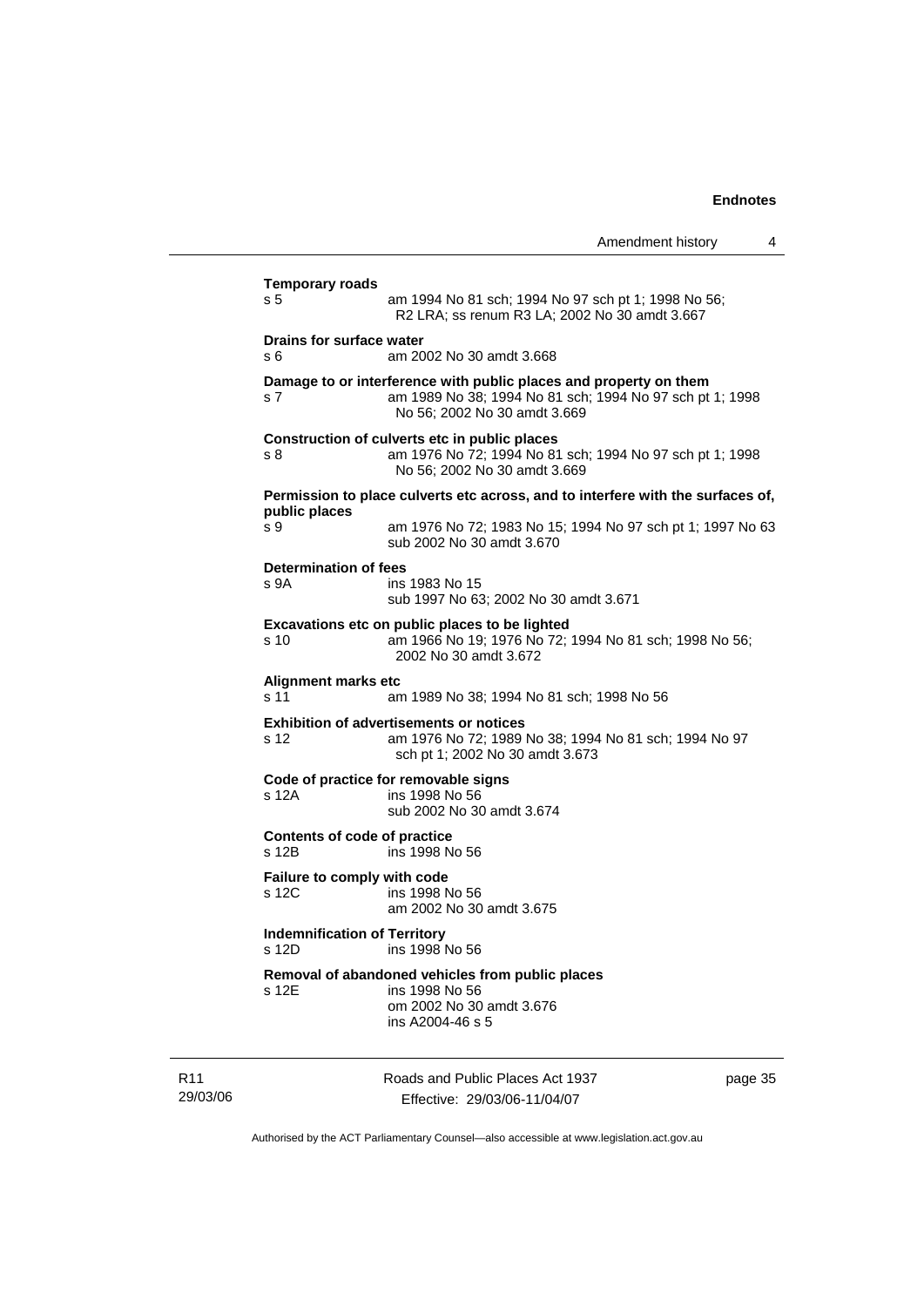|  | Amendment history |
|--|-------------------|
|--|-------------------|

am A2005-20 amdt 3.341, amdt 3.342

| s 12F                                                | Failure to provide information about abandoned vehicles<br>orig s 12F renum as s 12G<br>ins A2004-46 s 5                                                                                                                           |
|------------------------------------------------------|------------------------------------------------------------------------------------------------------------------------------------------------------------------------------------------------------------------------------------|
| s 12G hdg<br>s 12G                                   | Removal of signs and other items from public places<br>(prev s 12F hdg) sub A2004-46 s 6<br>orig s 12G renum as s 12I<br>(prev s 12F) ins 1998 No 56<br>am 2002 No 30 amdt 3.677<br>renum as s 12G A2004-46 s 6<br>am A2004-46 s 7 |
| s 12H                                                | Disposal of items removed under sections 12E and 12G<br>ins A2004-46 s 7                                                                                                                                                           |
| s 12I hda<br>s 12l                                   | Prescribed objects-s 12G (4), def of prescribed object<br>(prev s 12G hdg) sub A2004-46 s 8<br>(prev s 12G) ins 1998 No 56<br>sub 2002 No 30 amdt 3.678<br>renum as s 121 A2004-46 s 8                                             |
| s 13                                                 | Tress etc overhanging public places<br>am 1994 No 81 sch; 1994 No 97 sch pt 1; 1998 No 56;<br>ss renum R3 LA; 2002 No 30 amdt 3.679; amdt 3.680;<br>A2005-51 amdt 1.22                                                             |
| Repair of damage to public places<br>s <sub>14</sub> | am 1976 No 72; 1989 No 38; 1994 No 97 sch pt 1                                                                                                                                                                                     |
| Graffiti removal on leased land<br>s 14A             | ins A2004-46 s 9                                                                                                                                                                                                                   |
| s 14B                                                | Graffiti removal-liability of the Territory<br>ins A2004-46 s 9                                                                                                                                                                    |
| <b>Penalties</b><br>s 15                             | am 1966 No 19<br>sub 1976 No 72<br>om 1994 No 81 sch                                                                                                                                                                               |
| Objects in public places<br>s 15A                    | ins 1976 No 72<br>am A2003-34 s 15; A2003-10 amdt 1.1                                                                                                                                                                              |
| <b>Application for permit</b><br>s 15B               | ins 1976 No 72                                                                                                                                                                                                                     |
| s 15BA                                               | Placement of objects affecting heritage significance<br>ins A2004-57 amdt 1.55                                                                                                                                                     |
|                                                      |                                                                                                                                                                                                                                    |

page 36 Roads and Public Places Act 1937 Effective: 29/03/06-11/04/07

R11 29/03/06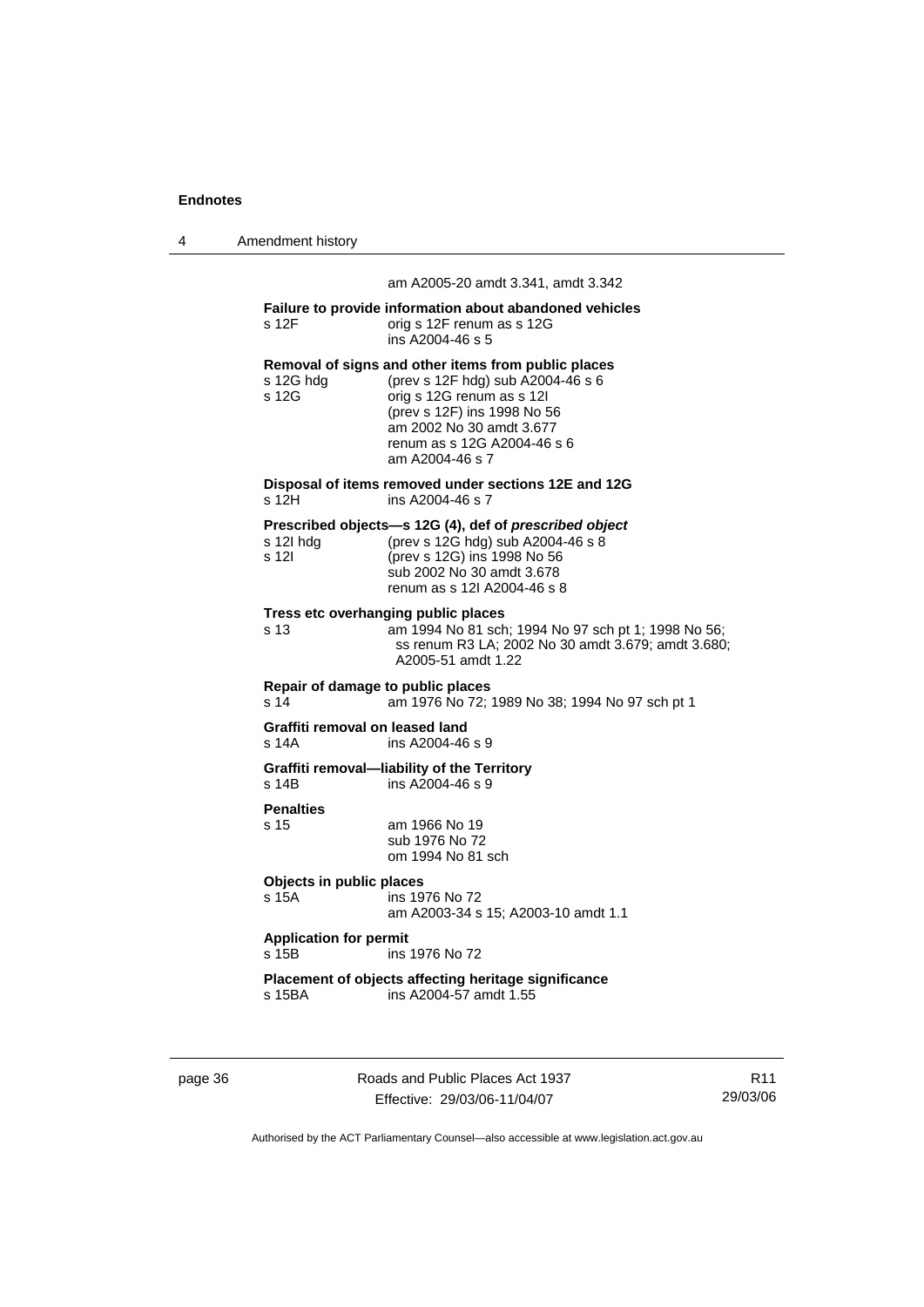Amendment history 4

```
Grant or refusal of permit 
s 15C ins 1976 No 72 
Permit may be subject to conditions 
s15D ins 1976 No 72 
Grant of permit 
                  ins 1976 No 72
                   am 1997 No 63; 2002 No 30 amdt 3.681, amdt 3.682 
Cancellation of permit 
s 15F ins 1976 No 72 
Review of decisions of Minister 
                  ins 1976 No 72
                   am 1989 No 38; 1994 No 60 sch 1; 2002 No 30 amdt 3.683, 
                   amdt 3.684 
Rights of holder of permit 
s 15H ins 1976 No 72 
Term of permit 
s 15J ins 1976 No 72 
Renewal of permit 
s 15K ins 1976 No 72 
                   am 1997 No 63; 2002 No 30 amdt 3.685 
Loss or destruction of permit 
s 15L ins 1976 No 72 
Notice to remove object 
s 15M ins 1976 No 72 
                   am 2002 No 30 amdt 3.686 
Removal of objects by Territory 
                  ins 1976 No 72
                   am 1989 No 38; 2002 No 30 amdt 3.686 
Disposal of objects by Territory<br>
s 15P ins 1976 No 7
                  ins 1976 No 72
                   am 1989 No 38; 2002 No 30 amdt 3.687 
Manner of giving notices<br>s 15Q ins 197
                  ins 1976 No 72
                   om 2002 No 30 amdt 3.688 
Change of address 
                  ins 1976 No 72
                   am 1994 No 81 sch; 1998 No 56; 2002 No 30 amdt 3.689
```
Roads and Public Places Act 1937 Effective: 29/03/06-11/04/07

page 37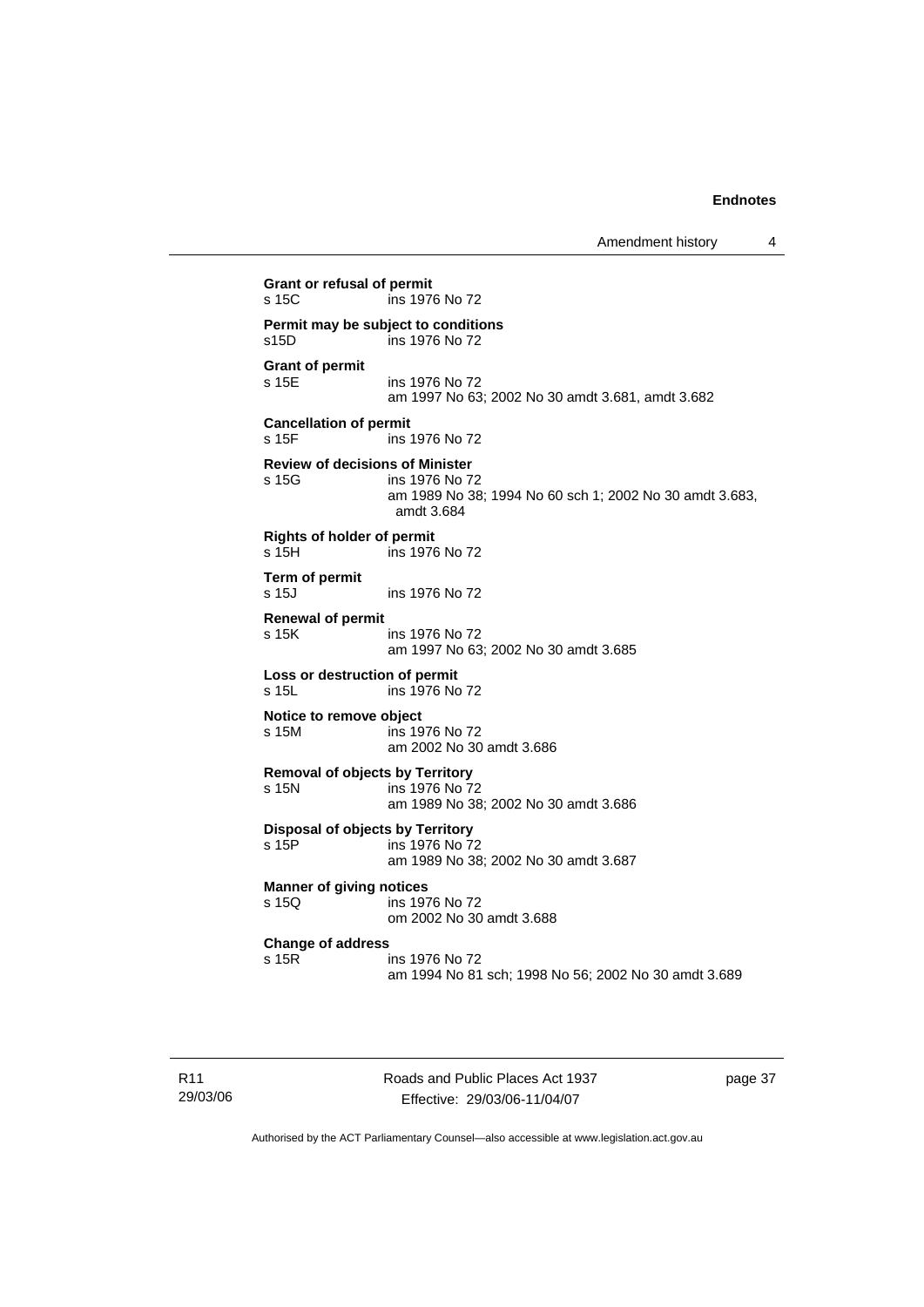4 Amendment history

| <b>Approved forms</b><br>$s$ 15 $S$ | ins 1987 No 64<br>om 1989 No 38<br>ins 2002 No 30 amdt 3.690                                                                                                                                                                                                                                                                                                                                                                                                                                                                             |
|-------------------------------------|------------------------------------------------------------------------------------------------------------------------------------------------------------------------------------------------------------------------------------------------------------------------------------------------------------------------------------------------------------------------------------------------------------------------------------------------------------------------------------------------------------------------------------------|
| s <sub>15T</sub>                    | Occupation etc of public land under Land Act licence<br>ins 1987 No 64<br>om 1989 No 38<br>ins A2003-34 s 16                                                                                                                                                                                                                                                                                                                                                                                                                             |
| s 15U                               | Occupation etc of public land under Hawkers Act licence<br>ins A2003-10 amdt 1.2<br>am A2004-46 s 10                                                                                                                                                                                                                                                                                                                                                                                                                                     |
| <b>Regulation-making power</b>      |                                                                                                                                                                                                                                                                                                                                                                                                                                                                                                                                          |
| s 16                                | am 1989 No 38<br>sub 2002 No 30 amdt 3.690                                                                                                                                                                                                                                                                                                                                                                                                                                                                                               |
| <b>Dictionary</b>                   |                                                                                                                                                                                                                                                                                                                                                                                                                                                                                                                                          |
| dict                                | ins 2002 No 30 amdt 3.691<br>am A2004-46 s 11<br>def code of practice ins 2002 No 30 amdt 3.691<br>def <i>object</i> ins 2002 No 30 amdt 3.691<br>def owner ins 2002 No 30 amdt 3.691<br>def <i>permit</i> ins 2002 No 30 amdt 3.691<br>def <i>public place</i> ins 2002 No 30 amdt 3.691<br>def <b>public road</b> ins 2002 No 30 amdt 3.691<br>def retention area ins 2002 No 30 amdt 3.691<br>def roads and public places officer ins 2002 No 30<br>amdt 3.691<br>def sign ins 2002 No 30 amdt 3.691<br>def vehicle ins A2004-46 s 12 |

page 38 Roads and Public Places Act 1937 Effective: 29/03/06-11/04/07

R11 29/03/06